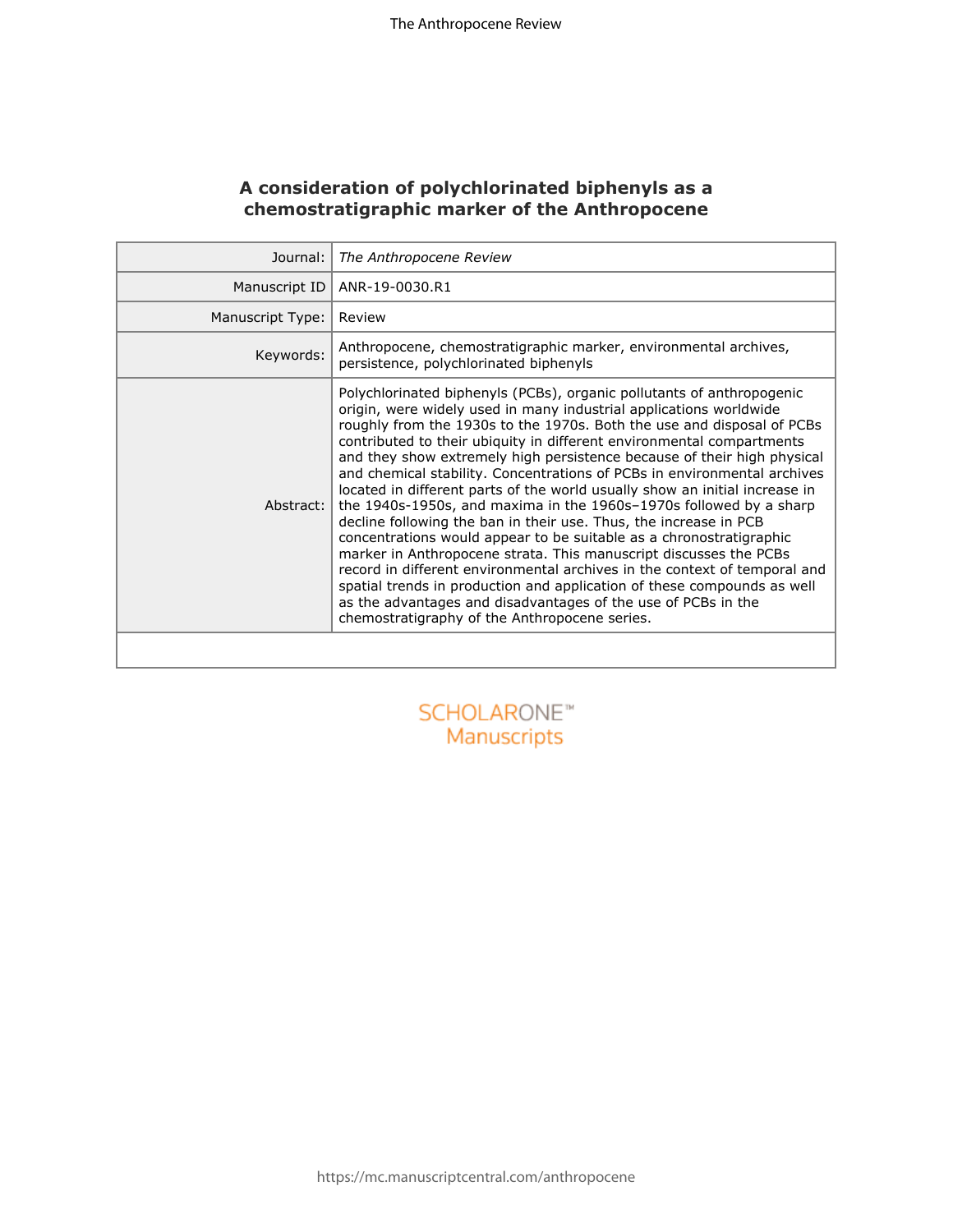# **A consideration of polychlorinated biphenyls as a chemostratigraphic marker of the Anthropocene**

#### **Abstract**

dustrial applications worldwide roughly from<br>sal of PCBs contributed to their ubiquity in<br>show extremely high persistence in the envi-<br>cal stability. Concentrations of PCBs in enviro<br>world usually show an initial increase Polychlorinated biphenyls (PCBs), organic pollutants of  $\frac{\partial u}{\partial x}$  anthropogenic origin, were widely used in many industrial applications worldwide roughly from the 1930s to the 1970s. Both the use and disposal of PCBs contributed to their ubiquity in different environmental compartments and they show extremely high persistence in the environment because of their high physical and chemical stability. Concentrations of PCBs in environmental archives located in different parts of the world usually show an initial increase in the 1940s-1950s<sub>7</sub> and maxima in the 1960s–1970s followed by a sharp decline following the ban in their use. Thus, the increase in PCB concentrations would appear to be suitable as a chronostratigraphic marker in Anthropocene strata. This manuscript discusses the PCBs record in different environmental archives in the context of temporal and spatial trends in production and application of these compounds as well as the advantages and disadvantages of the use of PCBs in the chemostratigraphy of the Anthropocene series.

#### **Keywords**

Anthropocene, chemostratigraphic marker, environmental archives, persistence, polychlorinated biphenyls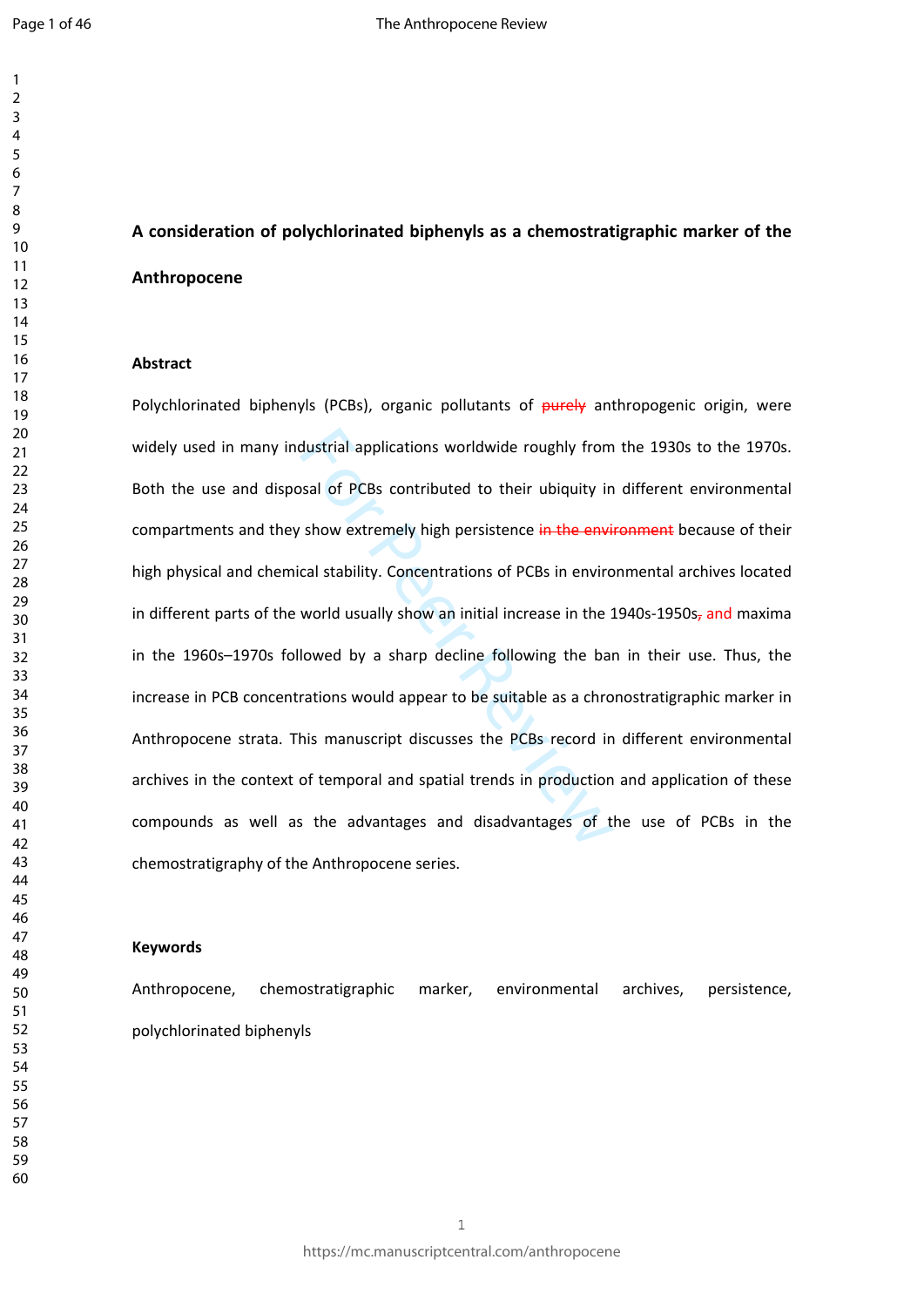#### **Introduction**

ct includes changes in both biotic and abiometrial and that may support the eventual formalization of clude changes in habitats and young fossil rtificial radionuclides from nuclear bomb test materials (Zalasiewicz et al., The beginning of the Anthropocene Epoch, which is being formally considered by the Anthropocene Working Group, is proposed to be the mid-twentieth century (Zalasiewicz et al., 2015; 2017). Thus, this geologic time unit differs from its precursors in Earth's history not only by its short duration, but also because it reflects human impact on a geological scale (Waters et al., 2016). This impact includes changes in both biotic and abiotic systems. Examples of markers of this impact that may support the eventual formalization of the Anthropocene as a geological time unit include changes in habitats and young fossil records (Kidwell, 2015; Williams et al., 2015), artificial radionuclides from nuclear bomb testing (Waters et al., 2015), technofossils and novel materials (Zalasiewicz et al., 2014; Gałuszka and Migaszewski, 2017), plastics (Zalasiewicz et al., 2016) and fly ash particles (Rose, 2015). Anthropogenic imprint on the environment is also clearly evidenced by pollutants accumulated over time in different environmental archives (Chiaia-Hernández et al., 2017; Gałuszka et al., 2017) and chemostratigraphic markers of the Anthropocene can be used to define the lower boundary of this chronostratigraphic unit and to indicate the Global Stratotype Section and Point (GSSP) required to define any new geological time period (Waters et al., 2018). Ideally, such markers should leave a global, synchronous, sharp and persistent signal at the start of the Anthropocene strata. One of the proposed chemical markers for the Anthropocene Epoch are persistent organic pollutants (Dachs and Méjanelle, 2010), including polychlorinated biphenyls (PCBs) (Gałuszka and Rose, 2019)., PCBs are an important group of compounds included in the Stockholm Convention on Persistent Organic Pollutants because of their high persistence, their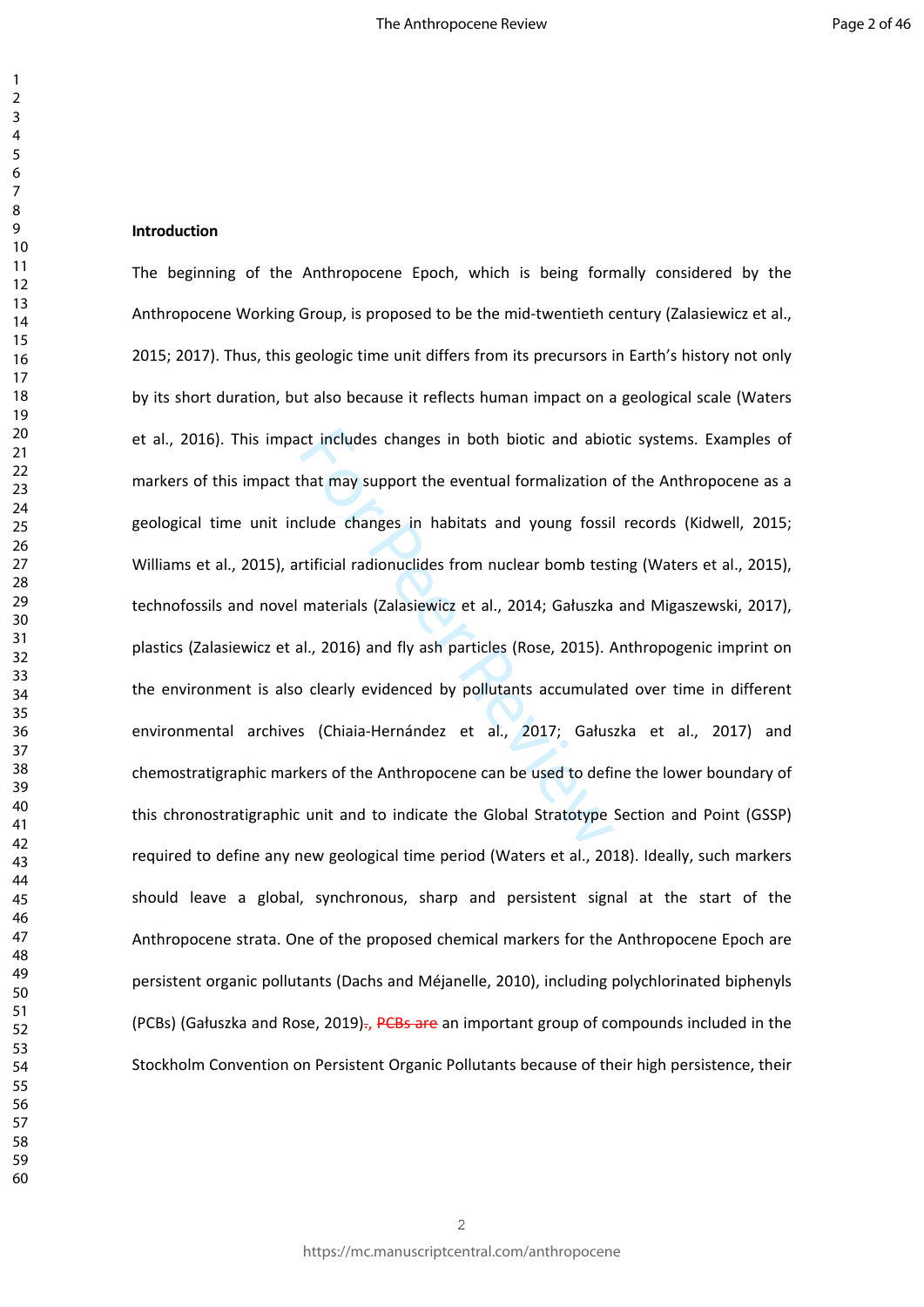$\mathbf{1}$  $\overline{2}$  $\overline{3}$ 

long-range transport in the atmosphere and their bioaccumulation and toxicity in organisms (UNEP, 2001).

s of deposits including marine, estuarine a<br>bhic peat bog (Fiałkiewicz-Kozieł et al., 2016) a<br>bands, the PCB record in all of these princ<br>ations worldwide (e.g. Vane et al., 2011; Bigu<br>t al., 2015; Steinlin et al., 2015; Y Recently, Waters et al. (2018) have discussed different environmental archives and their role in the potential recommendation of the GSSP for the Anthropocene. They suggest that due to the need for a highly resolved chronology, the choice of paleoarchive may be found in a wide range of different types of deposits including marine, estuarine and lacustrine sediments, glacial ice, or ombrotrophic peat bog (Fiałkiewicz-Kozieł et al., 2016) and coral reef sequences. Except for coral growth bands, the PCB record in all of these principal environments is well known from various locations worldwide (e.g. Vane et al., 2011; Bigus et al., 2014; Pavlova et al. 2014; Naffrechoux et al., 2015; Steinlin et al., 2015; Yang et al., 2016; Combi et al., 2017). This knowledge, as well as other features of PCBs, such as their purely synthetic origin, availability of data on historic production and emission trends and well recognized environmental fate make PCBs potentially one of the best chemostratigraphic markers of the Anthropocene.

The first synthesis of PCBs was in 1876, but the commercial production of these compounds started 53 years later, when the catalytic reaction of biphenyl with chlorine was developed (Schwarzbauer and Jovančićević, 2018). A total global production of PCBs in the period spanning 1930 to 1993 was estimated at 1,325,810 tonnes, of which 81.3% was manufactured in USA, West Germany, USSR (Russia) and France (Breivik et al., 2007).

Physical characteristics of PCBs, especially their excellent dielectric properties, resistivity to aggressive fluids such as acids or alkalis and extremely low flammability caused their wide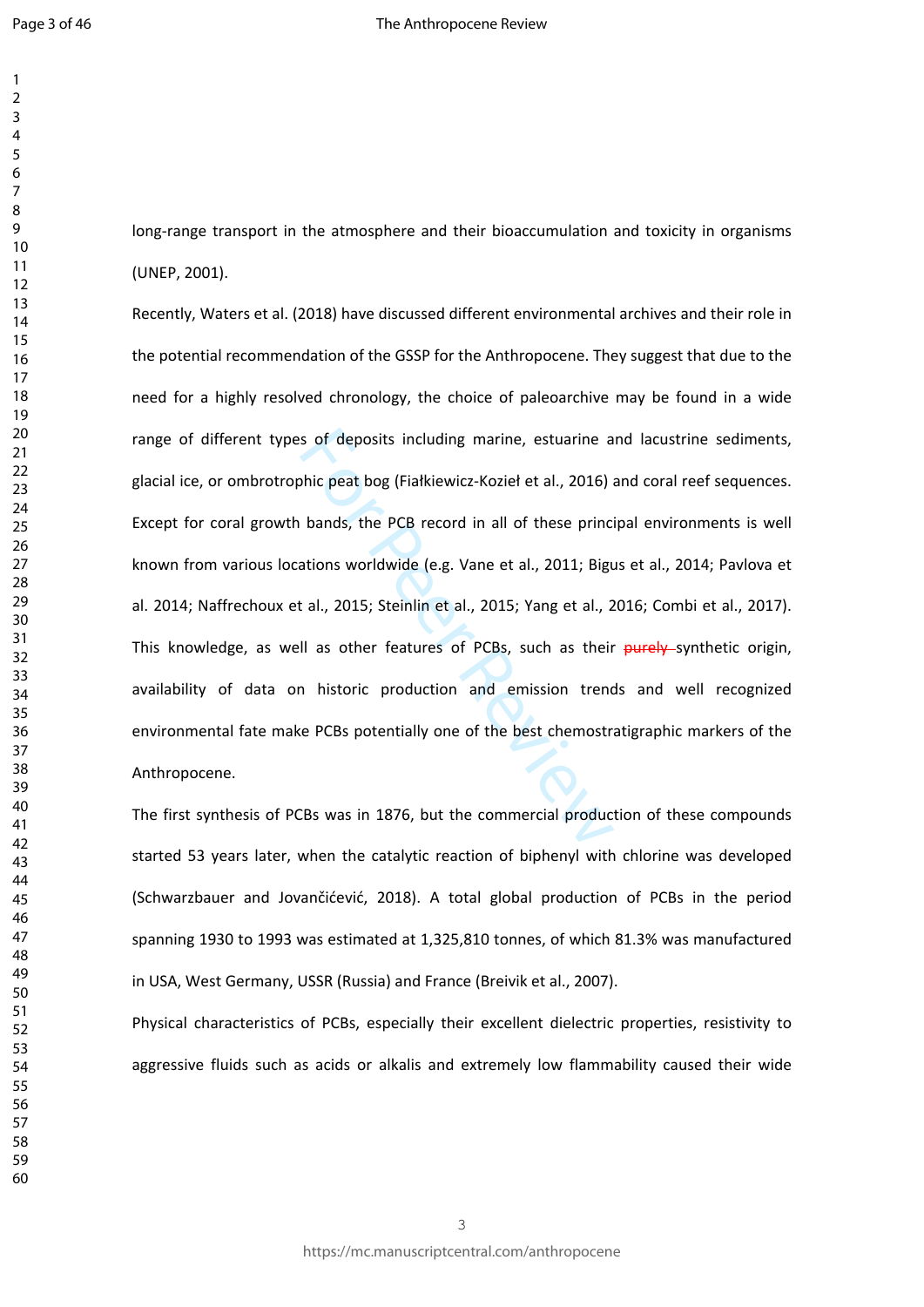bosed applications include completely closed<br>Illy closed systems (e.g. vacuum pumps, heat<br>(two-thirds of PCBs produced) were the form<br>vice (Broeg and Theobald, 2017).The primar<br>d to these intentional uses, but also to thei application in many industrial sectors. The most common use of PCBs was in capacitors and transformers as filling fluids, but they were also used as lubricants, hydraulic fluids in mining, and as additives to paints, plastics, rubber, copying paper, solvent extenders and sealants. PCBs were used in both open and closed applications. The open-system applications (e.g. in paints and plastics) were forbidden in many countries in the 1970s (Schwarzbauer and Jovančićević, 2018). Closed applications include completely closed systems (e.g. electrical equipment) and nominally closed systems (e.g. vacuum pumps, heat transfer equipment). The most common of these (two-thirds of PCBs produced) were the former, of which about 70% are probably still in service (Broeg and Theobald, 2017).The primary sources of PCBs in the environment are related to these intentional uses, but also to their inadvertent generation during synthesis of different compounds, the disposal and improper management of PCBcontaining waste, and accidental releases (Breivik et al., 2002). Secondary sources include the release of PCBs from storage in melting glaciers (Bogdal et al., 2009), or re-emission of these pollutants from contaminated soils or sediments. As PCBs are semi-volatile compounds they easily undergo long-range transport in the atmosphere and this is important for their global distribution.

Here, we discuss the suitability of PCB records in environmental archives as a chemostratigraphic marker for the Anthropocene. Our focus is on the record of PCBs in different environmental archives but we also consider the possibility of signal the potential disadvantages of PCBs as a chronostratigraphic marker due to the lack of valid data on diagenetic changes of PCBs buried in sediments. Potential difficulties in selection of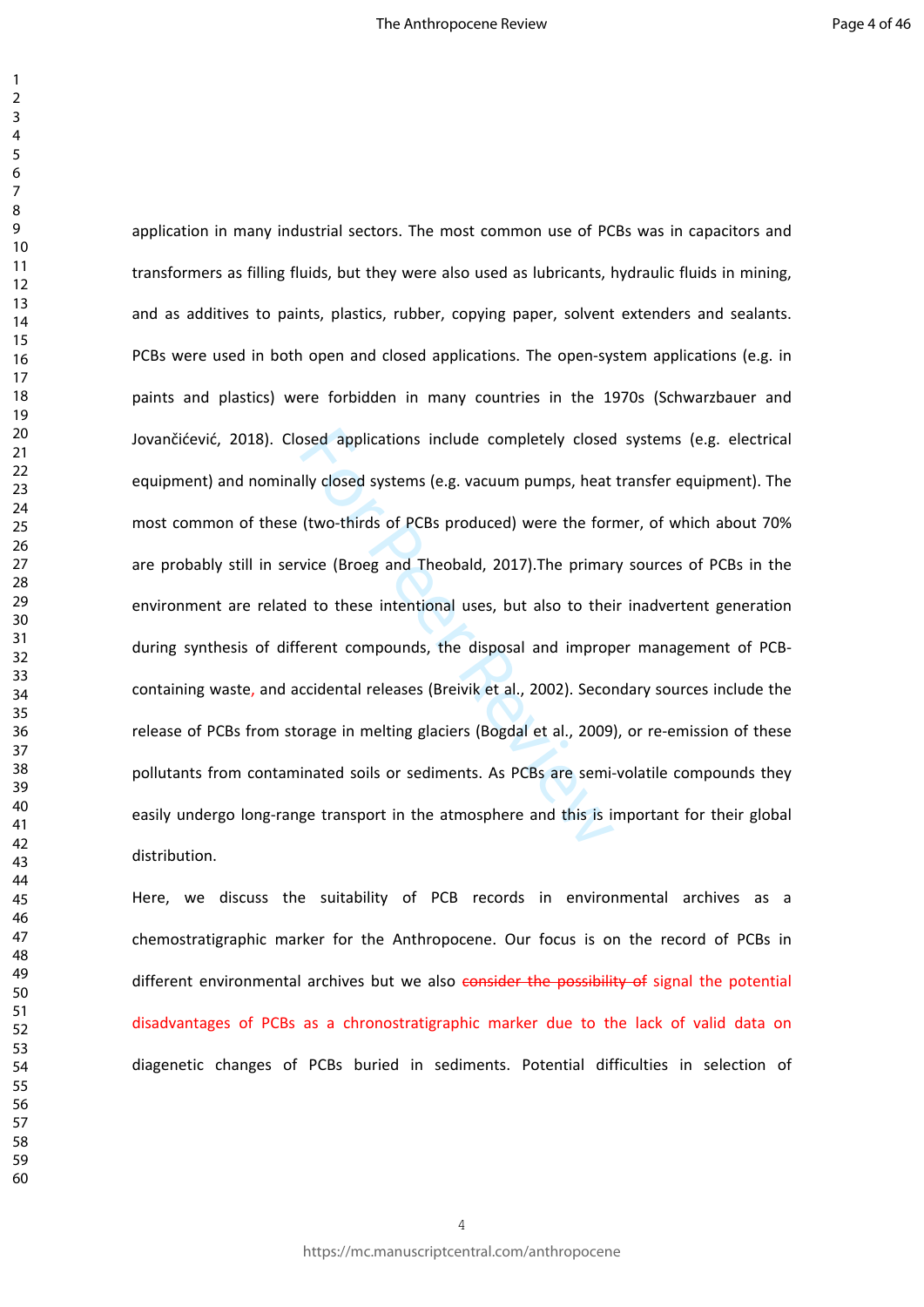$\mathbf{1}$  $\overline{2}$  $\overline{3}$  $\overline{4}$  $\overline{7}$  $\mathsf{Q}$ 

appropriate PCB congeners that meet the criteria of an ideal Anthropocene marker (global distribution and maximum persistence in environmental archives) are also outlined. The significance of this review is in the potential application of PCBs in the on-going debate aimed at the selection and recommendation of a GSSP for the proposed Anthropocene Epoch (Waters et al., 2019).

#### **Characteristics and environmental fate of PCBs**

From the diagram of PCBs<br>icals having a general chemical formula  $C_{12}H_{11}$ <br>and on the number and position of chlorine at<br>may contain up to ten chlorine atoms in the m<br>nese compounds always occur in mixtures, bo<br>but usu PCBs are synthetic chemicals having a general chemical formula C<sub>12</sub>H<sub>10-n</sub>Cl<sub>n</sub> and encompassing 209 congeners that depend on the number and position of chlorine atoms in their molecule (Fig. 1). Each congener may contain up to ten chlorine atoms in the molecule. A characteristic feature of PCBs is that these compounds always occur in mixtures, both in technical products and in the environment, but usually, for practical reasons, only selected congeners are determined in environmental samples (Risso et al., 2016). The Stockholm Convention on Persistent Organic Pollutants, recommend that the six most abundant congeners (numbers 28, 52, 101, 138, 153 and 180) should be measured (IARC, 2016) while the International Council for the Exploration of the Sea, recommend reporting these six congeners plus the mono-*ortho*  congener PCB-118.

In commercial mixtures PCBs occur as viscous yellow or dark liquids, however, as single congeners at room temperature they are light yellow or colorless crystals. PCBs are lipophilic (log  $K_{ow}$  3.9-8.2) and have a low vapor pressure (from  $6.3 \times 10^{-6}$  Pa at 25°C for nonachlorobiphenyl to 1.1 Pa at 25°C for monochlorobiphenyl) (IARC, 2016). Commercial PCB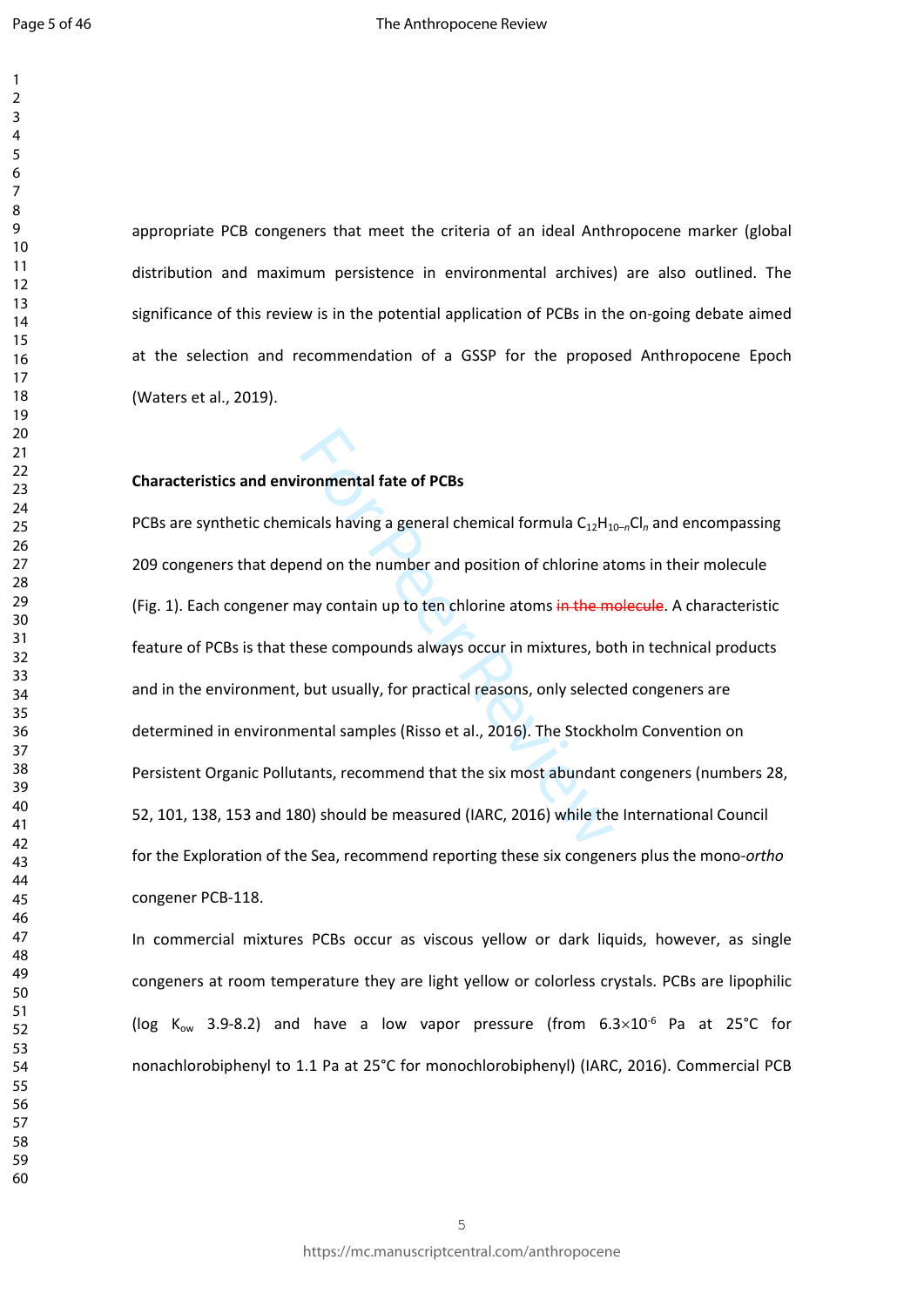products differ in their congener composition depending on the manufacturer. They usually consisted of 100-140 congeners with a total chlorine content in the range of 21-68% (IARC, 2016).

Because PCB congeners differ in their physicochemical properties, including molecular weight, solubility in water and volatility, their fate in the environment differs. In general, congeners with a higher number of Cl atoms in their structure have lower water solubility and vapor pressure than lower-chlorinated congeners, but their persistence and lipophilicity are higher (Shiu and Mackay, 1986). Consequences of these differences for transport, accumulation and persistence in various environments will be discussed in the next two sections.

#### *PCBs in environmental compartments*

orinated congeners, but their persistence are<br>orinated congeners, but their persistence are<br>(a). Consequences of these differences for transvironments will be discussed in the next two<br>compartments<br>environmental compartmen PCBs are ubiquitous in environmental compartments. They are poorly soluble in water and tend to accumulate in sediments, soils and living organisms. As a consequence, their lowest concentrations are found in air (10-1000  $pg/m^3$ ) and water (ng/L), whereas the highest concentrations are recorded in sediments and animal tissues (up to several thousand  $ng/g$ ). Despite low levels of PCBs in the air as a consequence of relatively low vapor pressures, longrange atmospheric transport is the most important pathway for global dispersal. Currently, the major sources of PCBs in the atmosphere are: incineration processes, contaminated biomass burning, volatilization from contaminated water and soil, waste electrical and electronic equipment, as well as inadvertent formation during pigment production (Eckhardt et al., 2007; Khairy et al., 2015; Vorkamp, 2016; Breivik et al., 2016).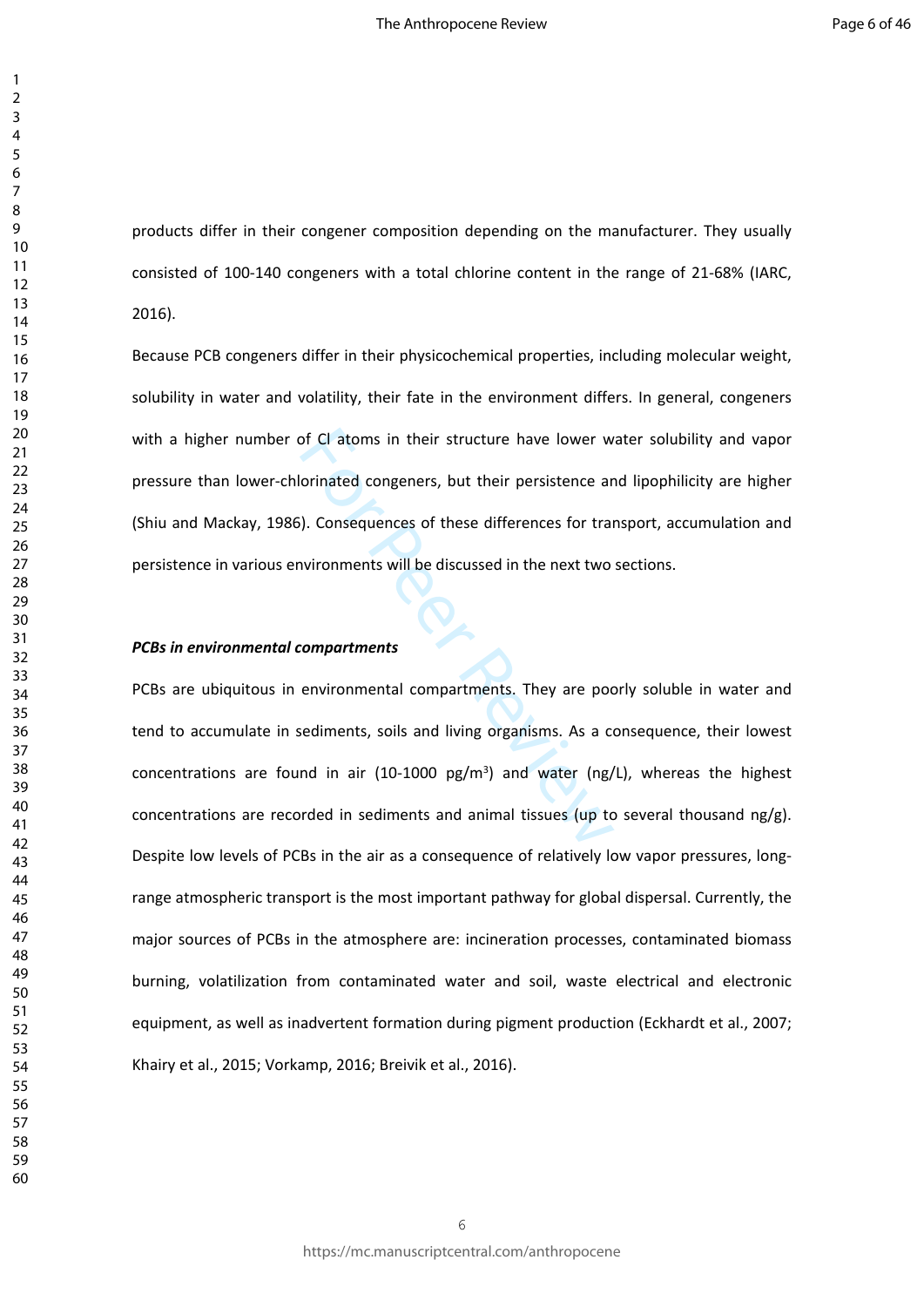$\mathbf{1}$ 

exchange between the air and terrestrial,<br>I., 2007). Molecules with a higher number of<br>nd are more easily deposited than lower-chlo<br>vement of PCBs, especially the more volatile<br>? regions to higher latitudes in a series of<br> PCBs may occur in the air partly as vapors and partly as a fraction adsorbed onto particulates and the partitioning of PCBs between gaseous and particulate phases depends on temperature. Higher temperatures favor volatilization of PCBs, whereas at lower temperatures they tend to condense and be deposited (Wania and Mackay, 1993) and this process governs spatial and seasonal changes in PCB concentrations in the air. Moreover, a reversible deposition-volatilization exchange between the air and terrestrial/aquatic environments is observed (Eckhardt et al., 2007). Molecules with a higher number of Cl atoms occur mostly in the particulate-phase and are more easily deposited than lower-chlorinated compounds. This exchange allows the movement of PCBs, especially the more volatile congeners, to move from tropical and temperate regions to higher latitudes in a series of volatilization-transportdeposition 'hops' known as the 'grasshopper effect'. In this manner, more volatile PCBs may move preferentially to higher latitudes while less volatile congeners remain in warmer regions. This process has been termed 'global distillation' and may also occur as a result of lower temperatures due to increased altitude, rather than latitude. Hence, gradients in less volatile PCB concentrations maybe observed with altitude in the lakes, soils and organisms of mountain regions (Grimalt et al., 2004) .

Although some studies have suggested that PCBs could be produced from natural sources (e.g. Berset et al. 2001; Zennegg et al 2007) any natural production may be considered negligible in comparison with anthropogenic sources. Global atmospheric emissions of PCBs reached their peak values of 3,000 tonnes/year in the 1970s and had declined to several hundred tonnes/year by the 2010s (Breivik et al., 2002; 2007) as a result of restrictions in production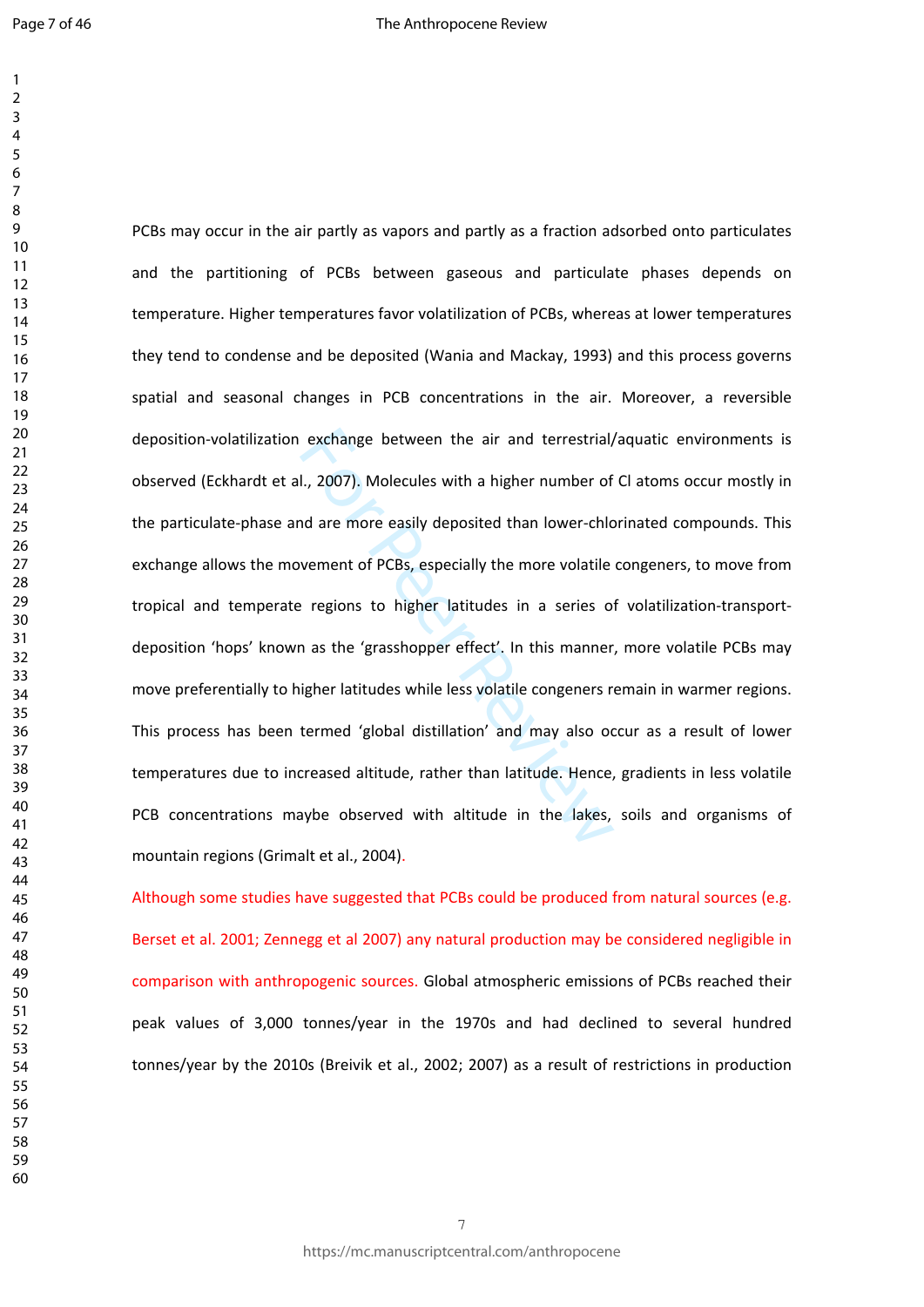following the ban in their use (Carlsson et al., 2018). In a study on air and fish of the North American Great Lakes, Hites and Holsen (2019) showed that the PCB degradation 'half-life' i.e. the time taken for concentrations to reduce by a factor of two, was 9-17 years, resulting in an exponential decline. By contrast, some PCB congener concentrations remain elevated. Concentrations of 3,3′-dichlorobiphenyl (PCB-11), which is inadvertently formed during production of yellow pigments, have not decreased since 2004 (Hites, 2018) while PCB emissions from e-waste management, recycling facilities, dumpsites and illegal burning are now important sources especially in Africa and Asia (Chakraborty et al., 2018; Hogarh et al., 2018; Liu et al., 2019).

bigments, have not decreased since 2004<br>
Examplement, recycling facilities, dumpsite<br>
especially in Africa and Asia (Chakraborty et<br>
formed in the atmosphere. For example, the<br>
droxyl radicals leads to their degradation to PCBs may also be transformed in the atmosphere. For example, the reaction of PCBs in the gaseous phase with hydroxyl radicals leads to their degradation to chlorinated benzoic acids (Brubaker and Hites, 1998) and transformation by photodegradation results in the formation of hydroxylated and/or metoxylated PCBs (Sedlak and Andren, 1991; Tang et al., 2018). Deposition of PCBs from the atmosphere increases concentrations in surface waters and soils which, depending on environmental factors and volatility of specific congeners, may be a sink and/or a secondary source of PCBs. In water, PCBs that are either partitioned into dissolved or particulate-bound phases, can be transported with water flow, deposited with particulates or fecal pellets to bottom sediments, or taken up by aquatic organisms. Because of their very low water solubility, PCBs in aquatic environments occur mostly associated with suspended particles and sediments. They have been recorded in sediments of the remotest areas including the southern Mariana Trench at depths of 7000-11,000 m (Dasgupta et al., 2018).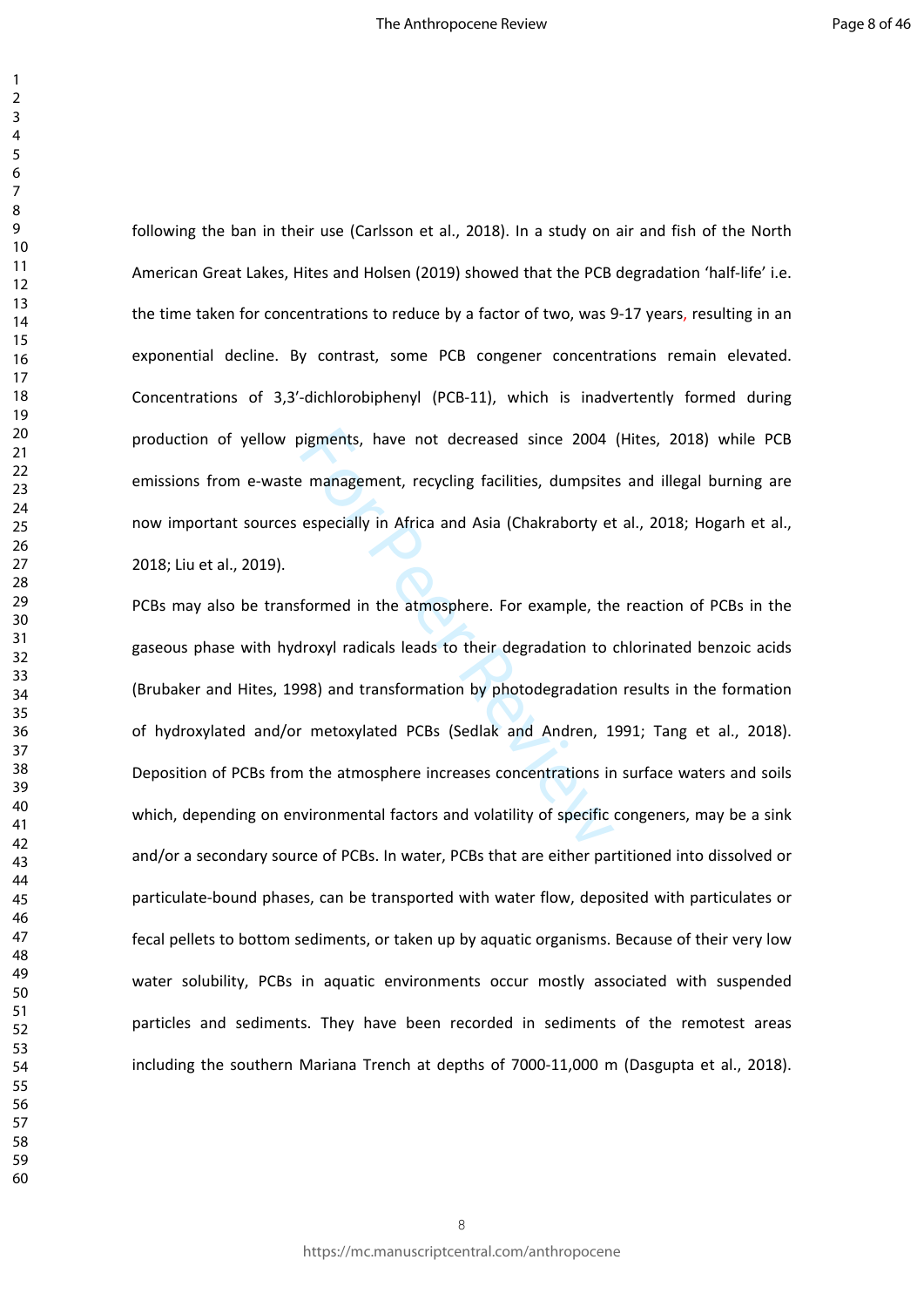Interestingly, these deepest ocean samples revealed much higher PCB concentrations than sediment samples collected from shallower marine locations (<500 m to 2500 m) (Dasgupta et al., 2018) and may be due to a lower rate of sedimentation in abyssal environments. A strong adsorption of PCBs to macro- and microplastics in the aquatic environment has been reported (Velzeboer et al., 2014) and these may also be a source to marine sediments.

PCBs accumulated in aquatic sediments may be transferred back to water through desorption, gas convection and bioturbation (Urbaniak, 2007). In sediments enriched in organic matter (OM), PCBs may be released from sediments to water following organic decomposition (deBruyn and Gobas, 2004). More direct inputs such as industrial effluents, landfills and urban run-off are also major sources of PCBs to surface waters.

uatic sediments may be transferred back to w<br>turbation (Urbaniak, 2007). In sediments en<br>eleased from sediments to water-following<br>04). More direct inputs such as industrial effl<br>burces of PCBs to surface waters.<br>can be bo Similarly to water, soils can be both a source of PCBs (re-mobilization of lower-chlorinated congeners) and a sink (higher-chlorinated congeners), but congener composition in soils may change through microbial activity. Aerobic microorganisms are responsible for dechlorination of lower-chlorinated PCBs, whereas anaerobic microorganisms participate in the degradation of highly-chlorinated to lower-chlorinated PCBs (Abramowicz, 1995). Forest soils are usually enriched in PCBs in comparison with soils in unforested areas as a result of scavenging of pollutants from the air by trees and transport with falling leaf litter to forest soils (forest filter effect) (Nizetto et al., 2006) or following rainfall, by washing accumulated PCBs from leaves to the forest floor (throughfall).

Plants take up PCBs from the air and transfer them into the food chain but root uptake and translocation from root to leaves is considered negligible (Tato et al., 2011). However, root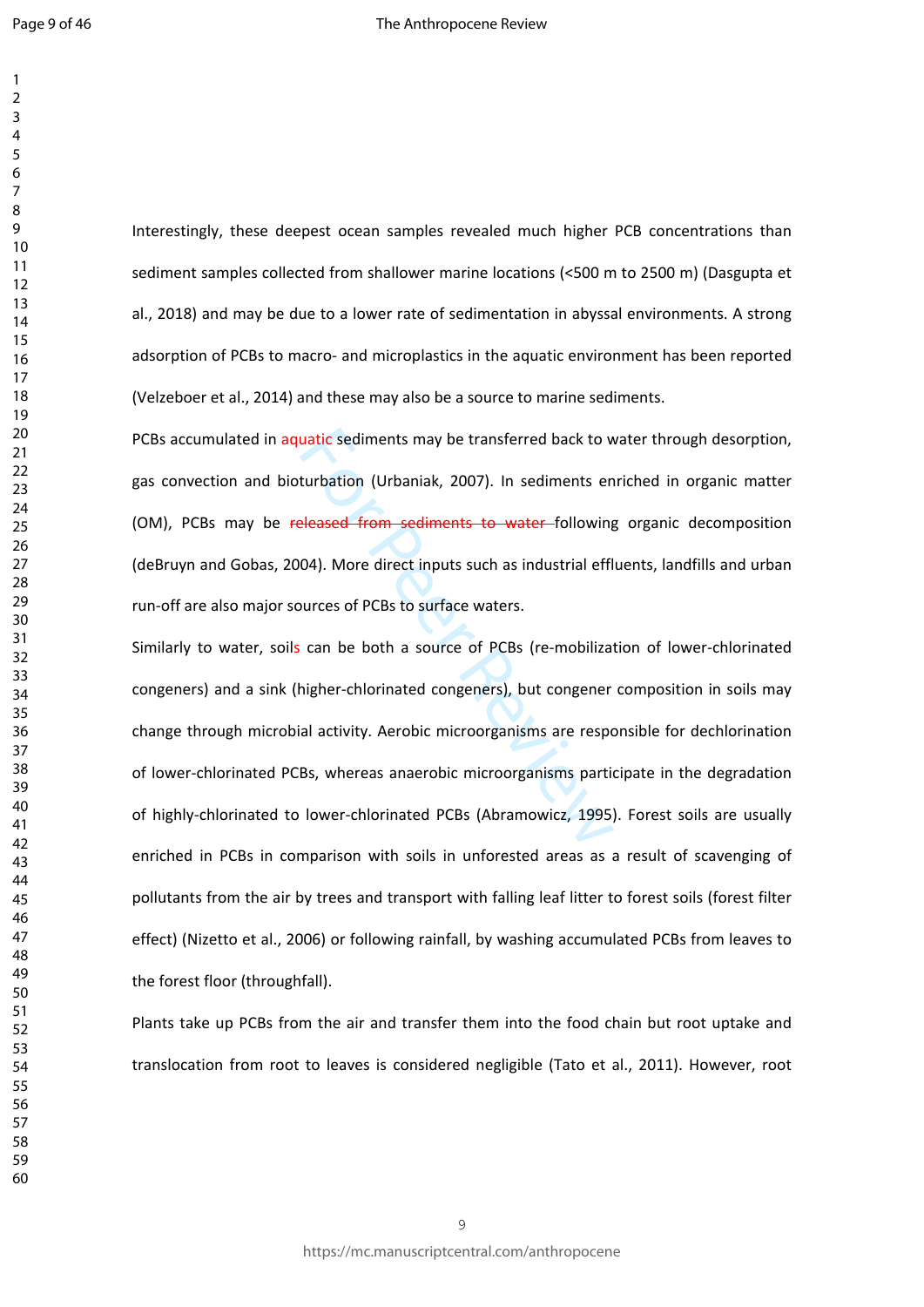exudates are important in plant-microbial interactions in the rhizosphere and thus facilitate PCB biodegradation (Terzaghi et al., 2018; Pino et al., 2019). Concentrations of PCBs dramatically increase through many food chains (Corsolini and Sarà, 2017). Such biomagnification is caused by the bioaccumulation of these compounds in the fat tissue of animals during the consumption of lower trophic levels. There is an extensive literature on PCB transfer through terrestrial and aquatic food-chains, including human exposure, but this is beyond the scope of this review (e.g. Ross et al., 2004; Blankenship et al., 2005; Burreau et al., 2006).

#### *Stability and transformations of PCBs in environmental archives*

trial and aquatic food-chains, including hum<br>
s review (e.g. Ross et al., 2004; Blankenship e<br> **actions of PCBs in environmental archives**<br>
muironmental archives is a key issue when dis<br>
marker for the Anthropocene. Despit Persistence of PCBs in environmental archives is a key issue when discussing their suitability as a chemostratigraphic marker for the Anthropocene. Despite their very high stability in different environmental compartments, PCBs undergo biodegradation in soils and sediments. Biodegradation depends on the degree of chlorination in the congener, physico-chemical and environmental factors (i.e. redox potential, temperature, pH) and optimal conditions for bacterial growth (Borja et al., 2005). Reductive dechlorination of highly-chlorinated PCBs (≥5 Cl atoms) occurs under anaerobic conditions, whereas aerobic bacteria transform lowerchlorinated PCBs (<4 Cl atoms) into chlorobenzoic acids (Abramowicz, 1995). PCBs with two Cl atoms in the ortho-position of a single ring (2,6- or 2',6'-) and each ring (2-2' or 6,6') (Fig. 1) are the most resistant to biodegradation (Borja et al., 2005).

Fractionation of PCBs is a natural process resulting in changes to the congener profile in the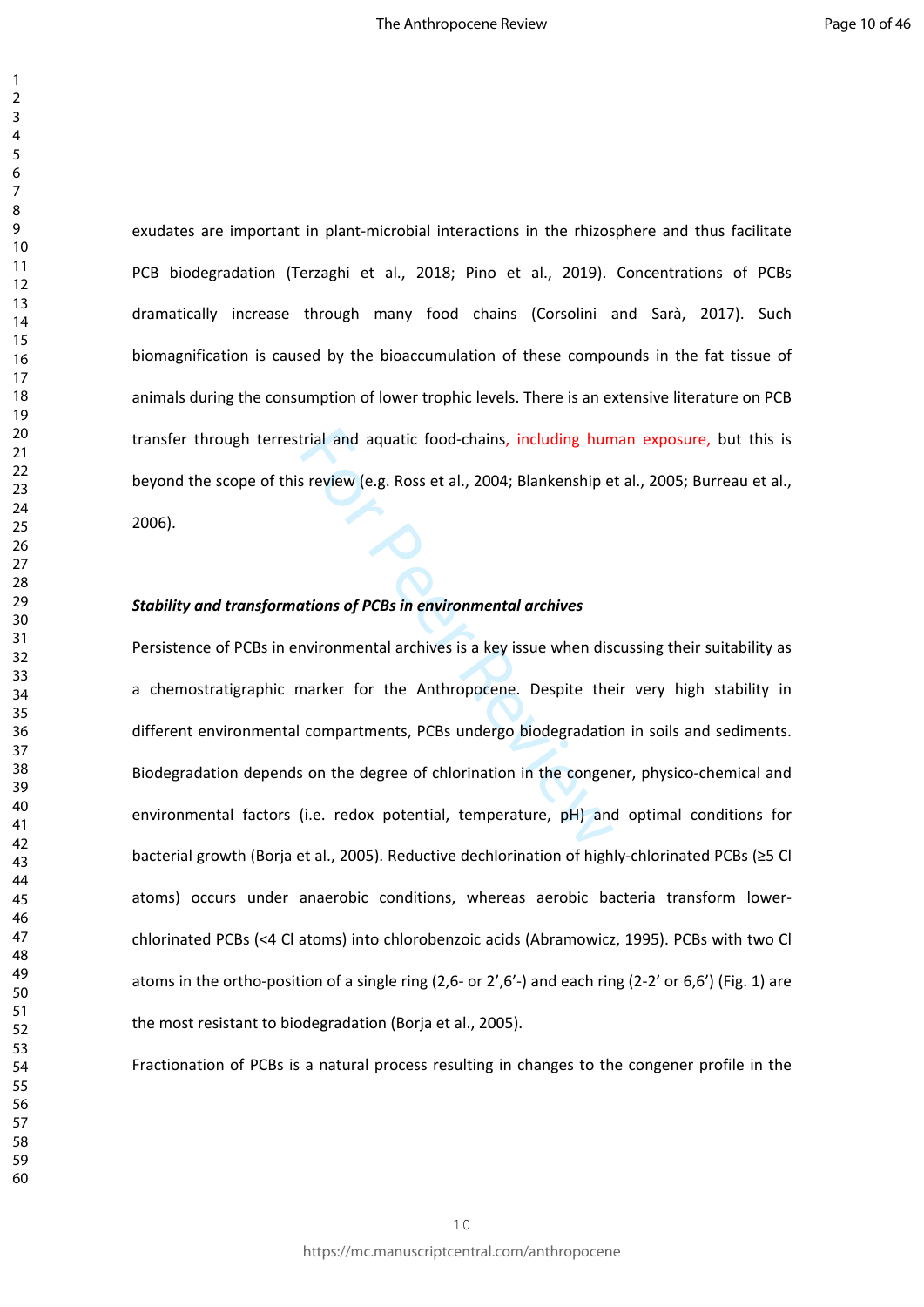original commercial products following preferential partitioning of different congeners into environmental compartments and organisms, as well as volatilization and transformation. An example of such a fractionation process is the surface melting and refreezing of firn and ice which results in the accumulation of impurities on the surface of ice and decreased albedo (Pavlova et al., 2014). This also affects the partitioning of PCBs from the dissolved to the particulate phases as well as changes in congener profile as lower chlorinated PCBs are easily eluted with meltwater.

ell as changes in congener profile as lower changes in congener profile as lower changes in congener profile as lower changes in municipal wastes had been deposited for all and more asthering of marine sediments stored dat By contrast, studies on marine sediment cores collected from the Palos Verdes Shelf (California, USA), where municipal wastes had been deposited for about 45 years, showed no indication of PCB transformation by diagenetic processes (Eganhouse et al., 2000). Furthermore, in a study on weathering of marine sediments stored for 5 years in an outdoor environment after dredging, Couvidat et al. (2018) showed that concentrations of PCBs remained constant whereas the concentrations of other organic pollutants, such as polycyclic aromatic hydrocarbons and organotin compounds substantially decreased. Hence under favorable sedimentary conditions, environmental records of PCBs may remain stable for many decades and possibly centuries.

#### **Historical production and use of polychlorinated biphenyls (PCBs) worldwide**

Because PCBs were intentionally produced chemicals, reliable data on trends in their production are readily available (Table 1). Globally, the production of PCBs worldwide has been estimated at approximately 1.3 million tonnes (Zhao et al., 2017) and peaked in the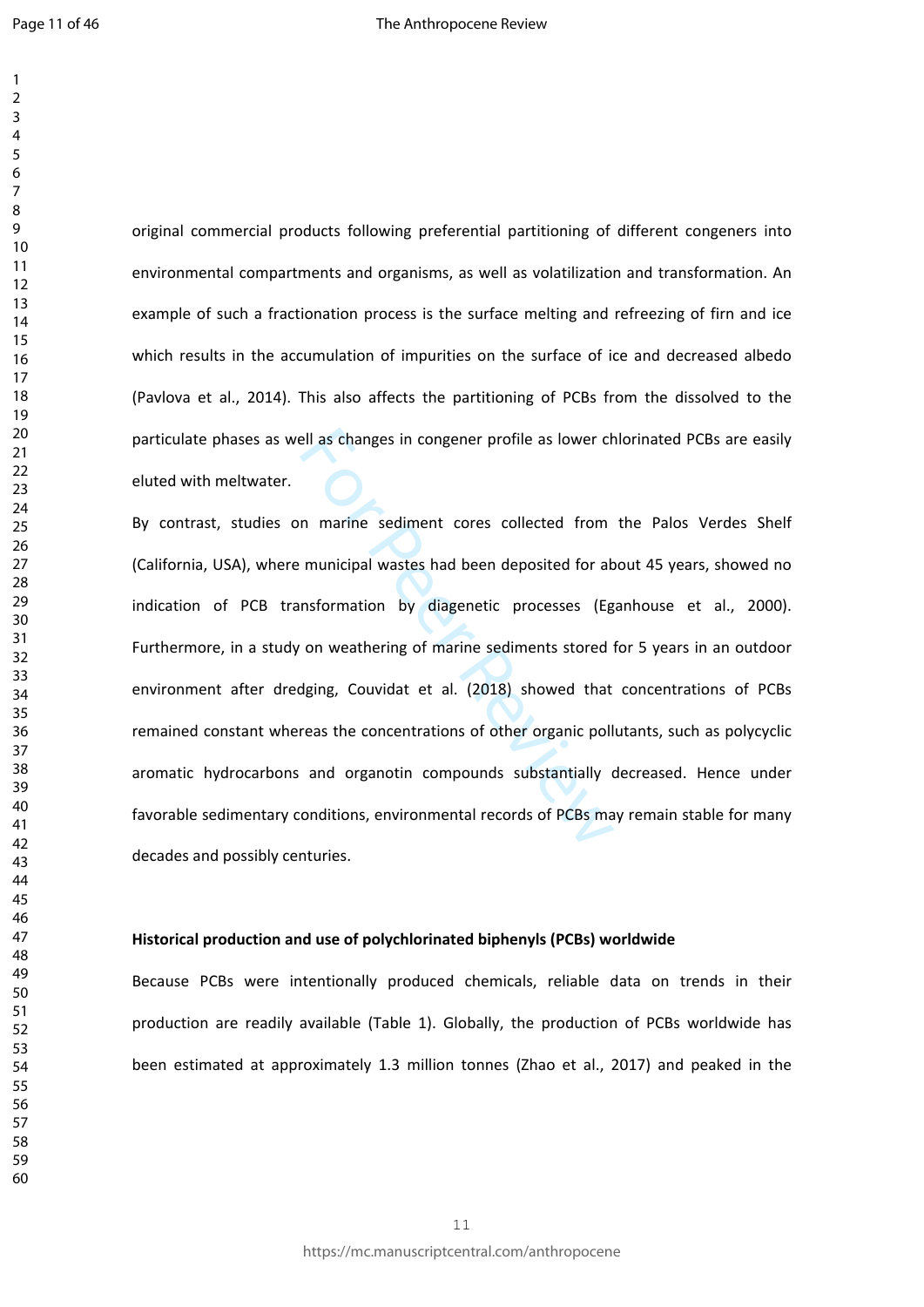1960s-1970s.

Different PCB congener mixtures were produced by various companies under different trade names. Production of tri-, tetra- and penta-chorinated biphenyls amounted to more than 72% of PCB homologues (Fig. 2) while total content of mono-CB, nona-CB and deca-CB in produced mixtures was lower than 1%. Trade names of PCB products with details regarding their composition can be found elsewhere (e.g. IARC, 2016).

nd elsewhere (e.g. IARC, 2016).<br>
Imption of PCBs show <del>that c</del>lear latitudinal tr<br>
used in the Northern Hemisphere (Breivik et<br>
re used worldwide, including in South and Ce<br>
anufactured.<br> **anufactured.**<br> **anufactured.**<br> **a** Global trends in consumption of PCBs show that-clear latitudinal trends with almost 97% of these compounds were used in the Northern Hemisphere (Breivik et al., 2002). However, PCBcontaining products were used worldwide, including in South and Central America and Africa, where PCBs were not manufactured.

#### **Trends in PCBs pollution recorded in environmental archives**

Temporal PCB concentration trends recorded in different environmental archives depend on many factors, including proximity to the source, congener profile, climate, geographic location and specific features of the archive. The highest concentrations of PCBs are found close to facilities that manufactured PCBs where these compounds were accidentally or intentionally released to rivers and lakes (IARC, 2016). For example, in northwest South Carolina, USA, where the Sangamo-Weston capacitor manufacturing plant discharged effluents contaminated with PCBs into a stream feeding Lake Hartwell, sediment cores from the lake were found to contain up to 138,000 ng/g  $\Sigma_{107}$ PCBs (Brenner et al., 2004). Similarly, extremely high concentrations of PCBs (up to  $3 \cdot 10^6$  ng/g) were found in fluvial sediments collected from near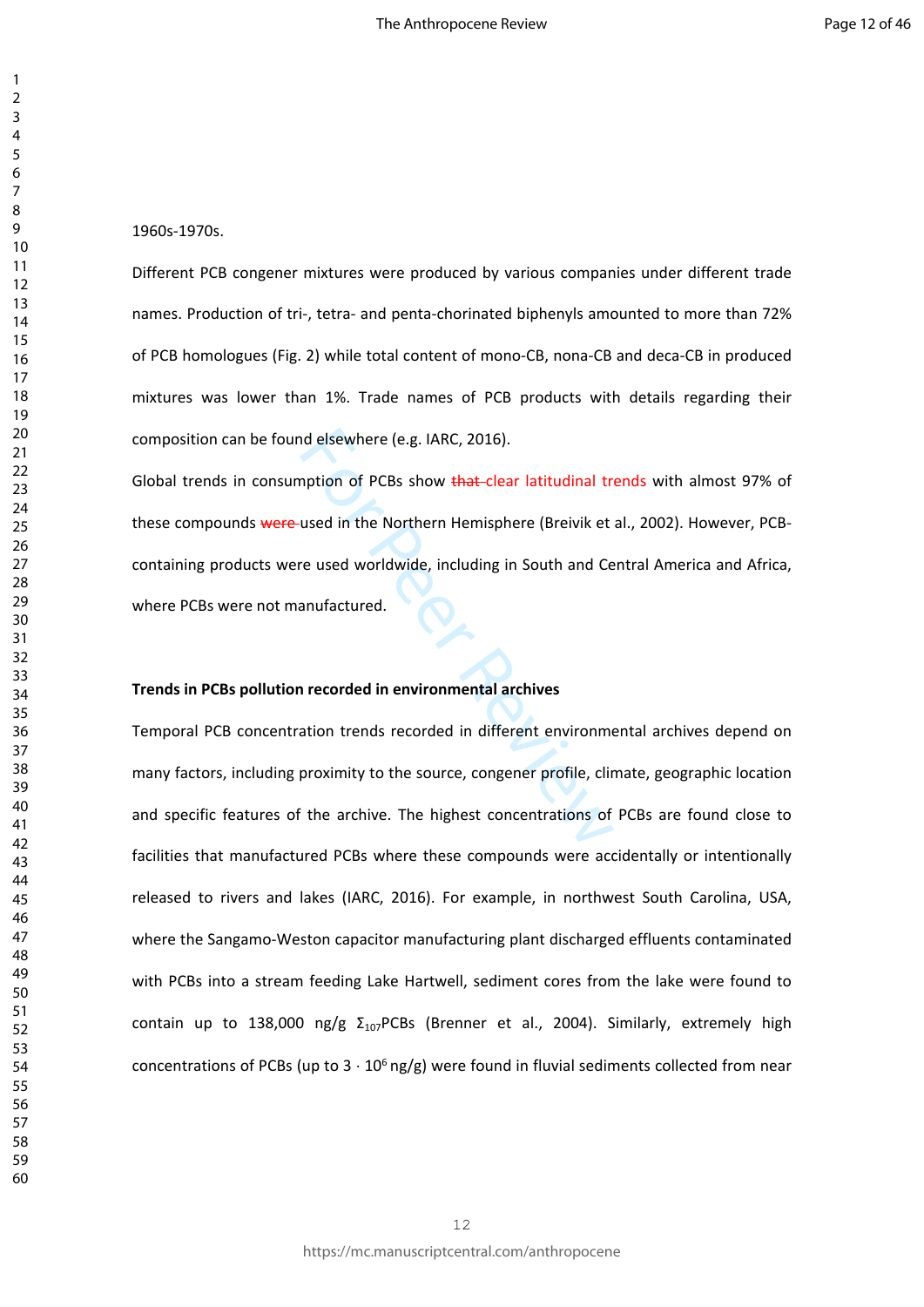a former PCB production plant in Michalovce District, Slovakia (Kocan et al., 2001).

A range of environmental archives have been used to determine historical trends in PCBs in both remote and polluted areas. PCBs have been recorded in every location where they have been analyzed and may be considered to be globally ubiquitous.

#### *Remote regions*

Transport of PCBs in the atmosphere is considered the main transport pathway for PCBs to remote regions (Carlsson et al., 2018) and their semi-volatile nature and temperaturedependent transport in the atmosphere results in contamination of even the remotest sites located far from any direct source, such as the Arctic high mountain regions and the deepest oceans (Table 2).

e atmosphere is considered the main transpronential, 2018) and their semi-volatile in<br>the atmosphere results in contamination of<br>rect source, such as the Arctic high mountain<br>ave been conducted in polar and mountainc<br>A con Many studies of PCBs have been conducted in polar and mountainous regions and there are several reasons for this. A condensation effect causes increased deposition of atmosphericallytransported PCBs at low temperatures while the grasshopper effect aids transport to higher latitudes and altitudes. PCBs are removed more slowly from remote regions than from historical source regions (Axelman and Broman, 2001) and therefore an increase in PCB concentrations in the Arctic is predicted from models (Carlsson et al., 2018). Lower-chlorinated congeners (tri- to penta-CBs) are more prone to long-range transport in the atmosphere. Thus, their concentrations in environmental samples collected in the Arctic are much higher than in samples collected in tropical areas, where these congeners are readily volatilized (Pavlova et al., 2014). In a recent study, which highlights a problem which may have been overlooked for decades, Bartlett et al. (2019) show how the synthesis of compounds during pigment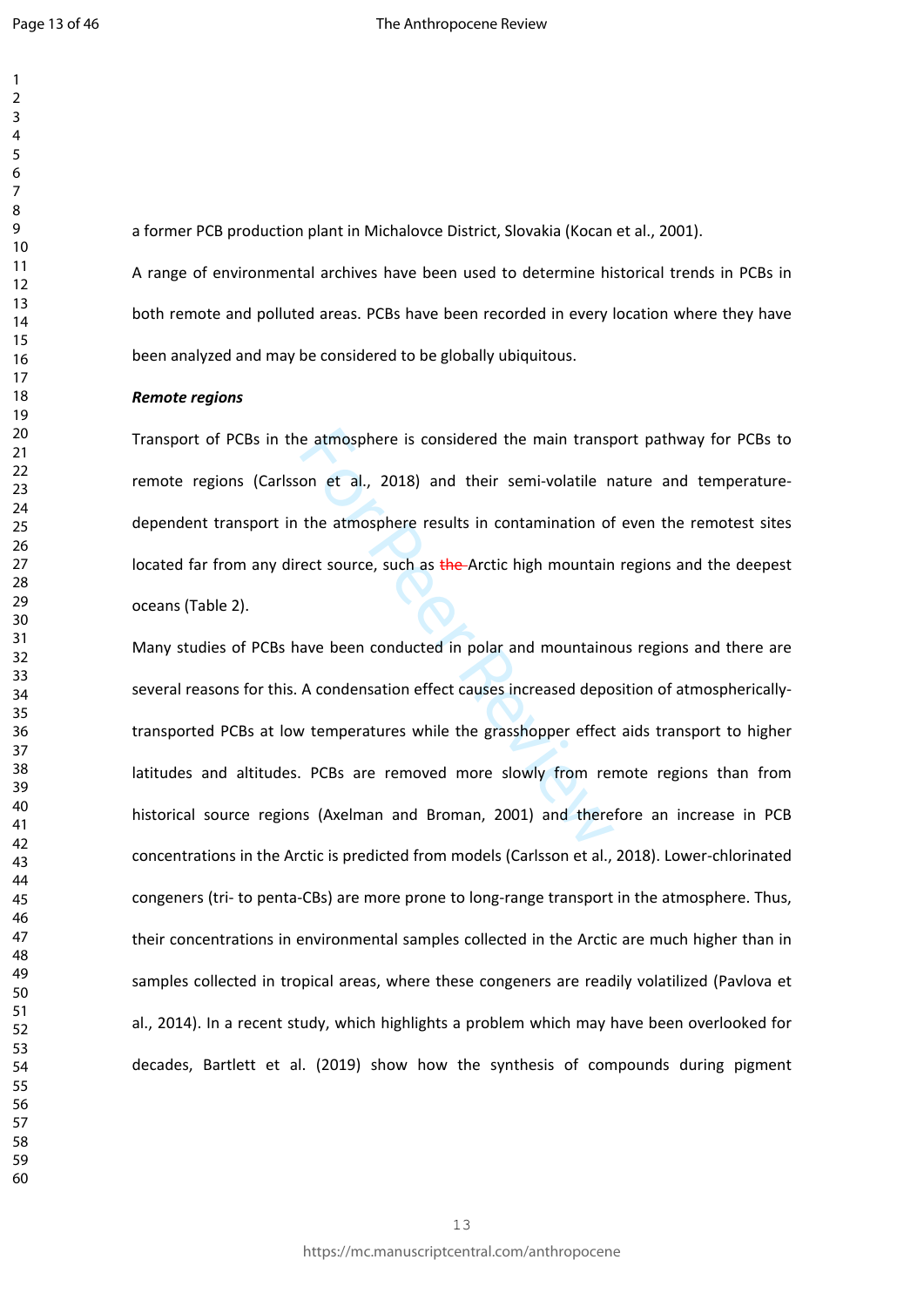mobilization of legacy PCBs from melting Hin<br>
River was reported by Sharma et al., 2015 v<br>
acustrine sediment cores collected from two<br>
from each other. One of the lakes (Lake Stei<br>
vas non-glacial. Peak concentrations in production and hazardous waste incineration have resulted in PCB deposition to snow on Svalvard, although distinguishing between long-range and local transport to the site remained problematic. Furthermore, the release of PCBs and other persistent organic compounds from secondary sources in cold regions, mainly from meltwaters following glacial retreat is of concern and has been reported by many authors (Bogdal et al., 2009; Sharma et al., 2015; Pavlova et al., 2016). Remobilization of legacy PCBs from melting Himalayan glaciers and their transport to the Ganges River was reported by Sharma et al., 2015 while Schmid et al. (2011) studied PCB profiles in lacustrine sediment cores collected from two Alpine lakes situated at a distance of about 8 km from each other. One of the lakes (Lake Stein) was proglacial and the other (Lake Engstlen) was non-glacial. Peak concentrations in sediment layers dated to the period of PCB use in Switzerland was recorded in both lakes, but higher PCB content in younger sediments (dated to 1990s) was only observed in the glacial lake as a consequence of intensive glacier melting. There is no consensus about the future trends in PCB level changes in the context of climate changes, but an increase in air temperature will most likely lead to a global decrease in PCB concentrations in the environment. The degradation of persistent organic pollutants is known to increase by a factor of  $2 - 3$  with a 10 °C temperature rise and so PCB degradation will be enhanced as global air temperatures increase (Nadal et al., 2015).

#### *Polluted sites*

Examples of PCB concentrations in environmental archives from polluted sites are shown in Table 3. Contamination from PCBs within heavily industrialized regions has been mostly caused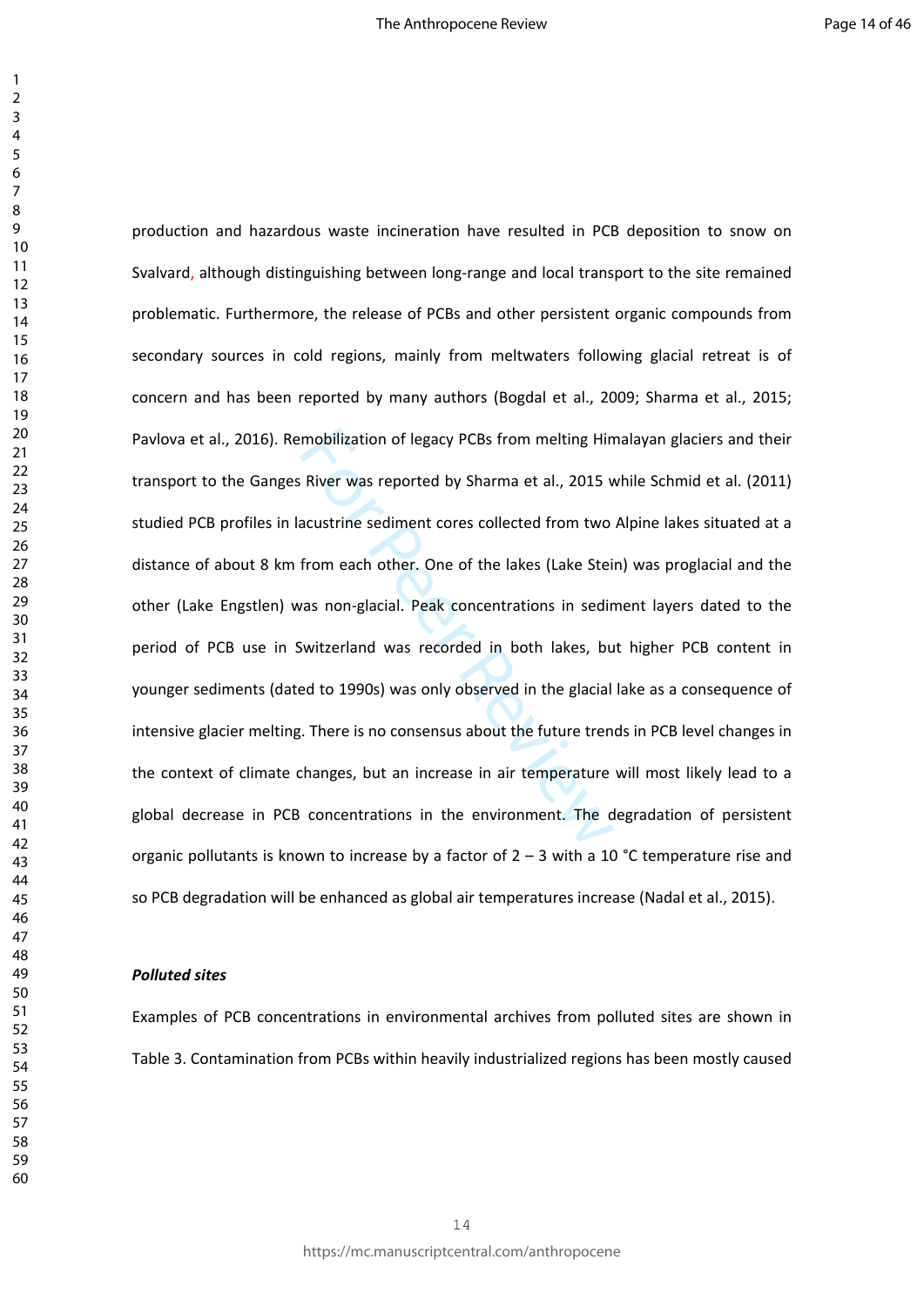$\mathbf{1}$ 

by leakage from systems containing these compounds (Zhao et al., 2017). Extreme pollution of soils and fluvial sediments close to the condenser plant in the city of Serpukhov eity (Russia) with-show Σ<sub>7</sub>PCB levels concentrations up to 1169 mg/kg in soil and 119 mg/kg in sediment were reported by (Malina and Mazlova, (2017).

rends in environmental archives in the rec<br>main sources of contemporary PCB pollution<br>hat are still in use (Davies and Delistrat<br>e (e-waste) recycling facilities (Breivik et al.,<br>ng/g  $\Sigma_{26}$ PCBs in surface soils collect Elimination of point sources of PCB pollution in developed countries has caused a clear decline in PCB concentration trends in environmental archives in the recent decades (Dachs and Méjanelle, 2010). The main sources of contemporary PCB pollution are the remaining PCBcontaining products that are still in use (Davies and Delistraty, 2016) but especially electric/electronic waste (e-waste) recycling facilities (Breivik et al., 2016). Chakraborty et al. (2018) found up to 488 ng/g  $\Sigma_{26}$ PCBs in surface soils collected from informal e-waste recycling sites in India. However, e-waste is often transported from middle latitudes to subtropical and tropical regions, where PCBs are prone to volatilization and then, subsequently, to long-range atmospheric transport (Breivik et al., 2016) and thereby likely to increase increasing the likelihood of global PCB emissions of PCBs-in the near future. In the longer term, PCB levels in the atmosphere will continue to decline and become negligible. Although results of simulations and modelling studies show that if no additional regulatory measures are taken, PCB emissions will continue until at least 2100 (Li and Wania, 2016).

#### *Historical trends*

There are many examples of studies on the reconstruction of historic deposition of PCBs in environmental archives and especially in dated sediment cores. Some examples of the trends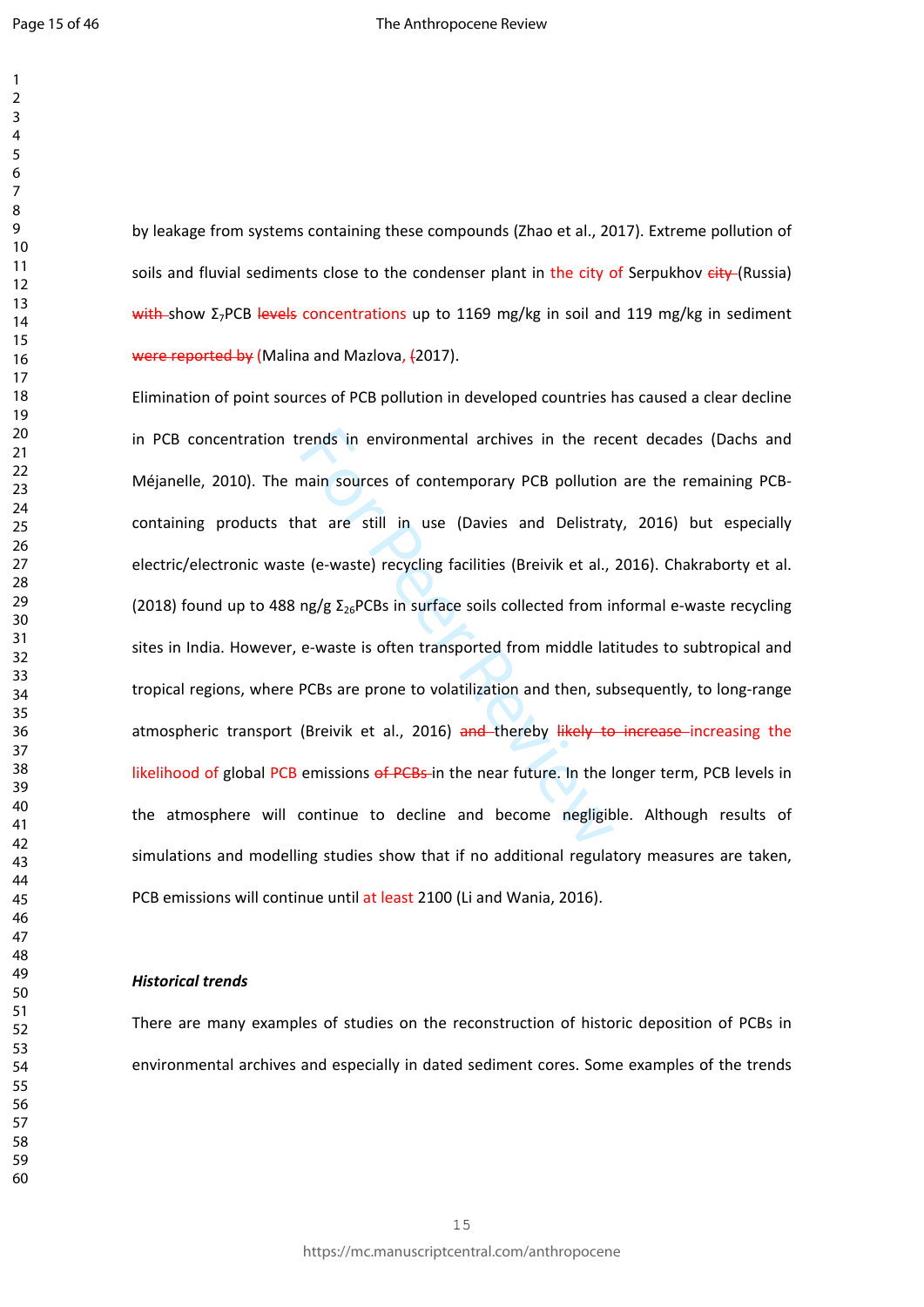in different environmental archives are shown in Fig. 3. In the Northern Hemisphere, especially in Europe and North America, time trends in PCB concentrations in environmental archives usually show similar patterns with an onset during 1940s-1950s, a peak in 1960s-1980s and then a post-1980s decline. However, this trend of decreasing PCB concentrations has not been observed in remote areas of the Northern Hemisphere, and this may be explained by the lower volatilization of PCBs in cold regions (Axelman and Broman, 2001), secondary emissions of legacy PCBs from melting ice (Pouch et al., 2017), and an increase in global emissions of legacy PCBs caused by e-waste transport and recycling (Breivik et al., 2016).

represent and Broman, 2001)<br>gice (Pouch et al., 2017), and an increase in g<br>transport and recycling (Breivik et al., 2016).<br>the 1930s and peak concentrations in the 1<br>ample, in sediment cores from Lake Simcoe<br>re PCB concen The increase in PCBs in the 1930s and peak concentrations in the 1960s have been found in many locations. For example, in sediment cores from Lake Simcoe in south-eastern Canada (Helm et al., 2011) where PCB concentrations and trends correspond well with those recorded in sediment cores from the United States Great Lakes and with historical PCB emissions in the area.

Marine sediment cores show similar trends. Maximum PCB concentrations in sediment cores from the western Adriatic Sea between the 1960s and 1980s were recorded by Combi et al. (2016) and these decline significantly with concentrations reduced by up to 80% compared to peak values. Coastal Baltic Sea sediments also show the Northern Hemisphere pattern, with a trend of increasing PCB concentrations recorded by Sobek et al. (2015) in core sections dated to the 1940s-1960s and a peak in 1974. However, in offshore areas of the Baltic Sea, sediments showed elevated PCB concentrations in core sections from the 1960s-1980s with a peak in 1991 and which this may be explained by lower sediment deposition rates in the offshore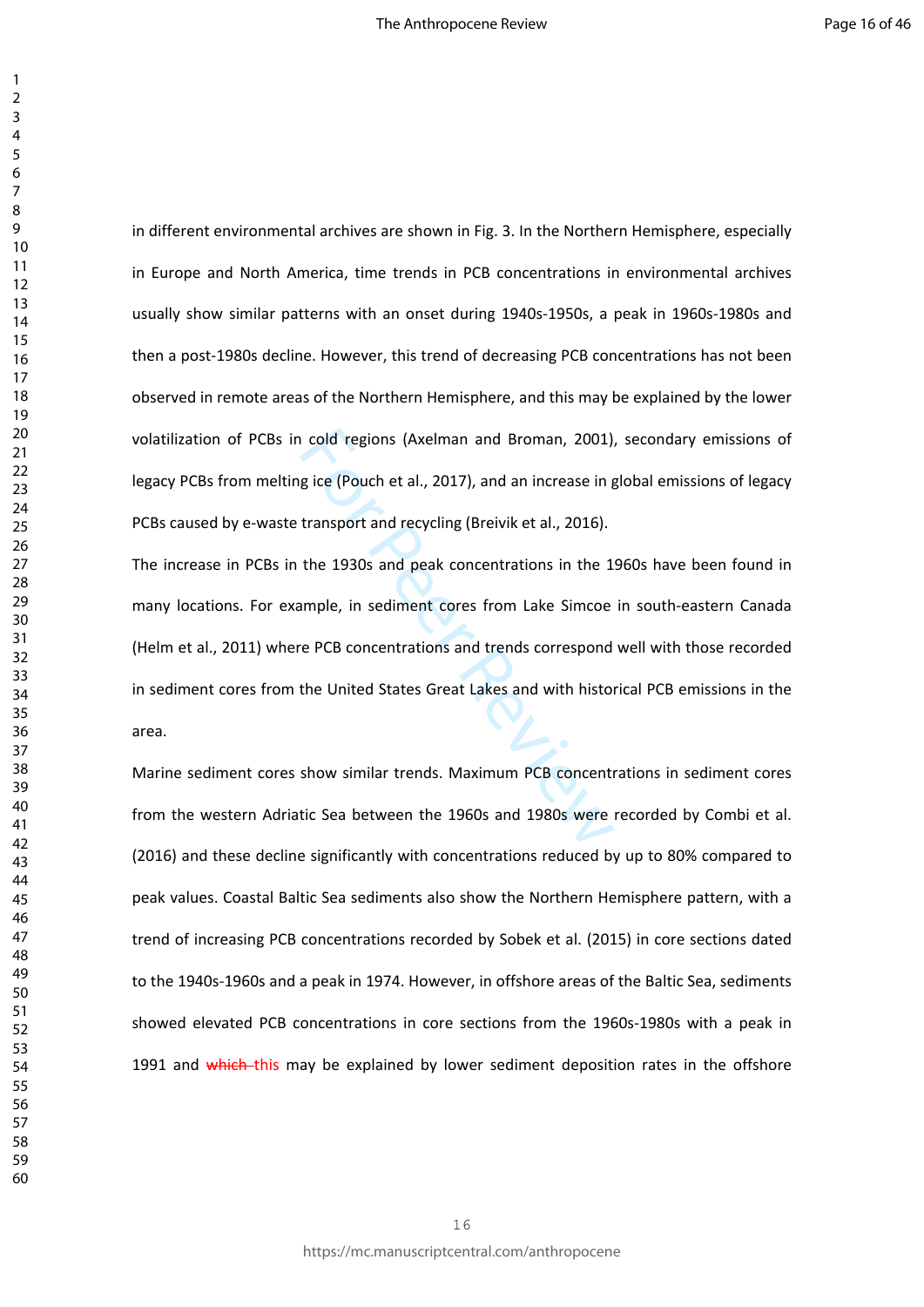marine environment Only a slight decrease in PCB concentration is observed in both coastal and offshore sediments, suggesting that no significant reduction in PCBs may be expected in the near future (Sobek et al., 2015). Similarly, a 20 year lag in the appearance of PCBs in High Arctic lake sediments and their enrichment in more volatile congeners compared to lake sediments in lower latitudes as a result of global fractionation was observed by Muir et al. (1996).

in PCB sediment profile from the continenta<br>
External text al. (2019). Peak values were recorded at the<br>
First increase in PCB concentrations correlate<br>
1. The later peak may be due to emissions<br>
1. The later peak may be d Two periods of increase in PCB sediment profile from the continental shelf of the Korea Strait were found by Guerra et al. (2019). Peak values were recorded at the turn of the 1960s and also around 2000. The first increase in PCB concentrations correlates well with trends in PCB use from 1956 to 1983. The later peak may be due to emissions from regional secondary sources.

In the Southern Hemisphere, sediment cores collected from Admiralty Bay in Antarctica showed a slight increase in PCB concentrations starting from 1970. Peak concentrations occurred in the late-1980s but there has been no significant decrease in the recent decades (Combi et al., 2017). In urbanized areas of the Southern Hemisphere, elevated levels of PCBs can also be found (Connel et al., 1999). For example, in sediments collected in the Santos estuary (Brazil) the maximum PCB concentration was 190.7 ng/g in the 1980s (de Souza et al., 2018) declining in more recent decades and reflecting the slightly later peak in Brazilian emissions. However, while other sediment cores taken from this estuary showed similar trends, their peak PCB concentrations varied, occurring in the 1960s and c.1990. This suggests that dynamic environments such as the Santos Estuary may not be appropriate for defining an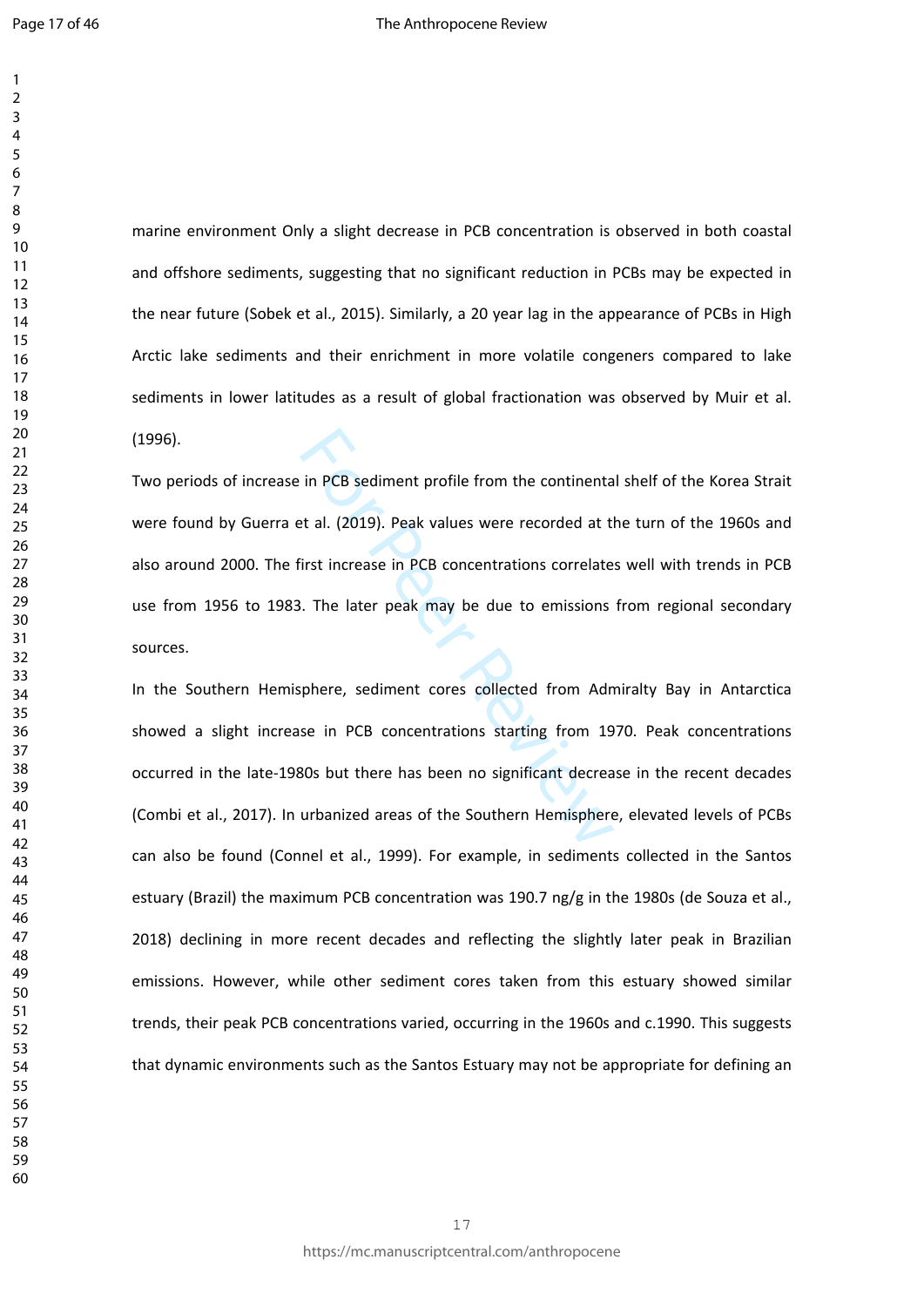Anthropocene chemostratigraphy.

In summary, despite differences in absolute PCB concentrations in environmental archives from different locations, historical concentration patterns reflect trends in the use and/or production of these compounds (Lorgeoux et al., 2016). In general, in the Northern Hemisphere, the increase in PCB concentrations, observed in environmental archives from the 1940s-1950s may be considered as the most appropriate chronological marker while in the Southern Hemisphere, there is about a 20-year delay in the PCB record in environmental archives.

#### **Advantages and limitations of PCBs as a chemostratigraphic marker of the Anthropocene**

Insidered as the most appropriate chronology<br>
there is about a 20-year delay in the PCB<br> **Formal Algeria and Alger Strategy Section**<br> **Formal Alger Strategy Section 2016**<br> **Formal Alger Strategy Section 2016**<br> **Example 201** In comparison with other pollutants, PCBs have several features which make them a very good candidate for a chemostratigraphic marker of the Anthropocene. They are synthetic compounds and do not have negligible natural emission sources. This makes interpretation of temporal trends in their concentrations much easier than in the case of other organic pollutants, such as polycyclic aromatic hydrocarbons or inorganic pollutants, such as trace metals. Another advantage is their relatively long-term production (since 1929) and use which together with their semi-volatility and long-range atmospheric transport, which have led to the contamination of many environments around the world. Both environmental and health concerns have made this class of pollutants one of the most often-studied in environmental samples worldwide. This has contributed to well-established analytical protocols for PCB determination in a wide variety of samples (Konieczka et al., 2010) and to a greater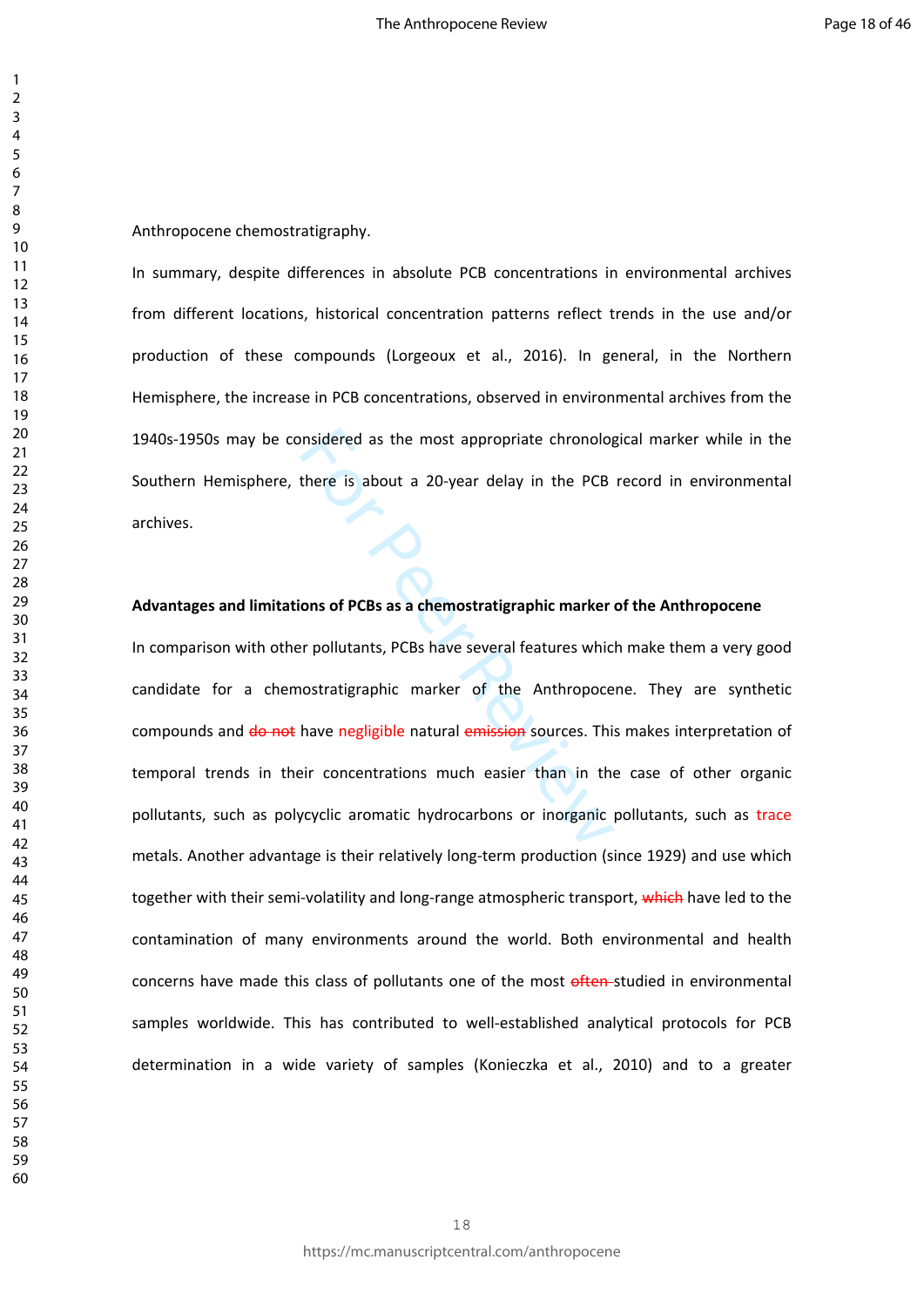understanding of their global distribution of PCBs (Breivik et al., 2016). Availability of data on production, use and time trends in PCB concentrations recorded in environmental archives allow us to reconstruct the history of PCB pollution in many areas. Of great importance is also the high persistence of PCBs in the environment and their affinity with sediments which will provide a detectable signal over a long period of time.

Instics to absorb and concentrate PCBs in a<br>solution of chemostratigraphy (Velzeboer at<br>spocene as microplastics are another potential<br>et al. (2016). PCB sorption onto microplastics i<br>et al. (2016). Chemical sorption was f The ability of microplastics to absorb and concentrate PCBs in sediments is also worth consideration in the context of chemostratigraphy (Velzeboer at al., 2014). This may be important for the Anthropocene as microplastics are another potential stratigraphic marker for this epoch (Zalasiewicz et al., 2016). PCB sorption onto microplastics in simulated seawater has been studied by Zhan et al. (2016). Chemical sorption was found to be the predominant mechanism while the sorption capacity of the plastic negatively correlates with particle size and temperature. Weathering and aging of microplastics increase their surface area and enhance their sorption capacities (Tourinho et al., 2019). Despite a lack of comprehensive knowledge on PCB sorption onto microplastics, it may be reasonable to use both microplastics and PCBs as combined markers for the Anthropocene.

However, while there are a number of characteristics that make PCBs good potential chemostratigraphic markers, there are some issues that may be problematic. These result mainly from physico-chemical features of specific congeners. Because of their higher volatility, lower-chlorinated PCBs predominate over higher-chlorinated PCBs in low temperature locations. Therefore, if a polar region were to be considered as a potential GSSP location, lower-chlorinated compounds would need to be determined in the archive. By contrast, in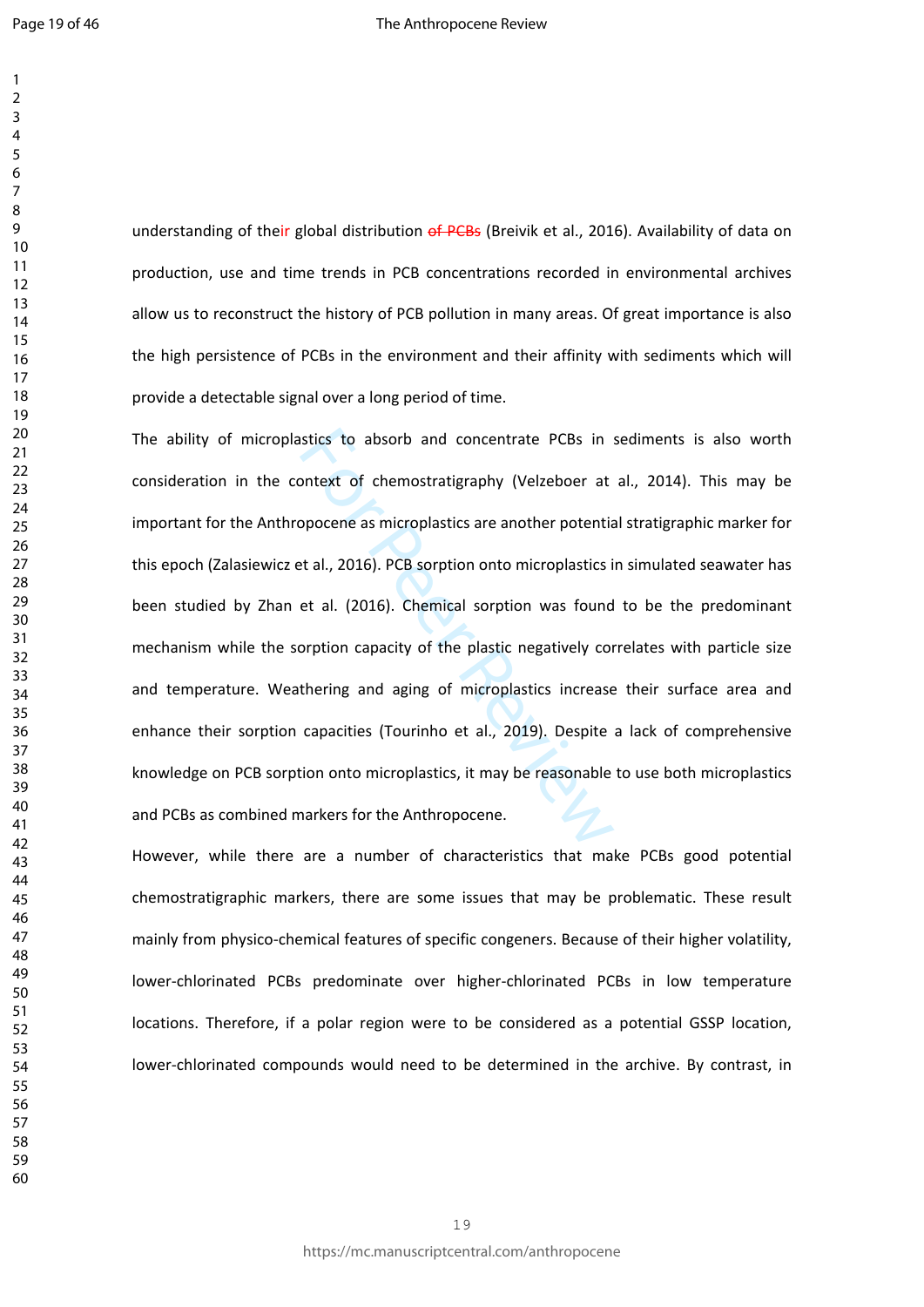subtropical and tropical regions, environmental archives will be depleted in lower-chlorinated PCBs and higher chlorinated compounds would need to be considered.

e, although degradation of PCBs is very<br>heir congener profiles. Biodegradation of PC<br>ms. However, little is known about biodegradation<br>of PC<br>ms. However, little is known about biodegrade<br>dge of this process has only been d Other potential disadvantages are their potential mobility, post-depositional processes and biodegradation. Lower-chlorinated PCBs show post-depositional mobility in sediments which may cause their appearance in sediment layers prior to the time of their production (Bigus et al., 2014). Furthermore, although degradation of PCBs is very slow, post-depositional processes may change their congener profiles. Biodegradation of PCBs occurs in both aerobic and anaerobic conditions. However, little is known about biodegradation in deeply buried sediments and knowledge of this process has only been determined from laboratory experiments (Borja et al., 2005 and references cited therein). As with many other stratigraphic markers, further problems occur as a result of the nature of the archives themselves. Apart from the loss of ice records due to glacial retreat and ice-cap loss, the PCB record in different environmental archives may be disturbed by a number of natural factors. For example, some authors claim that because lower chlorinated PCB congeners are more water-soluble than higher chlorinated congeners, they are mobile in ombrotrophic peats, which may causes postdepositional migration and hence introduces errors to the reconstruction of temporal trends in PCB emission and deposition rates (Sanders et al., 1995; Berset et al., 2001; Thüns et al., 2014). Furthermore, results from studies of tree rings as environmental archives of PCBs are scarce and inconclusive. Meredith and Hites (1987) did not find any relationships between concentrations in tree rings and PCB emission history in a PCB contaminated landfill in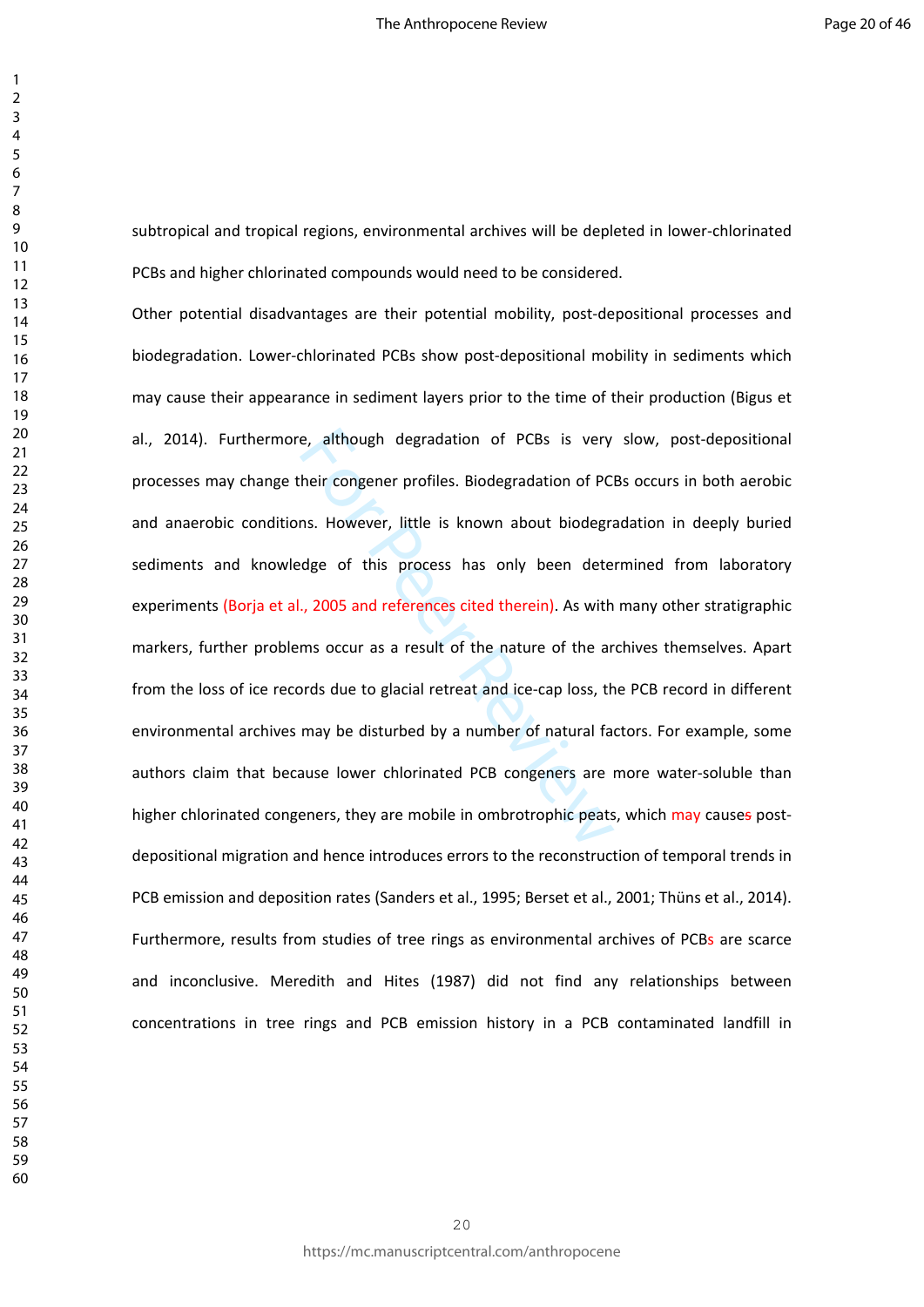Bloomington, Indiana, whereas Odabasi et al. (2015) confirmed the usefulness of tree rings as environmental archives of PCB contamination.

Clearly, not all archives are appropriate for PCBs as chemostratigraphic markers although careful selection of archive, location and accumulating environment may overcome many of these disadvantages. Currently, it would appear that lacustrine and marine sediments offer the most promising sequences for a PCB chemostratigraphy.

## **Conclusions**

The set of a PCB chemostratigraphy.<br>
Set of PCBs may help find a suitable GSSP with<br>
Set of peologic time. Of the different enviror<br>
the Anthropocene GSSP, lake and marine se<br>
Experience of SSP, lake and marine se<br>
Set of Environmental records of PCBs may help find a suitable GSSP with which to formalize the Anthropocene as an epoch of geologic time. Of the different environmental archives that are under consideration for the Anthropocene GSSP, lake and marine sediments seem to be best due to their higher preservation potential for PCBs in comparison with ice, peat or corals. PCBs are ubiquitous and have been recorded in the remotest locations which means that they have met a key criterion of an ideal chemostratigraphic marker of the Anthropocene, which is a global range. If PCBs are to be considered as a chemostratigraphic marker, it is recommended that the initial increase in PCB concentrations in sediments dated from the mid-twentieth century be used as this is the most consistent on a global scale.

Another requirement for a chemostratigraphic marker is persistence. A lack of data on postdepositional changes in PCB concentrations in buried sediments does not allow us to give a straightforward answer to the question regarding the presence of PCBs in the strata of the far future. However, taking into account the results of laboratory experiments and the affinity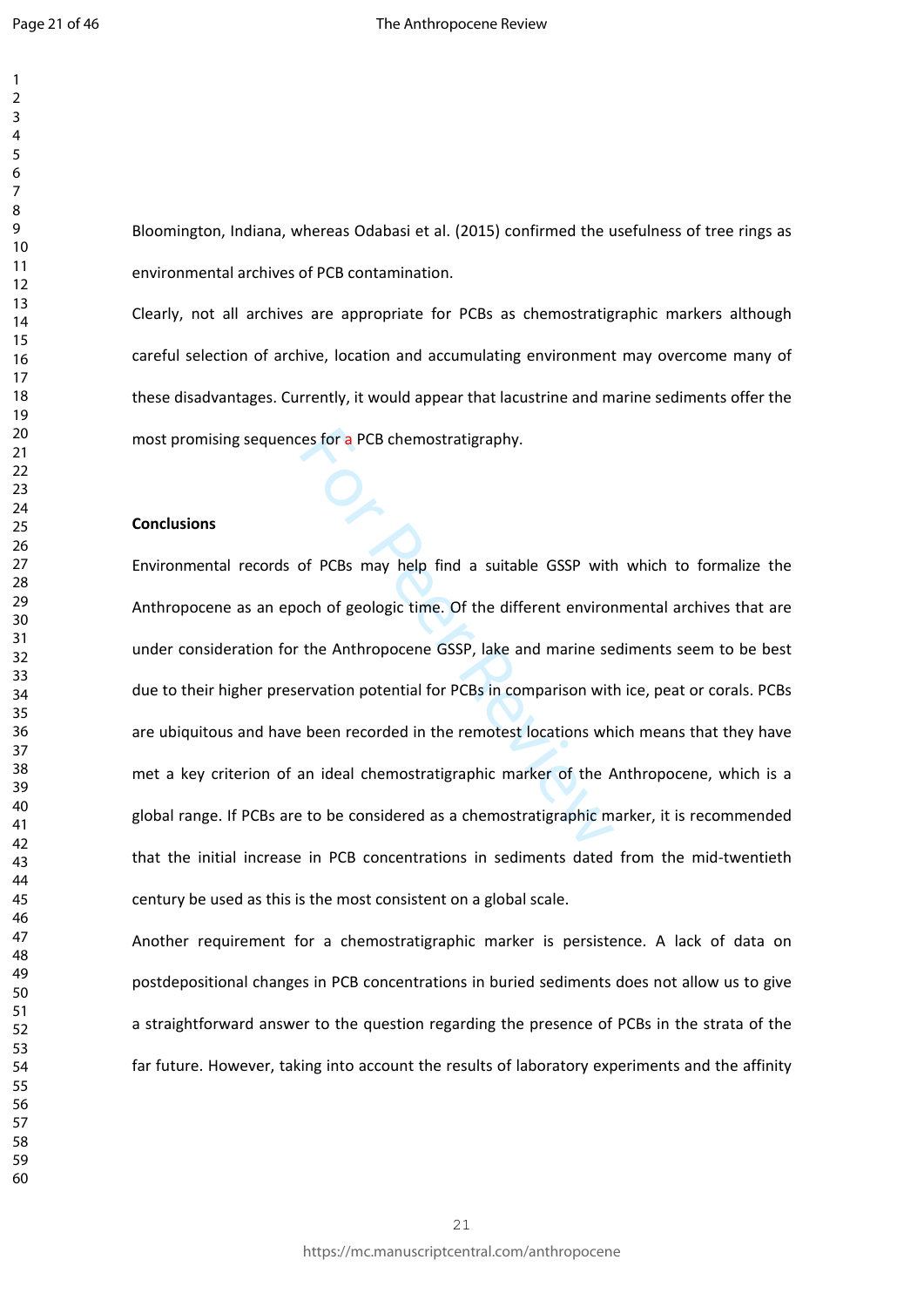of PCBs to organic substrates including microplastics, these compounds will most likely be preserved in sediments for, at least, many decades.

Chemostratigraphic markers, such as PCBs, are just one of the possible markers for Anthropocene strata and it is unlikely that only one marker will be used in the search for the Anthropocene GSSP. Thus, PCBs together with microplastics, artificial radionuclides, fly-ash and other anthropogenic signals may be utilized together for this purpose.

## **Acknowledgements**

c signals may be utilized together for this purp This paper is dedicated to the memory of Professor Jacek Namieśnik, the late rector of Gdańsk University of Technology, who died unexpectedly in April, 2019. He was a highly respected analytical and environmental chemist with whom A.G. and Z.M.M. have had the honor to collaborate for many years.

# **References**

- 1. Abramowicz DA (1995) Aerobic and anaerobic PCB biodegradation in the environment. *Environmental Health Perspectives* 103(5): 97–99.
- 2. Axelman J, Broman D (2001) Budget calculations for polychlorinated biphenyls (PCBs) in the Northern Hemisphere-a single-box approach. *Tellus* B 53(3): 235–259.
- 3. Barakat AO, Mostafa A, Wade TL, Sweet ST, El Sayed NB (2012) Assessment of persistent organochlorine pollutants in sediments from Lake Manzala, Egypt. Marine *Pollution Bulletin* 64(8): 1713–1720.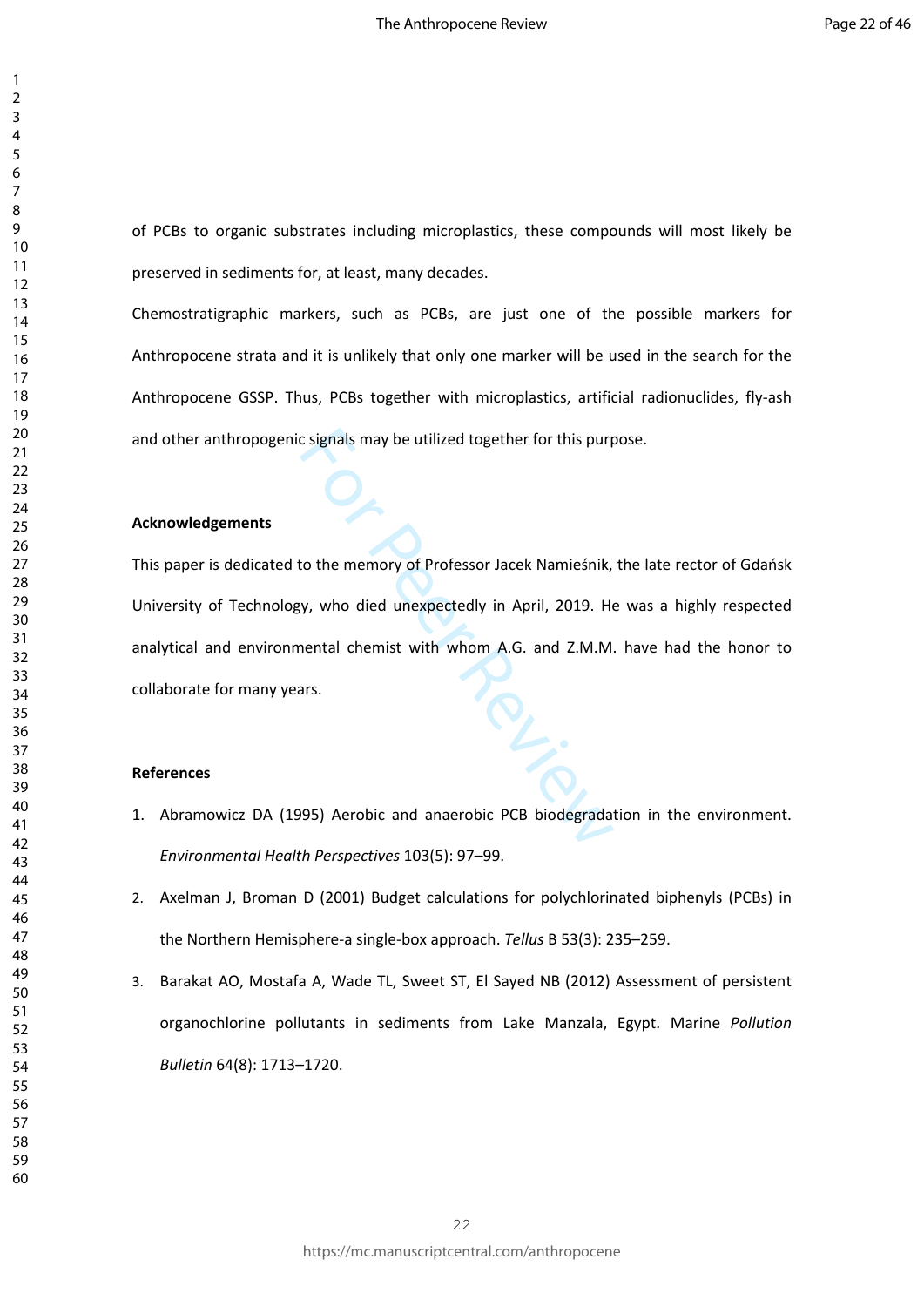- 4. Bartlett PW, Isaksson E, Hermanson MH (2019) 'New'unintentionally produced PCBs in the Arctic. *Emerging Contaminants* 5: 9–14.
	- 5. Berset JD, Kuehne P, Shotyk W (2001) Concentrations and distribution of some polychlorinated biphenyls (PCBs) and polycyclic aromatic hydrocarbons (PAHs) in an ombrotrophic peat bog profile of Switzerland. *Science of the Total Environment* 267(1-3): 67–85.
	- 6. Bigus P, Tobiszewski M, Namieśnik J (2014) Historical records of organic pollutants in sediment cores. *Marine Pollution Bulletin* 78(1): 26–42.
	- 7. Blankenship AL, Zwiernik MJ, Coady KK et al. (2005) Differential accumulation of polychlorinated biphenyl congeners in the terrestrial food web of the Kalamazoo River superfund site, Michigan. *Environmental Science & Technology* 39(16): 5954–5963.
	- ki M, Namieśnik J (2014) Historical records<br>
	Frine Pollution Bulletin 78(1): 26–42.<br>
	Wiernik MJ, Coady KK et al. (2005) Differ<br>
	henyl congeners in the terrestrial food web<br>
	higan. Environmental Science & Technology 39<br>
	Zen 8. Bogdal C, Schmid P, Zennegg M, Anselmetti FS, Scheringer M, Hungerbühler K (2009) Blast from the past: melting glaciers as a relevant source for persistent organic pollutants. *Environmental Science & Technology* 43(21): 8173–8177.
	- 9. Borja J, Taleon DM, Auresenia J, Gallardo S (2005) Polychlorinated biphenyls and their biodegradation. *Process Biochemistry* 40(6): 1999–2013.
	- 10. Breivik K, Armitage JM, Wania, F, Sweetman AJ, Jones KC (2016) Tracking the global distribution of persistent organic pollutants accounting for e-waste exports to developing regions. *Environmental Science & Technology* 50(2): 798–805.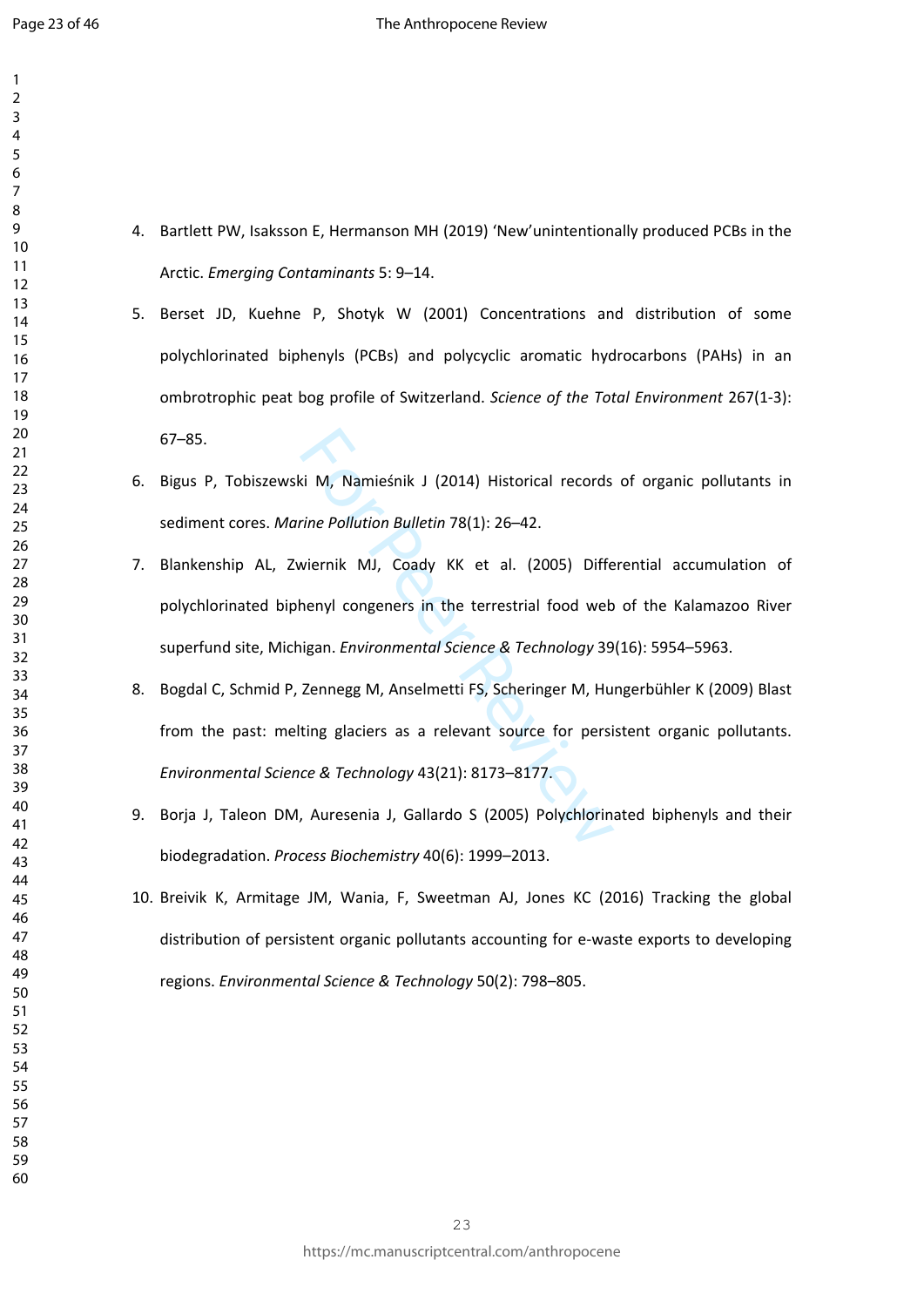- 11. Breivik K, Sweetman A, Pacyna JM, Jones KC (2002) Towards a global historical emission inventory for selected PCB congeners—a mass balance approach: 2. Emissions. *Science of the Total Environment* 290(1): 199–224.
- 12. Breivik K, Sweetman A, Pacyna JM, Jones KC (2007) Towards a global historical emission inventory for selected PCB congeners—a mass balance approach: 3. An update. *Science of the Total Environment* 377(2): 296–307.
- nt 377(2): 296–307.<br>VS, Ickes JA, Foote EA, Abbott JE, Bingler LS,<br>of PCB-contaminated surface sediment<br>Creek/Lake Hartwell Superfund site. En<br>328–2337.<br>N (2018) Pollution with Hazardous Substan<br>adbook on Marine Environmen 13. Brenner RC, Magar VS, Ickes JA, Foote EA, Abbott JE, Bingler LS, Crecelius EA (2004) Longterm recovery of PCB-contaminated surface sediments at the Sangamo-Weston/Twelvemile Creek/Lake Hartwell Superfund site. *Environmental Science & Technology* 38(8): 2328–2337.
- 14. Broeg K, Theobald N (2018) Pollution with Hazardous Substances. In: Salomon M and Markus T (eds) *Handbook on Marine Environment Protection*. Cham: Springer, pp. 395– 412.
- 15. Brubaker WW, Hites RA (1998) Gas-phase oxidation products of biphenyl and polychlorinated biphenyls. *Environmental Science & Technology* 32(24): 3913–3918.
- 16. Burreau S, Zebühr Y, Broman D, Ishaq R (2006) Biomagnification of PBDEs and PCBs in food webs from the Baltic Sea and the northern Atlantic Ocean. *Science of the Total Environment 366*(2-3): 659–672.
- 17. Cardellicchio N, Buccolieri A, Giandomenico S, Lopez L, Pizzulli F, Spada L (2007) Organic pollutants (PAHs, PCBs) in sediments from the Mar Piccolo in Taranto (Ionian Sea, Southern Italy). *Marine Pollution Bulletin* 55(10-12): 451–458.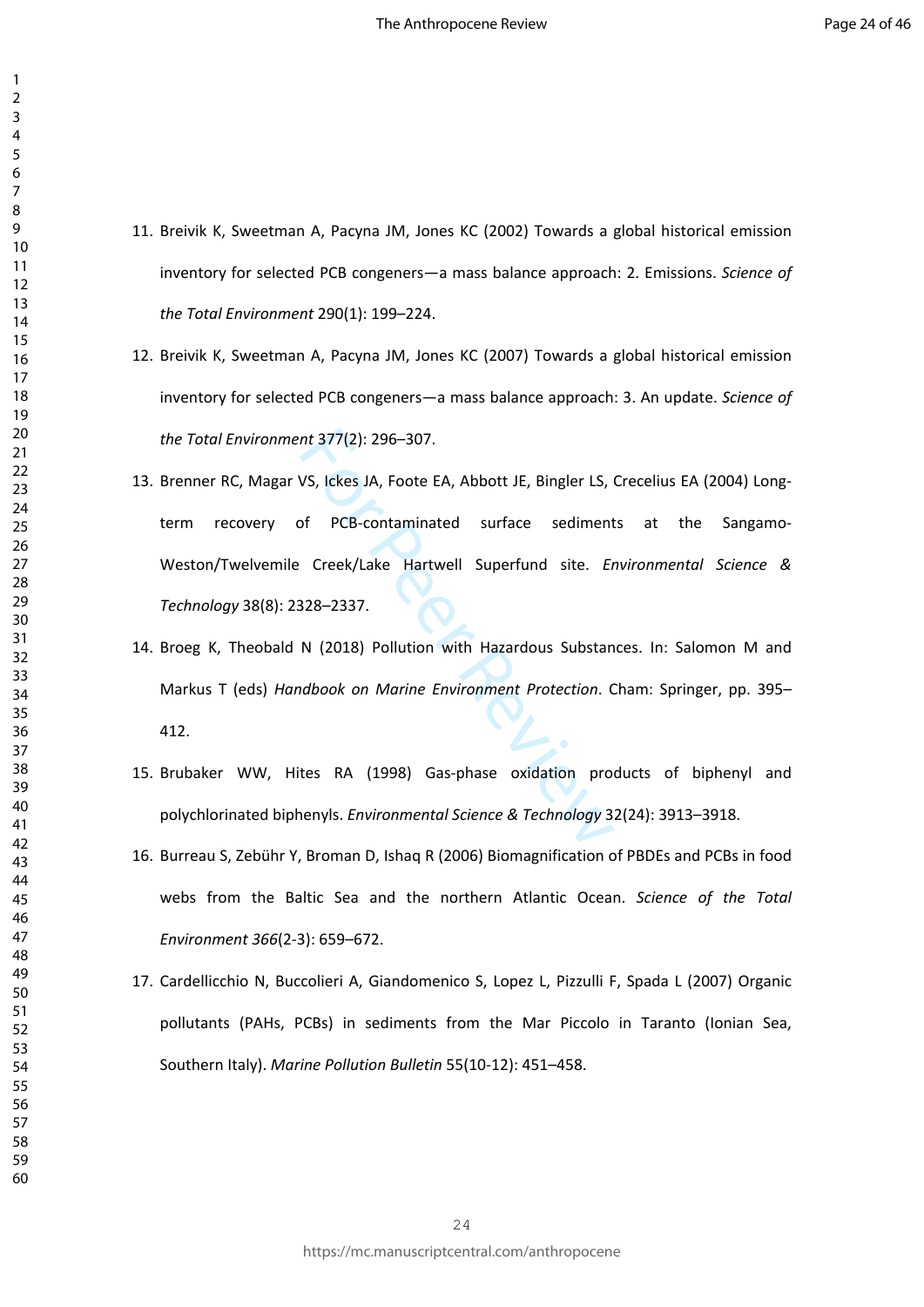- 18. Carlsson P, Breivik K, Brorström-Lundén E et al. (2018) Polychlorinated biphenyls (PCBs) as sentinels for the elucidation of Arctic environmental change processes: a comprehensive review combined with ArcRisk project results. *Environmental Science and Pollution Research* 25(23): 22499–22528.
- 19. Chakraborty P, Selvaraj S, Nakamura M, Prithiviraj B, Cincinelli A, Bang JJ (2018) PCBs and PCDD/Fs in soil from informal e-waste recycling sites and open dumpsites in India: levels, congener profiles and health risk assessment. *Science of the Total Environment* 621: 930– 938.
- In informal e-waste recycling sites and open c<br>
And health risk assessment. *Science of the Toto*<br>
C, Günthardt BF, Frey MP, Hollender J (2017)<br>
In using statistical analysis of liquid chroma<br>
nontarget screening data reco 20. Chiaia-Hernández AC, Günthardt BF, Frey MP, Hollender J (2017) Unravelling contaminants in the Anthropocene using statistical analysis of liquid chromatography–high-resolution mass spectrometry nontarget screening data recorded in lake sediments. *Environmental Science & Technology* 51(21): 12547–12556.
- 21. Combi T, Martins CC, Taniguchi S, Leonel J, Lourenço RA, Montone RC (2017) Depositional history and inventories of polychlorinated biphenyls (PCBs) in sediment cores from an Antarctic Specially Managed Area (Admiralty Bay, King George Island). *Marine Pollution Bulletin* 118(1): 447–451.
- 22. Combi T, Miserocchi S, Langone L, Guerra R (2016) Polychlorinated biphenyls (PCBs) in sediments from the western Adriatic Sea: Sources, historical trends and inventories. *Science of the Total Environment* 562: 580–587.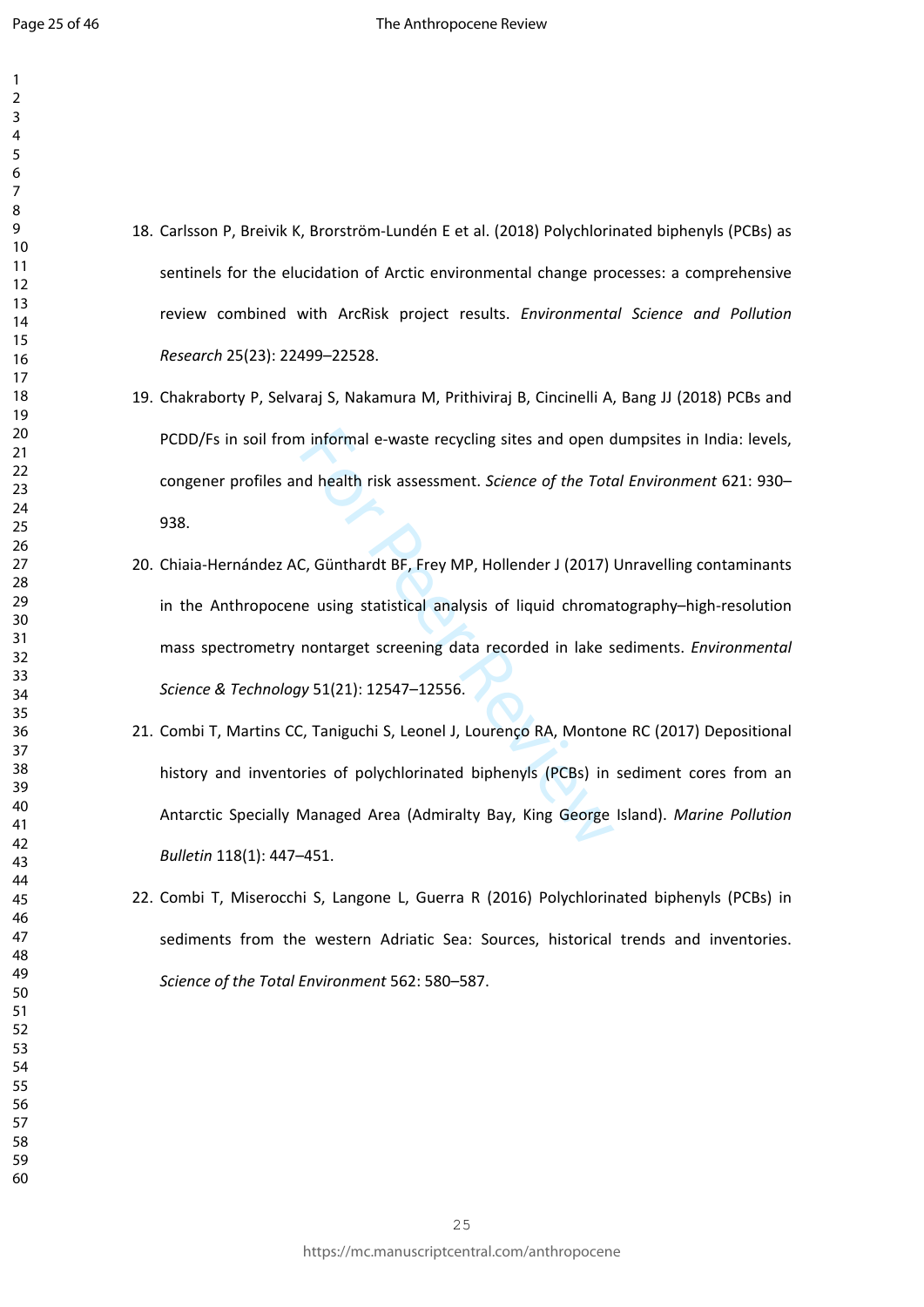- 23. Connell DW, Miller GJ, Mortimer MR, Shaw GR, Anderson SM (1999) Persistent lipophilic contaminants and other chemical residues in the Southern Hemisphere. *Critical Reviews in Environmental Science and Technology* 29(1): 47–82.
- 24. Corsolini S, Sarà G (2017) The trophic transfer of persistent pollutants (HCB, DDTs, PCBs) within polar marine food webs. *Chemosphere* 177: 189–199.
- V, Bouzahzah H, Benzaazoua M (2018)<br>in a dredged marine sediment and analysis<br>of the Total Environment 624: 323–332.<br>L (2010) Organic pollutants in coastal waters<br>cosystems during the Anthropocene? Estuarie<br>(, Chen S, Li J 25. Couvidat J, Chatain V, Bouzahzah H, Benzaazoua M (2018) Characterization of how contaminants arise in a dredged marine sediment and analysis of the effect of natural weathering. *Science of the Total Environment* 624: 323–332.
- 26. Dachs J, Méjanelle L (2010) Organic pollutants in coastal waters, sediments, and biota: a relevant driver for ecosystems during the Anthropocene? *Estuaries and Coasts* 33(1): 1–14.
- 27. Dasgupta S, Peng X, Chen S, Li J, Du M, Zhou Y-H, Zhong G, Xu H, Ta K (2018) Toxic anthropogenic pollutants reach the deepest ocean on Earth. *Geochemical Perspectives Letters* 7: 22–26.
- 28. Davies H, Delistraty D (2016) Evaluation of PCB sources and releases for identifying priorities to reduce PCBs in Washington state (USA). *Environmental Science and Pollution Research* 23(3): 2033–2041.
- 29. de Souza AC, Taniguchi S, Figueira RCL, Montone RC, Bícego MC, Martins CC (2018) Historical records and spatial distribution of high hazard PCBs levels in sediments around a large South American industrial coastal area (Santos Estuary, Brazil). *Journal of Hazardous Materials* 360: 428–435.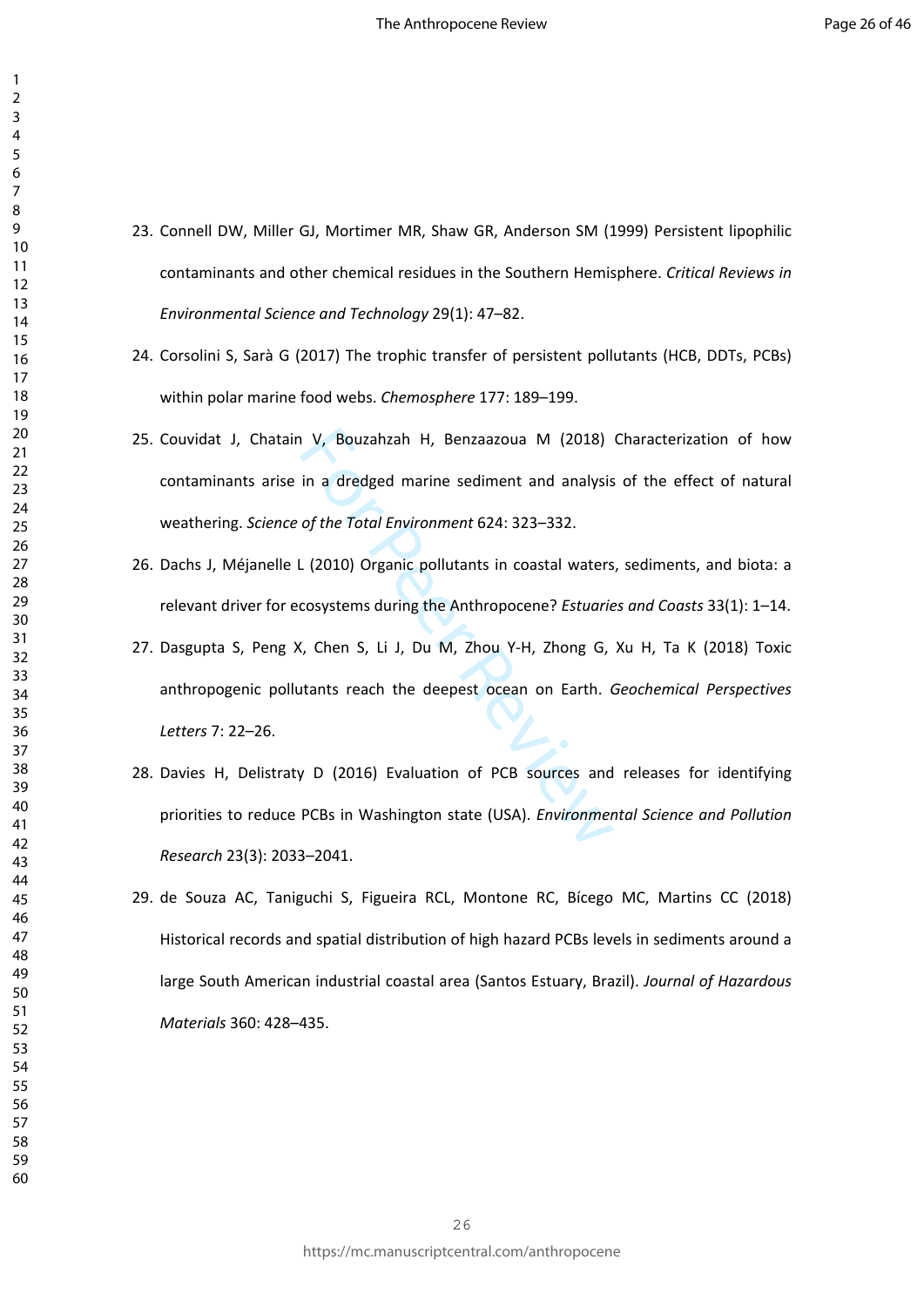- $\overline{3}$  $\overline{4}$  $\overline{7}$  $\mathsf{Q}$
- 30. de Voogt P, Brinkman UAT (1989) Production, properties and usage of polychlorinated biphenyls. In: Kimbrough KD and Jensen AA (eds) *Halogenated Biphenyls, Terphenyls, Naphthalenes, Dibenzodioxins and Related Products*. Amsterdam: Elsevier Science Publishers, pp. 3–45.
- 31. deBruyn AMH, Gobas FA (2004) Modelling the diagenetic fate of persistent organic pollutants in organically enriched sediments. *Ecological Modelling* 179(3): 405–416.
- cally enriched sediments. *Ecological Modelling*<br>
D RL, Varejão JB, Tavares AO, Ferreira AJ (20)<br>
pattern in sediments within an urban cat<br>
ources. Journal of Soils and Sediments 16(11):<br>
K, Manø S, Stohl A (2007) Record h 32. Dias-Ferreira C, Pato RL, Varejão JB, Tavares AO, Ferreira AJ (2016) Heavy metal and PCB spatial distribution pattern in sediments within an urban catchment—contribution of historical pollution sources. *Journal of Soils and Sediments* 16(11): 2594–2605.
- 33. Eckhardt S, Breivik K, Manø S, Stohl A (2007) Record high peaks in PCB concentrations in the Arctic atmosphere due to long-range transport of biomass burning emissions. *Atmospheric Chemistry and Physics* 7(17): 4527–4536.
- 34. Eganhouse RP, Pontolillo J, Leiker TJ (2000) Diagenetic fate of organic contaminants on the Palos Verdes Shelf, California. *Marine Chemistry* 70(4): 289–315.
- 35. El Nemr A, El-Sikaily A, Khaled A, Said TO, Abd-Allah AMA (2004) Chlorinated pesticides and polychlorinated biphenyls in the coral reef skeleton of the Egyptian Red Sea coast. *Bulletin of Environmental Contamination and Toxicology* 72(6): 1195–1202.
- 36. Fiałkiewicz-Kozieł B, Smieja-Król B, Frontasyeva M et al. (2016) Anthropogenic-and natural sources of dust in peatland during the Anthropocene. *Scientific Reports* 6: 38731.
- 37. Fuoco R, Giannarelli S, Onor M, Ghimenti S, Abete C, Termine M, Francesconi S (2012) A snow/firn four-century record of polycyclic aromatic hydrocarbons (PAHs) and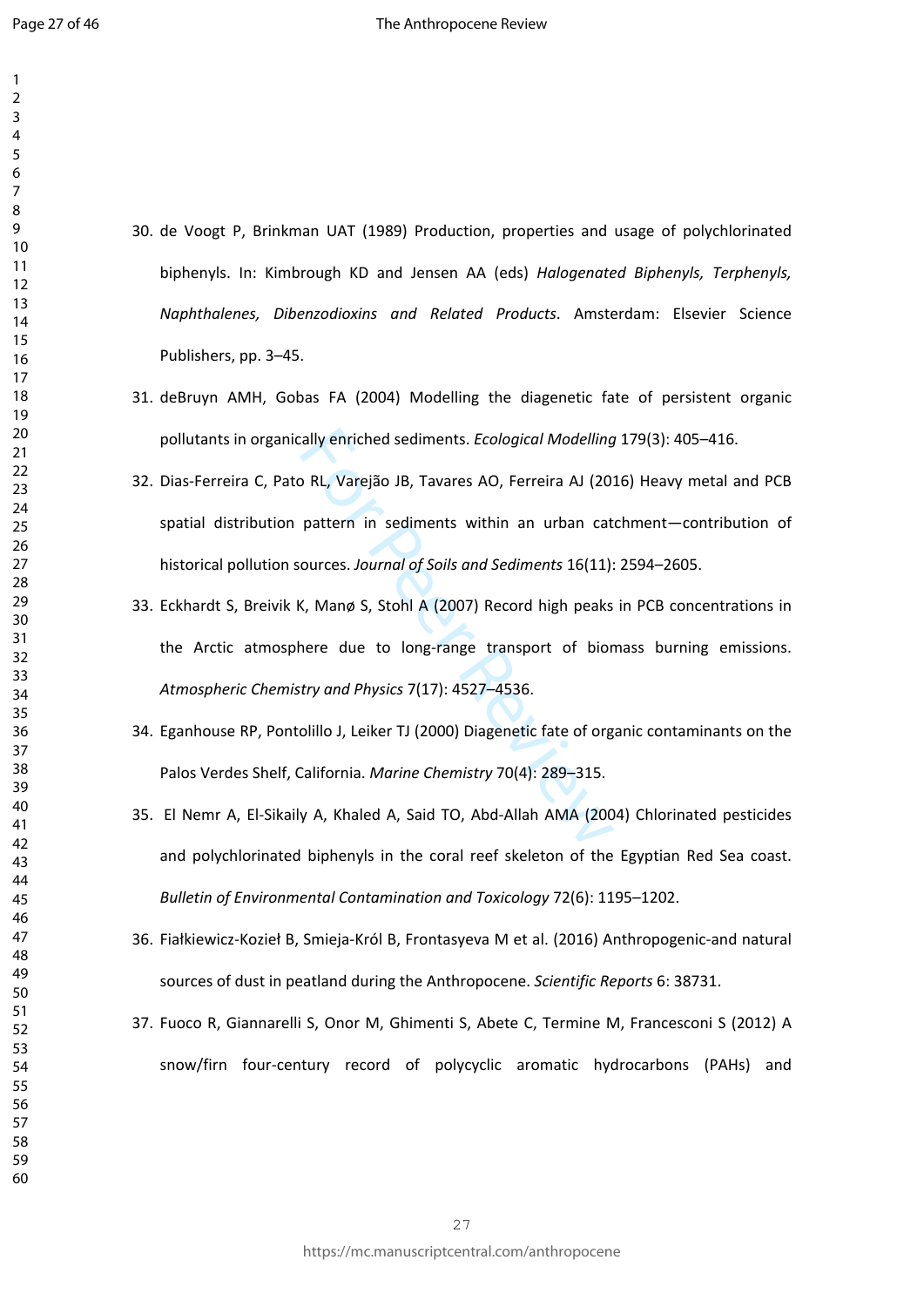polychlorobiphenyls (PCBs) at Talos Dome (Antarctica). *Microchemical Journal* 105: 133– 141.

- 38. Gałuszka A, Migaszewski ZM (2017) Glass microspheres as a potential indicator of the Anthropocene: a first study in an urban environment. *The Holocene* 28(2): 323–329.
- 39. Gałuszka A, Migaszewski ZM, Namieśnik J (2017) The role of analytical chemistry in the study of the Anthropocene. *TrAC Trends in Analytical Chemistry* 97: 146–152.
- 40. Gałuszka A, Rose N (2019) Organic compounds. In: Zalasiewicz J, Waters C, Williams M, Summerhayes C (eds) *The Anthropocene as a Geological Time Unit: A Guide to the Scientific Evidence and Current Debate*. Cambridge: Cambridge University Press. pp. 186– 192.
- pocene. *TrAC Trends in Analytical Chemistry* 9<br>
(2019) Organic compounds. In: Zalasiewicz<br>
ds) The Anthropocene as a Geological Tin<br>
und Current Debate. Cambridge: Cambridge L<br>
mson MH, Isaksson E, Schwikowski M, Divin<br>
n 41. Garmash O, Hermanson MH, Isaksson E, Schwikowski M, Divine D, Teixeira C, Muir DC (2013) Deposition history of polychlorinated biphenyls to the Lomonosovfonna glacier, Svalbard: a 209 congener analysis. *Environmental Science & Technology* 47(21): 12064– 12072.
- 42. Grimalt JO, Fernandez P, Berdie L, Vilanova RM, Catalan J, Psenner R, Hofer R, Appleby PG, Rosseland BO, Lien L, Massabuau JC, Battarbee RW (2001) "elective trapping of organochlorine compounds in mountain lakes of temperate areas. *Environmental Science & Technology* 35(13): 2690–2697.
- 43. Grimalt JO, Van Drooge BL, Ribes A, Vilanova RM, Fernandez P, Appleby P (2004) Persistent organochlorine compounds in soils and sediments of European high altitude mountain lakes. *Chemosphere* 54(10): 1549–1561.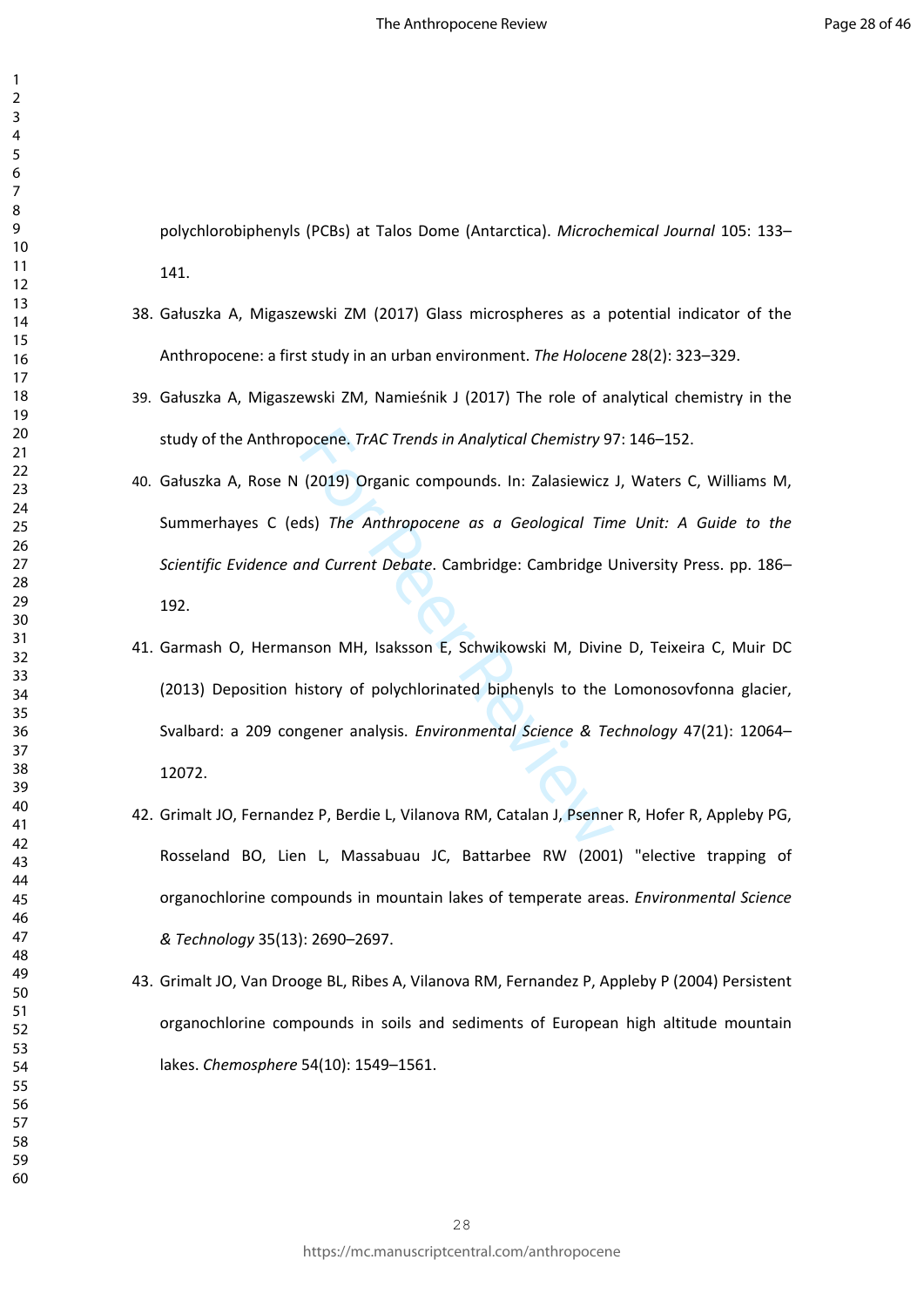- 44. Guerra R, Pasteris A, Righi S, Ok G (2019) Historical record of polychlorinated biphenyls (PCBs) in the continental shelf of the Korea Strait. *Chemosphere* 237: 124438.
- 45. Guzzella L, Salerno F, Freppaz M, Roscioli C, Pisanello F, Poma G (2016) POP and PAH contamination in the southern slopes of Mt. Everest (Himalaya, Nepal): long-range atmospheric transport, glacier shrinkage, or local impact of tourism? *Science of the Total Environment* 544: 382–390.
- 46. He W, Bai ZL, Liu WX, Kong XZ, Yang B, Yang C, Jørgensen SE, Xu FL (2016) Occurrence, spatial distribution, sources, and risks of polychlorinated biphenyls and heavy metals in surface sediments from a large eutrophic Chinese lake (Lake Chaohu). *Environmental Science and Pollution Research* 23(11): 10335–10348.
- 32–390.<br>
VX, Kong XZ, Yang B, Yang C, Jørgensen SE, 3<br>
sources, and risks of polychlorinated bipher<br>
from a large eutrophic Chinese lake (Lake<br>
n Research 23(11): 10335–10348.<br>
Hiriaert-Baer V, Crozier P, Kolic T, Lega R, 47. Helm PA, Milne J, Hiriaert-Baer V, Crozier P, Kolic T, Lega R, Chen T, MacPherson K, Gewurtz S, Winter J, Myers A, Marvin CH, Reiner EJ (2011) Lake-wide distribution and depositional history of current- and past-use persistent organic pollutants in Lake Simcoe, Ontario, Canada. *Journal of Great Lakes Research* 37: 132–141.
- 48. Hites RA (2018) atmospheric concentrations of PCB-11 near the Great Lakes have not decreased since 2004. *Environmental Science & Technology Letters* 5(3): 131–135.
- 49. Hites RA, Holsen TM (2019) Temporal trends of PCBs and DDTs in Great Lakes fish compared to those in air. *Science of the Total Environment* 646: 1413–1418.
- 50. Hogarh JN, Seike N, Kobara Y, Carboo D, Fobil JN, Masunaga S (2018) Source characterization and risk of exposure to atmospheric polychlorinated biphenyls (PCBs) in Ghana. *Environmental Science and Pollution Research* 25(17): 16316–16324.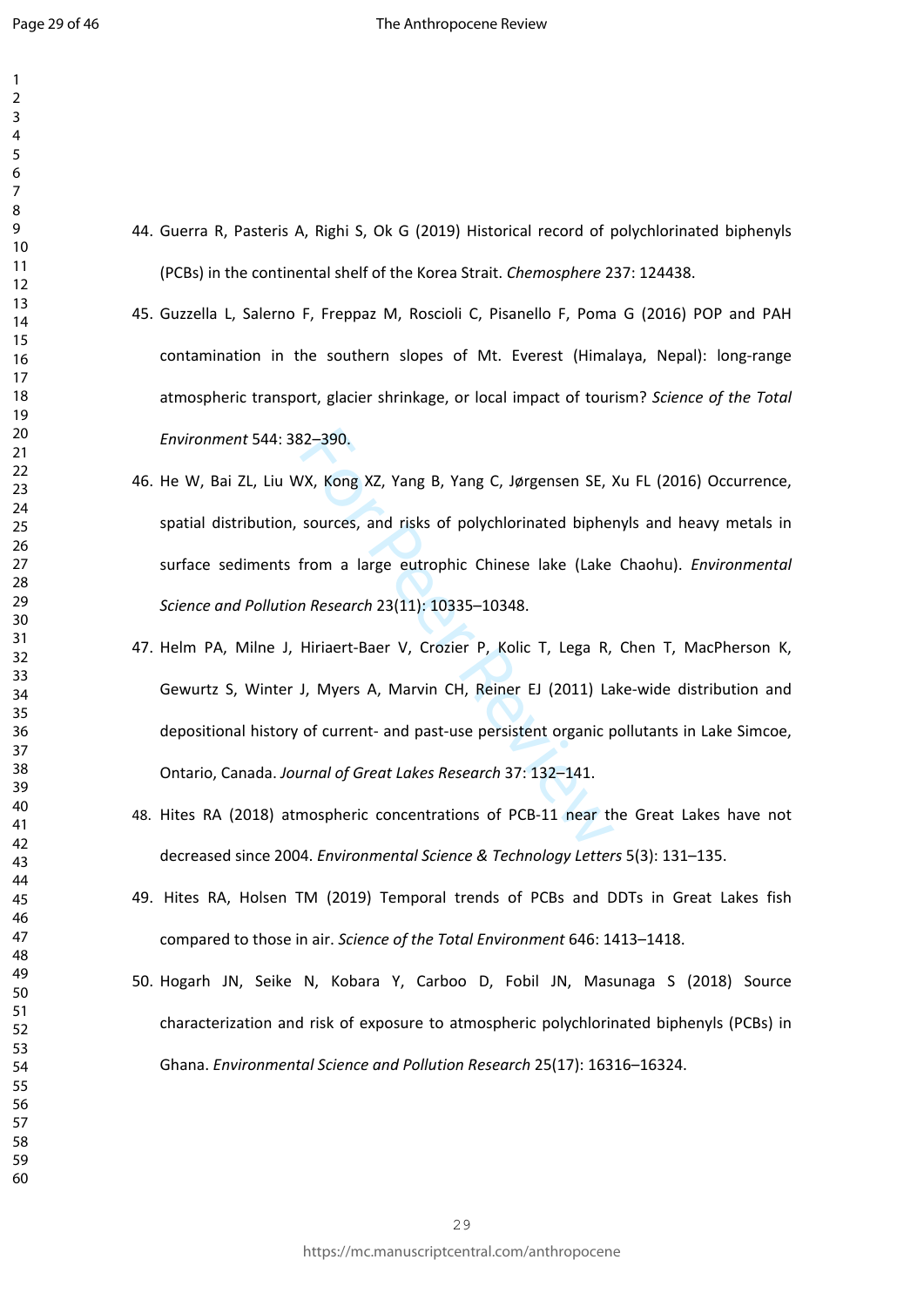- 51. IARC (2016) Polychlorinated biphenyls. In: IARC *Monographs on the Evaluation of Carcinogenic Risks to Humans, vol. 107. Polychlorinated and Polybrominated Biphenyls*. Lyon: International Agency for Research on Cancer.
- 52. Khairy M, Muir D, Teixeira C, Lohmann R (2015) Spatial distribution, air–water fugacity ratios and source apportionment of polychlorinated biphenyls in the lower Great Lakes Basin. *Environmental Science & Technology* 49(23): 13787–13797.
- 53. Khairy MA, Luek JL, Dickhut R, Lohmann R (2016) Levels, sources and chemical fate of persistent organic pollutants in the atmosphere and snow along the western Antarctic Peninsula. *Environmental Pollution* 216: 304–313.
- 54. Kidwell SM (2015) Biology in the Anthropocene: Challenges and insights from young fossil records. *Proceedings of the National Academy of Sciences* 112(16): 4922–4929.
- Il Science & Technology 49(23): 13787–13797.<br>
Dickhut R, Lohmann R (2016) Levels, sourn<br>
pollutants in the atmosphere and snow alor<br>
ental Pollution 216: 304–313.<br>
Riology in the Anthropocene: Challenges and<br>
so f the Nati 55. Kocan A, Petrik J, Jursa S, Chovancova J, Drobna B (2001) Environmental contamination with polychlorinated biphenyls in the area of their former manufacture in Slovakia. *Chemosphere* 43(4-7): 595–600.
- 56. Konieczka P, Wolska L, Namieśnik J (2010) Quality problems in determination of organic compounds in environmental samples, such as PAHs and PCBs. *TrAC Trends in Analytical Chemistry* 29(7): 706–717.
- 57. Lécrivain N, Aurenche V, Cottin N, Frossard V, Clément B (2018) Multi-contamination (heavy metals, polychlorinated biphenyls and polycyclic aromatic hydrocarbons) of littoral sediments and the associated ecological risk assessment in a large lake in France (Lake Bourget). *Science of the Total Environment* 619: 854–865.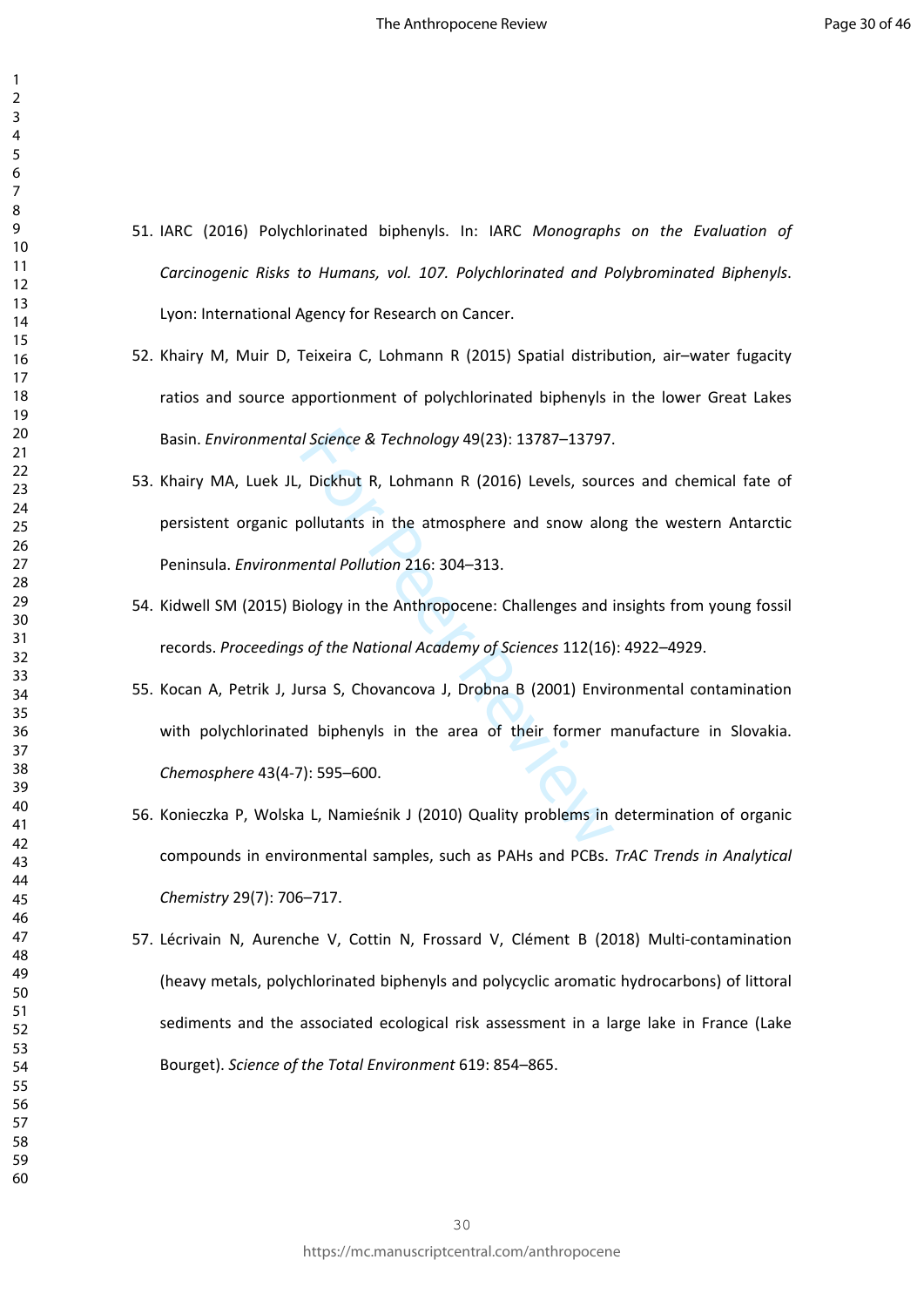- 58. Li H, Ye S, Ye J, Fan J, Gao M, Guo H (2017) Baseline survey of sediments and marine organisms in Liaohe Estuary: heavy metals, polychlorinated biphenyls and organochlorine pesticides. *Marine Pollution Bulletin* 114(1): 555-563.
- 59. Li L, Wania F (2016) Tracking chemicals in products around the world: introduction of a dynamic substance flow analysis model and application to PCBs. *Environment International*, 94, 674–686.
- 60. Liu R, Ma S, Li G, Yu Y, An T (2019) Comparing pollution patterns and human exposure to atmospheric PBDEs and PCBs emitted from different e-waste dismantling processes. *Journal of Hazardous Materials* 369: 142–149.
- 4–686.<br>
1 Y, An T (2019) Comparing pollution patterns<br>
and PCBs emitted from different e-waste<br>
5 Materials 369: 142–149.<br>
2000 N, Gasperi J, Ayrault S, Bonté P, Lefèvre I,<br>
1. Organic pollutants in dated sediment cores:<br> 61. Lorgeoux C, Moilleron R, Gasperi J, Ayrault S, Bonté P, Lefèvre I, Tassin B (2016) Temporal trends of persistent organic pollutants in dated sediment cores: chemical fingerprinting of the anthropogenic impacts in the Seine River basin, Paris. *Science of the Total Environment*  541: 1355–1363.
- 62. Ma Y, Halsall CJ, Crosse JD, Graf C, Cai M, He J, Gao G, Jones K (2015) Persistent organic pollutants in ocean sediments from the North Pacific to the Arctic Ocean. *Journal of Geophysical Research: Oceans* 120(4): 2723–2735.
- 63. Malina N, Mazlova EA (2017) Temporal and spatial variation of polychlorinated biphenyls (PCBs) contamination in environmental compartments of highly polluted area in Central Russia. *Chemosphere* 185: 227–236.
- 64. Meredith ML, Hites RA (1987) Polychlorinated biphenyl accumulation in tree bark and wood growth rings. *Environmental Science & Technology* 21(7): 709–712.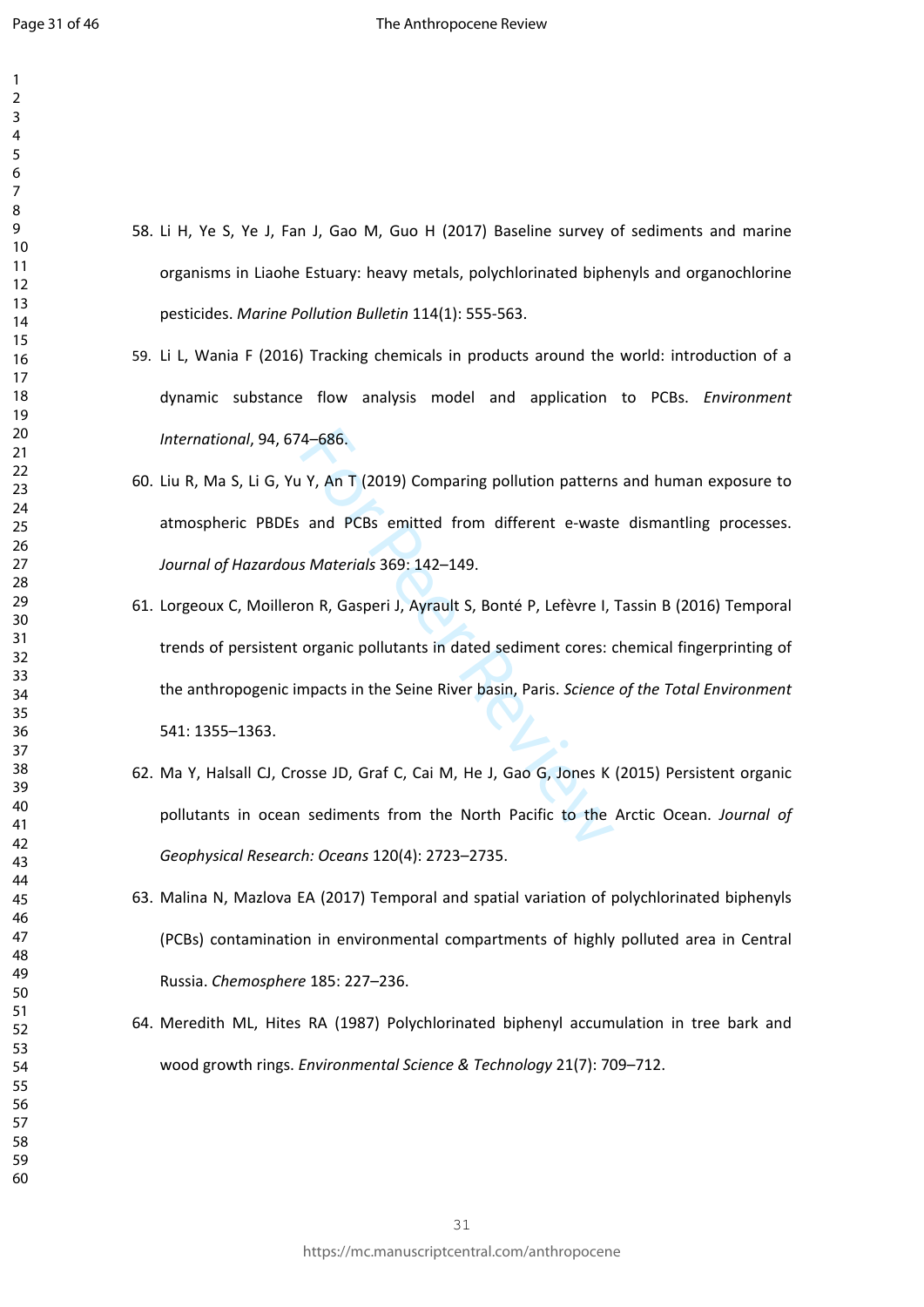- 65. Miao XS, Swenson C, Woodward LA, Li QX (2000) Distribution of polychlorinated biphenyls in marine species from French Frigate Shoals, North Pacific Ocean. *Science of the Total Environment* 257(1): 17–28.
- 66. Muir DC, Omelchenko A, Grift NP, Savoie DA, Lockhart WL, Wilkinson P, Brunskill GJ (1996) Spatial trends and historical deposition of polychlorinated biphenyls in Canadian midlatitude and Arctic lake sediments. *Environmental Science & Technology* 30(12): 3609– 3617.
- 67. Nadal M, Marquès M, Mari M, Domingo JL (2015) Climate change and environmental concentrations of POPs: A review. *Environmental Research* 143: 177-185.
- 68. Naffrechoux E, Cottin N, Pignol C, Arnaud F, Jenny JP, Perga ME (2015) Historical profiles of PCB in dated sediment cores suggest recent lake contamination through the "halo effect". *Environmental Science & Technology* 49(3): 1303–1310.
- tic lake sediments. *Environmental Science &* i<br>
M, Mari M, Domingo JL (2015) Climate ch<br>
DPs: A review. *Environmental Research* 143: 1<br>
n N, Pignol C, Arnaud F, Jenny JP, Perga ME (2<br>
ent cores suggest recent lake contam 69. Neves PA, Colabuono FI, Ferreira PA et al. (2018) Depositional history of polychlorinated biphenyls (PCBs), organochlorine pesticides (OCPs) and polycyclic aromatic hydrocarbons (PAHs) in an Amazon estuary during the last century. *Science of the Total Environment* 615: 1262–1270.
- 70. Nizzetto L, Cassani C, Di Guardo A (2006) Deposition of PCBs in mountains: The forest filter effect of different forest ecosystem types. *Ecotoxicology and Environmental Safety* 63(1): 75–83.
- 71. Odabasi M, Ozgunerge Falay E, Tuna G, Altiok H, Kara M, Dumanoglu Y, Bayram A, Tolunay D, Elbir T (2015) Biomonitoring the spatial and historical variations of persistent organic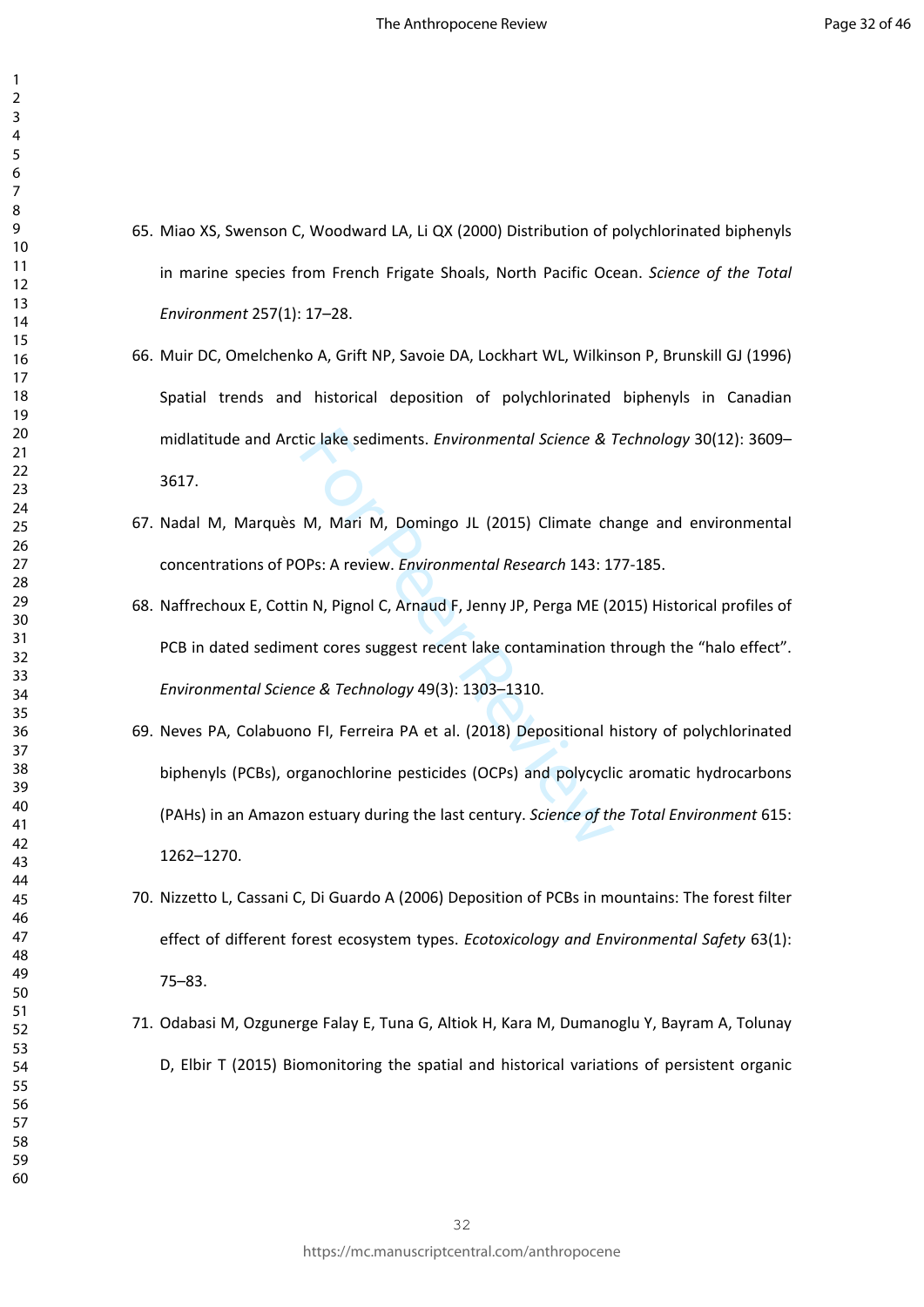pollutants (POPs) in an industrial region. *Environmental Science & Technology* 49(4): 2105– 2114.

- 72. Pavlova PA, Schmid P, Bogdal C, Steinlin C, Jenk TM, Schwikowski M (2014) Polychlorinated biphenyls in glaciers. 1. Deposition history from an Alpine ice core. *Environmental Science & Technology* 48(14): 7842–7848.
- gg M, Anselmetti FS, Schmid P, Bogdal<br>
16) Release of PCBs from Silvretta glacier (Sw<br>
1 meltwater. *Environmental Science and Pc*<br>
1, Peñuela GA (2019) Phytoremediation of soi<br>
15 and their associated microbial communitie 73. Pavlova PA, Zennegg M, Anselmetti FS, Schmid P, Bogdal C, Steinlin C, Jäggi M, Schwikowski M (2016) Release of PCBs from Silvretta glacier (Switzerland) investigated in lake sediments and meltwater. *Environmental Science and Pollution Research* 23(11): 10308–10316.
- 74. Pino NJ, Múnera LM, Peñuela GA (2019) Phytoremediation of soil contaminated with PCBs using different plants and their associated microbial communities. *International Journal of Phytoremediation* 21(4): 316–324.
- 75. Pittino F, Ambrosini R, Azzoni R, Diolaiuti G, Villa S, Gandolfi I, Franzetti A (2018) Postdepositional biodegradation processes of pollutants on glacier surfaces. *Condensed Matter* 3(3): 24.
- 76. Pouch A, Zaborska A, Pazdro K (2017) Concentrations and origin of polychlorinated biphenyls (PCBs) and polycyclic aromatic hydrocarbons (PAHs) in sediments of western Spitsbergen fjords (Kongsfjorden, Hornsund, and Adventfjorden). *Environmental Monitoring and Assessment* 189(4): 175.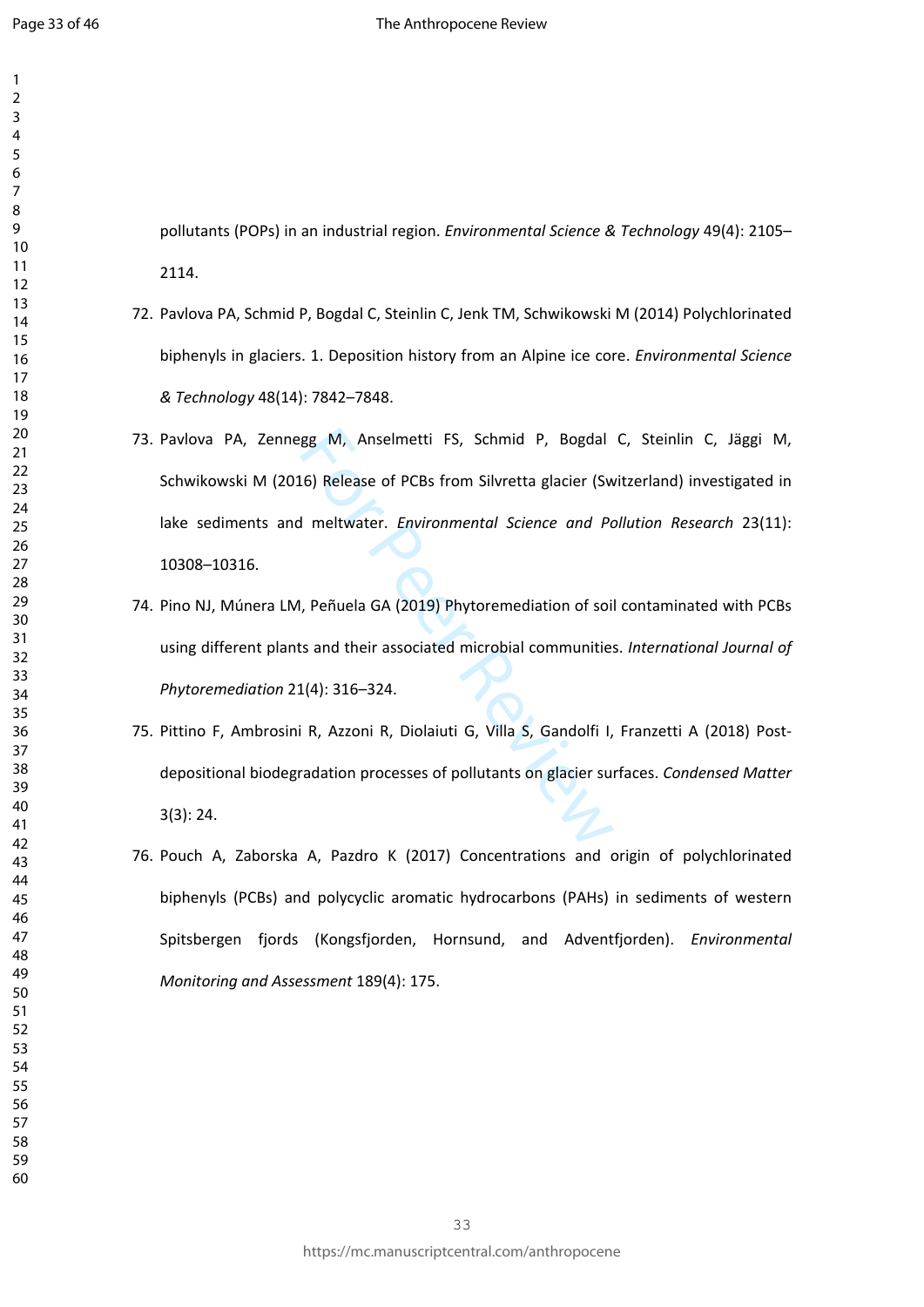- 77. Risso F, Magherini A, Ottonelli M, Magi E, Lottici S, Maggiolo S, Garbarino M, Narizzano R (2016) A comprehensive approach to actual polychlorinated biphenyls environmental contamination. *Environmental Science and Pollution Research* 23(9): 8770–8780.
- 78. Rodenburg LA, Ralston DK (2017) Historical sources of polychlorinated biphenyls to the sediment of the New York/New Jersey Harbor. *Chemosphere* 169: 450–459.
- 79. Rose NL (2015) Spheroidal carbonaceous fly ash particles provide a globally synchronous stratigraphic marker for the Anthropocene. *Environmental Science & Technology* 49(7): 4155–4162.
- eroidal carbonaceous fly ash particles provid<br>
In for the Anthropocene. *Environmental Scie*<br>
Yunker MB, Addison RF, Ikonomou MG, Calan<br>
2) in British Columbia, Canada, and Washing<br>
2) in British Columbia, Canada, and Wash 80. Ross PS, Jeffries SJ, Yunker MB, Addison RF, Ikonomou MG, Calambokidis JC (2004) Harbor seals (*Phoca vitulina*) in British Columbia, Canada, and Washington State, USA, reveal a combination of local and global polychlorinated biphenyl, dioxin, and furan signals. *Environmental Toxicology and Chemistry: An International Journal* 23(1): 157–165.
- 81. Sanders G, Jones KC, Hamilton-Taylor J, Dorr H (1995) PCB and PAH fluxes to a dated UK peat core. *Environmental Pollution* 89(1): 17–25.
- 82. Schmid P, Bogdal C, Blüthgen N, Anselmetti FS, Zwyssig A, Hungerbühler K (2011) The missing piece: sediment records in remote mountain lakes confirm glaciers being secondary sources of persistent organic pollutants. *Environmental Science & Technology* 45(1): 203–208.
- 83. Schwarzbauer J, Jovančićević B (2018) Organic Pollutants. In: Schwarzbauer J, Jovančićević B (eds) *Organic Pollutants in the Geosphere*. Cham: Springer International Publishing, pp. 55–156.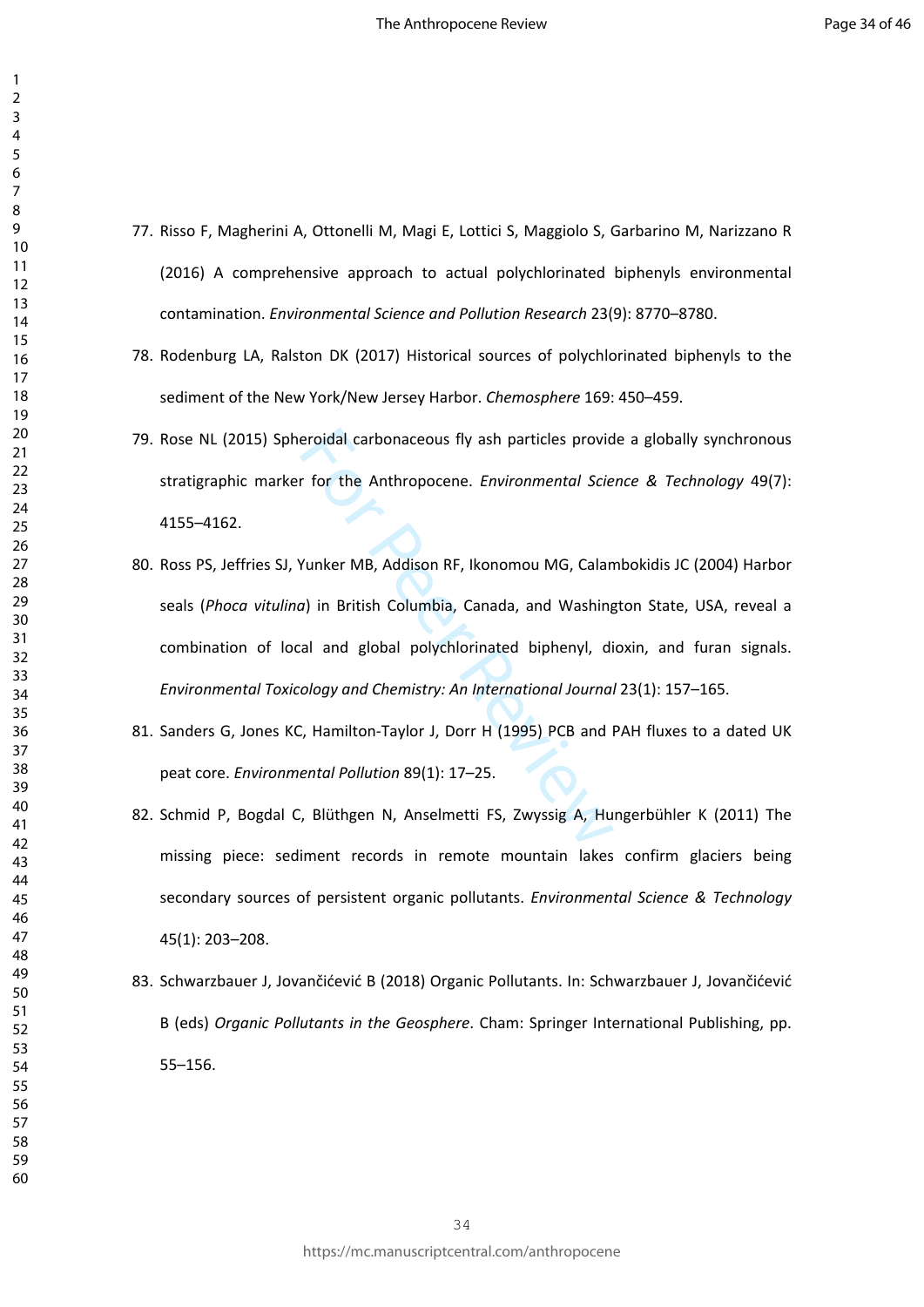- 84. Sedlak DL, Andren AW (1991) Aqueous-phase oxidation of polychlorinated biphenyls by hydroxyl radicals. *Environmental Science & Technology* 25(8): 1419–1427.
- 85. Sharma BM, Nizzetto L, Bharat GK, Tayal S, Melymuk L, Sáňka O, Přibylová P, Audy O, Larssen T (2015) Melting Himalayan glaciers contaminated by legacy atmospheric depositions are important sources of PCBs and high-molecular-weight PAHs for the Ganges floodplain during dry periods. *Environmental Pollution* 206: 588–596.
- 86. Shiu WY, Mackay D (1986) A critical review of aqueous solubilities, vapor pressures, Henry's law constants, and octanol–water partition coefficients of the polychlorinated biphenyls. *Journal of Physical and Chemical Reference Data* 15(2): 911–929.
- 87. Sobek A, Sundqvist KL, Assefa AT, Wiberg K (2015) Baltic Sea sediment records: Unlikely near-future declines in PCBs and HCB. *Science of the Total Environment* 518: 8–15.
- periods. *Environmental Pollution* 206: 588–5<br>
2 (1986) A critical review of aqueous solu<br>
115, and octanol-water partition coefficient<br>
f Physical and Chemical Reference Data 15(2):<br>
12 KL, Assefa AT, Wiberg K (2015) Balt 88. Steinlin C, Bogdal C, Pavlova PA et al. (2015) polychlorinated biphenyls in a temperate alpine glacier: 2. Model results of chemical fate processes. *Environmental Science & Technology* 49(24): 14092–14100.
- 89. Tang T, Zheng Z, Wang R, Huang K, Li H, Tao X, Dang Z, Yin H, Lu G (2018) Photodegradation behaviors of polychlorinated biphenyls in methanol by UV-irradiation: Solvent adducts and sigmatropic arrangement. *Chemosphere* 193: 861–868.
- 90. Tato L, Tremolada P, Ballabio C, Guazzoni N, Parolini M, Caccianiga M, Binelli A (2011) Seasonal and spatial variability of polychlorinated biphenyls (PCBs) in vegetation and cow milk from a high altitude pasture in the Italian Alps. *Environmental Pollution* 159(10): 2656–2664.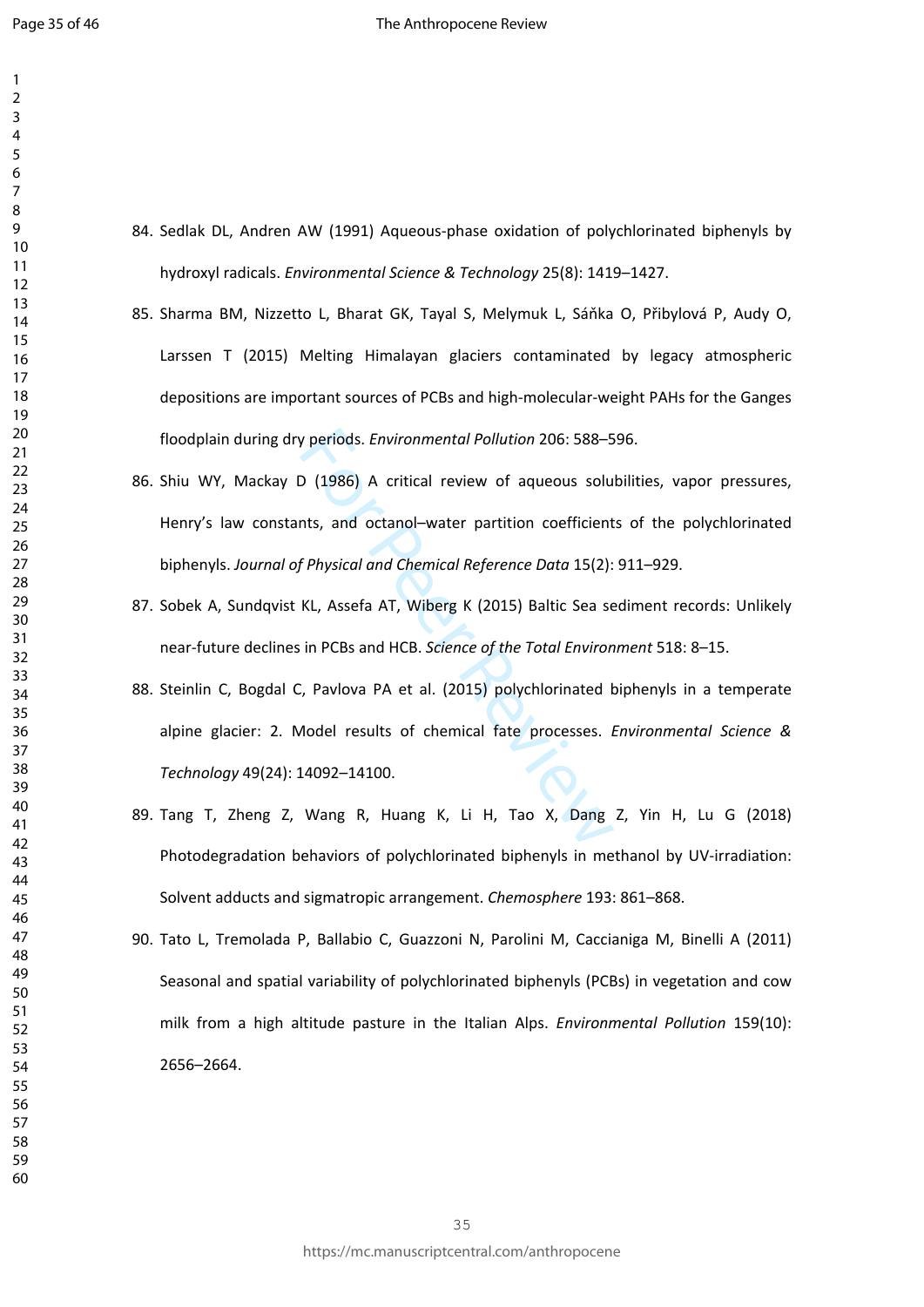- 91. Terzaghi E, Zanardini E, Morosini C, Raspa G, Borin S, Mapelli F, Vergani L, DiGuardo A (2018) Rhizoremediation half-lives of PCBs: Role of congener composition, organic carbon forms, bioavailability, microbial activity, plant species and soil conditions, on the prediction of fate and persistence in soil. *Science of the Total Environment* 612: 544–560.
- 92. Thüns S, Blodau Ch, Radke M (2014) Evaluation of peat cores as archives of polychlorinated biphenyl deposition rates. In: Thüns S (ed) *Application of the peat archive as tool in environmental chemistry*. PhD thesis, University of Bayreuth.
- nenyl deposition rates. In: Thüns S (ed) *Applit*<br>
Alvarez M, Přibylová P, Kukučka P, Audy O, I<br>
Alvarez M, Přibylová P, Kukučka P, Audy O, I<br>
Shenyls (PCBs) and polybrominated dipharely<br>
Shenyls (PCBs) and polybrominated 93. Tombesi N, Pozo K, Álvarez M, Přibylová P, Kukučka P, Audy O, Klánová J (2017) Tracking polychlorinated biphenyls (PCBs) and polybrominated diphenyl ethers (PBDEs) in sediments and soils from the southwest of Buenos Aires Province, Argentina (South eastern part of the GRULAC region). *Science of The Total Environment* 575: 1470–1476.
- 94. Tourinho PS, Kočí V, Loureiro S, van Gestel CA (2019) Partitioning of chemical contaminants to microplastics: Sorption mechanisms, environmental distribution and effects on toxicity and bioaccumulation. *Environmental Pollution* 252: 1246–1256.
- 95. UNEP (2001) Stockholm Convention on POPs, Text and Annexes, Interim Secretariat for the Stockholm Convention on Persistent Organic Pollutants. Geneva, Switzerland: UNEP Chemicals.
- 96. Urbaniak M (2007) Polychlorinated biphenyls: Sources, distribution and transformation in the environment–a literature review. *Acta Toxicologica* 15(2): 83–93.
- 97. Vane CH, Chenery SR, Harrison I, Kim AW, Moss-Hayes V, Jones DG (2011) Chemical signatures of the Anthropocene in the Clyde estuary, UK: sediment-hosted Pb,  $207/206Pb$ ,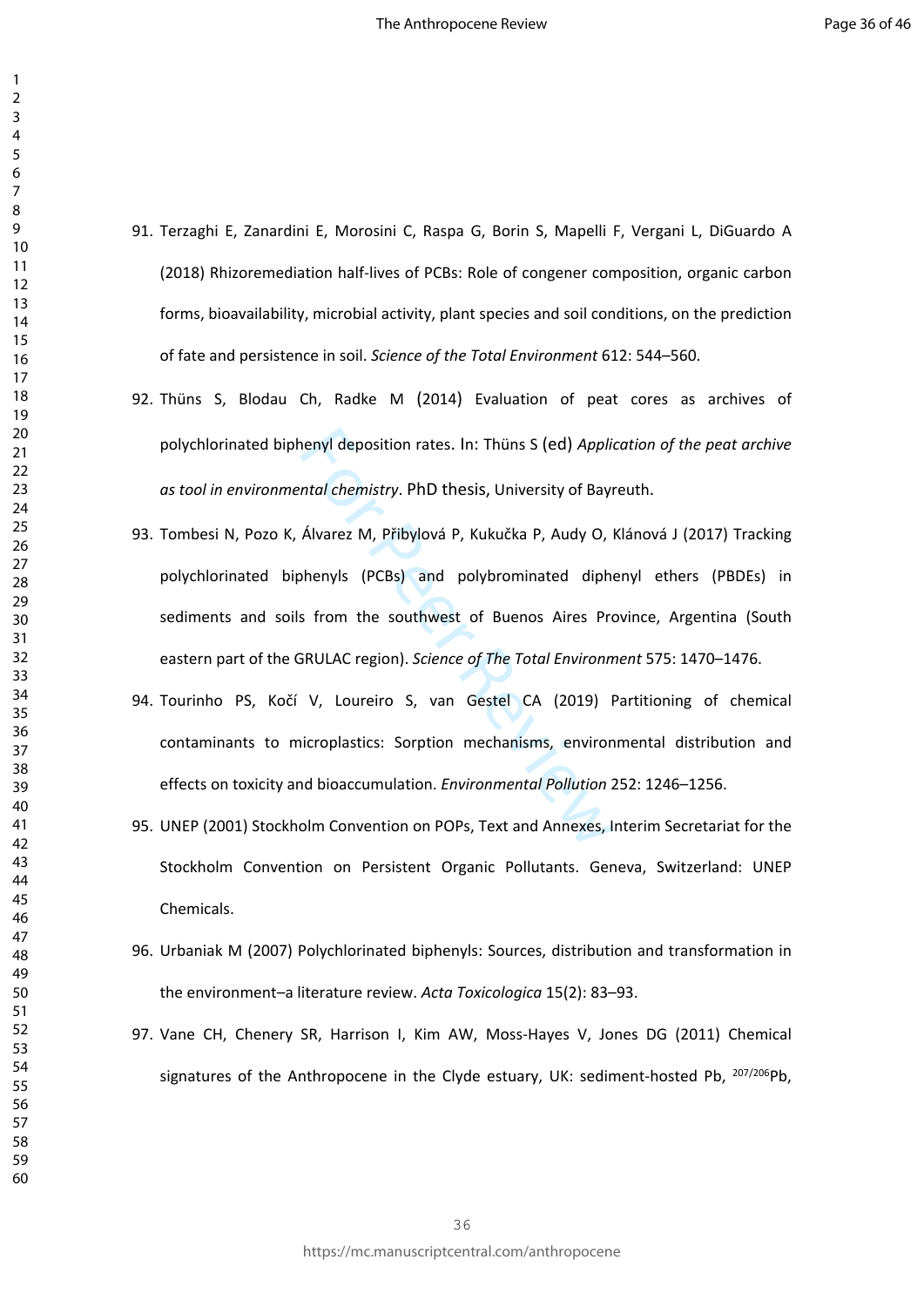$\mathbf{1}$ 

total petroleum hydrocarbon, polyaromatic hydrocarbon and polychlorinated biphenyl pollution records. *Philosophical Transactions of the Royal Society of London A: Mathematical, Physical and Engineering Sciences* 369(1938): 1085–1111.

- 98. Velzeboer I, Kwadijk CJAF, Koelmans AA (2014) Strong sorption of PCBs to nanoplastics, microplastics, carbon nanotubes, and fullerenes. *Environmental Science & Technology* 48(9): 4869–4876.
- An overlooked environmental issue? A re<br>
L and other PCB congeners and their occurrer<br>
ent. Science of the Total Environment 541: 14<br>
y D (1993) Global fractionation and cold conc<br>
pounds in polar regions. Ambio 22: 10–18. 99. Vorkamp K (2016) An overlooked environmental issue? A review of the inadvertent formation of PCB-11 and other PCB congeners and their occurrence in consumer products and in the environment. *Science of the Total Environment* 541: 1463–1476.
- 100. Wania F, Mackay D (1993) Global fractionation and cold condensation of low volatility organochlorine compounds in polar regions. *Ambio* 22: 10–18.
- 101. Waters CN, Syvitski JP, Gałuszka A et al. (2015) Can nuclear weapons fallout mark the beginning of the Anthropocene Epoch? *Bulletin of the Atomic Scientists* 71(3): 46–57.
- 102. Waters CN, Zalasiewicz J, Head MJ et al. (2019) Progress in the investigation for a potential Global Boundary Stratotype Section and Point (GSSP) for the Anthropocene Series. Strati2019 Abstract Book. Roma: Società Geologica Italiana, pp. 354.
- 103. Waters CN, Zalasiewicz J, Summerhayes C et al. (2018) Palaeoenvironmental archives and their differing suitabilities to provide candidate Global Boundary Stratotype Sections and Points (GSSPs) for the Anthropocene. *Earth-Science Reviews* 178: 379–429.
- 104. Waters CN, Zalasiewicz J, Summerhayes C et al. (2016) The Anthropocene is functionally and stratigraphically distinct from the Holocene. *Science* 351(6269): aad2622.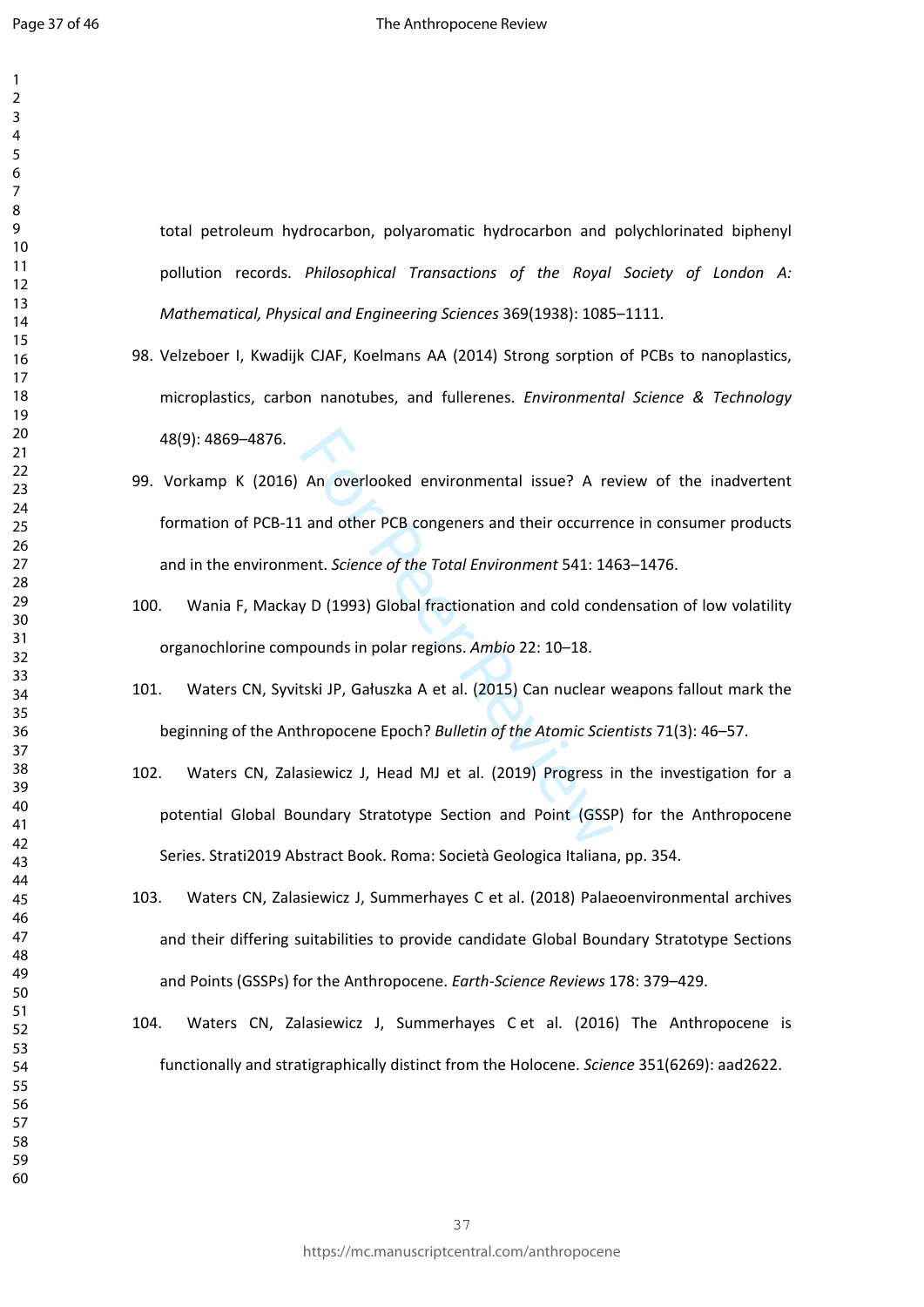- 105. Williams M, Zalasiewicz J, Haff PK, Schwägerl C, Barnosky AD, Ellis EC (2015) The anthropocene biosphere. *The Anthropocene Review* 2(3): 196–219.
- 106. Wu Z, Lin T, Li A, Zhou S, He H, Guo J, Hu L, Li Y, Guo Z (2019) Sedimentary records of polychlorinated biphenyls in the East China Marginal Seas and Great Lakes: Significance of recent rise of emissions in China and environmental implications. *Environmental Pollution* 254: 112972.
- 107. Yang C, Rose NL, Turner SD et al. (2016) Hexabromocyclododecanes, polybrominated diphenyl ethers, and polychlorinated biphenyls in radiometrically dated sediment cores from English lakes, ~1950–present. Science of the Total Environment 541: 721–728.
- 108. Yılmaz A, Karacık B, Yakan SD, Henkelmann B, Schramm KW, Okay OS (2016) Organic and heavy metal pollution in shipbreaking yards. *Ocean Engineering* 123: 452–457.
- The Summary Summar Summar Summar Summar Summar Summar Summar Summar Summar Summar Summar Summar Summar Summar Summar Summar Summar Summar Summar Summar Summar Summar Summar Summar Summar Summar Summar Summar Summar Summar 109. Yuan X, Yang X, Na G, Zhang A, Mao Y, Liu G, Wang L, Li X (2015) Polychlorinated biphenyls and organochlorine pesticides in surface sediments from the sand flats of Shuangtaizi Estuary, China: levels, distribution, and possible sources. *Environmental Science and Pollution Research* 22(18): 14337–14348.
- 110. Zalasiewicz J, Waters CN, do Sul JAI et al. (2016) The geological cycle of plastics and their use as a stratigraphic indicator of the Anthropocene. *Anthropocene* 13: 4–17.
- 111. Zalasiewicz J, Waters CN, Summerhayes C et al. (2017) The Working Group on the 'Anthropocene': Summary of evidence and recommendations. *Anthropocene* 19: 55–60.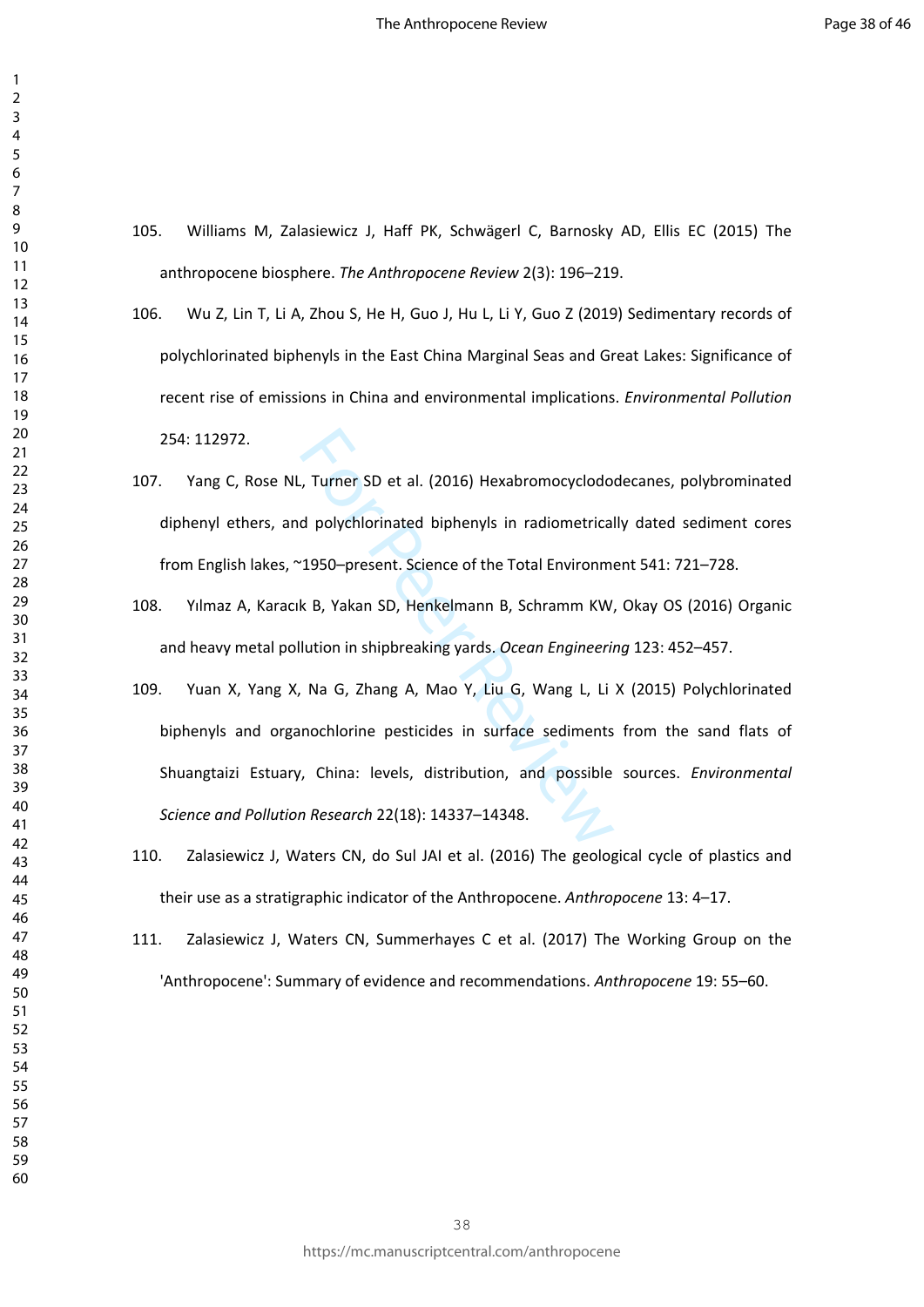$\mathbf{1}$ 

- $\overline{2}$  $\overline{4}$  $\overline{7}$
- 112. Zalasiewicz J, Waters CN, Williams M et al. (2015) When did the Anthropocene begin? A mid-twentieth century boundary level is stratigraphically optimal. *Quaternary International* 383: 196–203.
- 113. Zalasiewicz J, Williams M, Waters CN, Barnosky AD, Haff P (2014) The technofossil record of humans. *The Anthropocene Review* 1(1): 34–43.
- 114. Zennegg M, Kohler M, Hartmann PC et al. (2007). The historical record of PCB and PCDD/F deposition at Greifensee, a lake of the Swiss plateau, between 1848 and 1999. *Chemosphere* 67(9): 1754–1761.
- 115. Zhan Z, Wang J, Peng J, Xie Q, Huang Y, Gao Y (2016) Sorption of 3, 3′, 4, 4′ tetrachlorobiphenyl by microplastics: a case study of polypropylene. *Marine Pollution Bulletin* 110(1): 559–563.
- nler M, Hartmann PC et al. (2007). The hist<br>at Greifensee, a lake of the Swiss plateau, I<br>1754–1761.<br>J, Peng J, Xie Q, Huang Y, Gao Y (2016)<br>by microplastics: a case study of polypro<br>-563.<br>K, Liu G, Zheng M, Jones KC, Swee 116. Zhao S, Breivik K, Liu G, Zheng M, Jones KC, Sweetman AJ (2017) Long-term temporal trends of polychlorinated biphenyls and their controlling sources in China. *Environmental Science & Technology* 51(5): 2838–2845.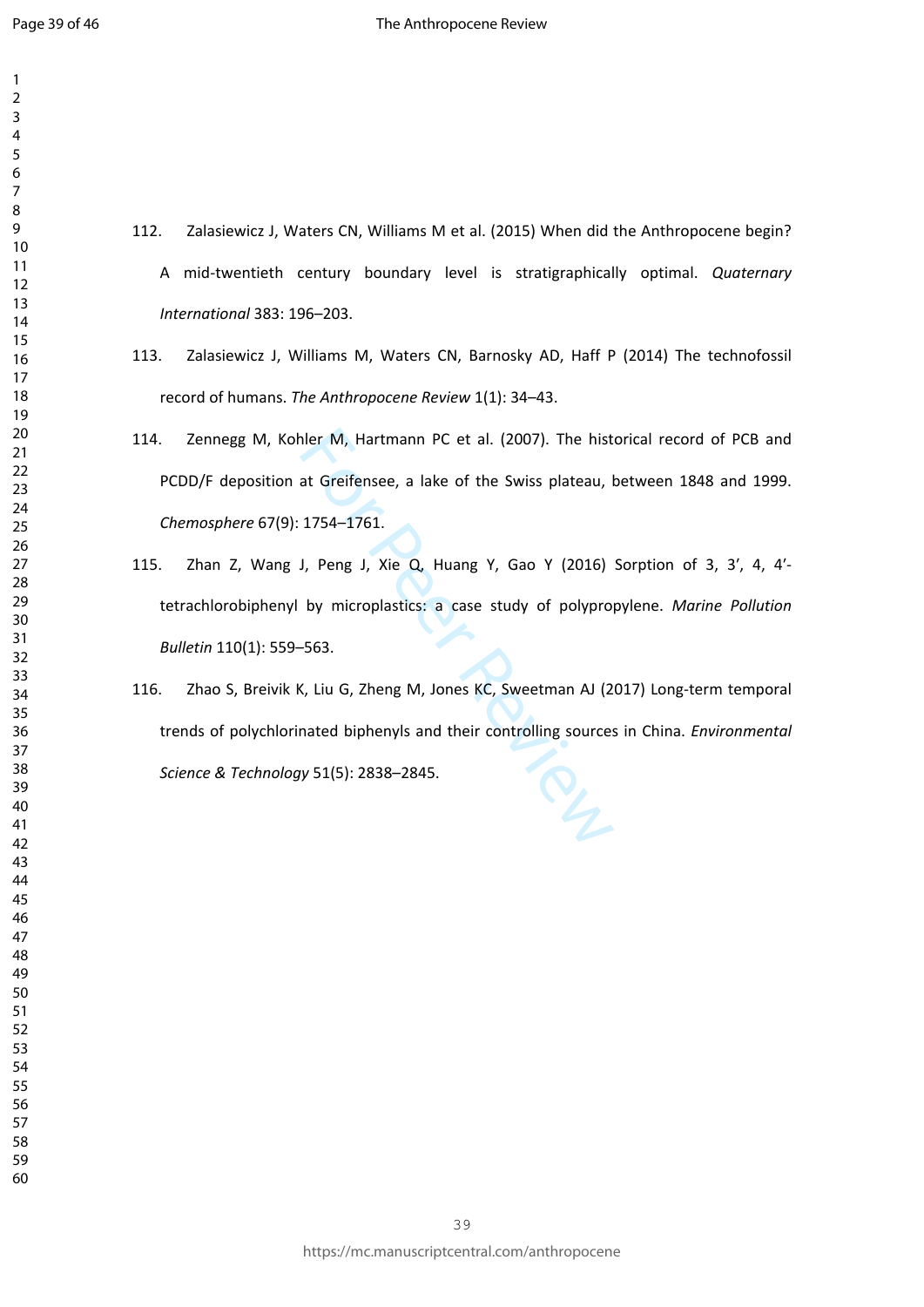#### **Figure captions**

- **Fig. 1.** A molecule of polychlorinated biphenyl. Different numbers of chlorine atoms (m+n) can be incorporated in 2,2',6,6' (ortho-), 3,3',5,5' (meta-) and 4,4' (para-) positions.
- **Fig. 2.** Percentage of individual PCB homologues produced globally. Data compiled from Breivik et al., 2007.
- Per Person **Fig. 3.** Examples of trends in PCB concentrations in dated environmental archives: A – Fiescherhorn glacier, Switzerland (Pavlova et al., 2014); B – Seine River basin, France (Lorgeoux et al., 2016); Great Lakes, North America and East China Marginal Seas (Wu et al., 2019).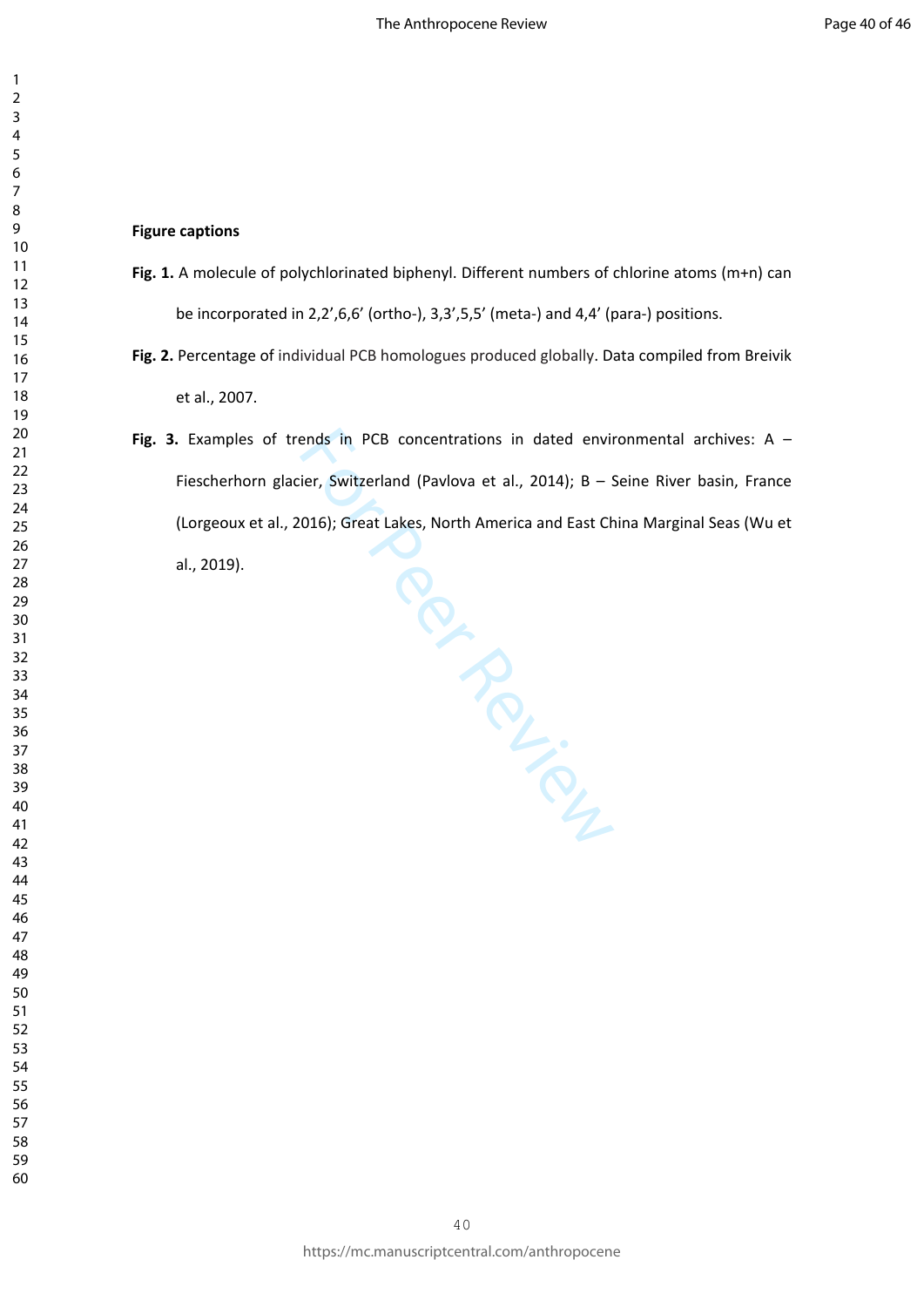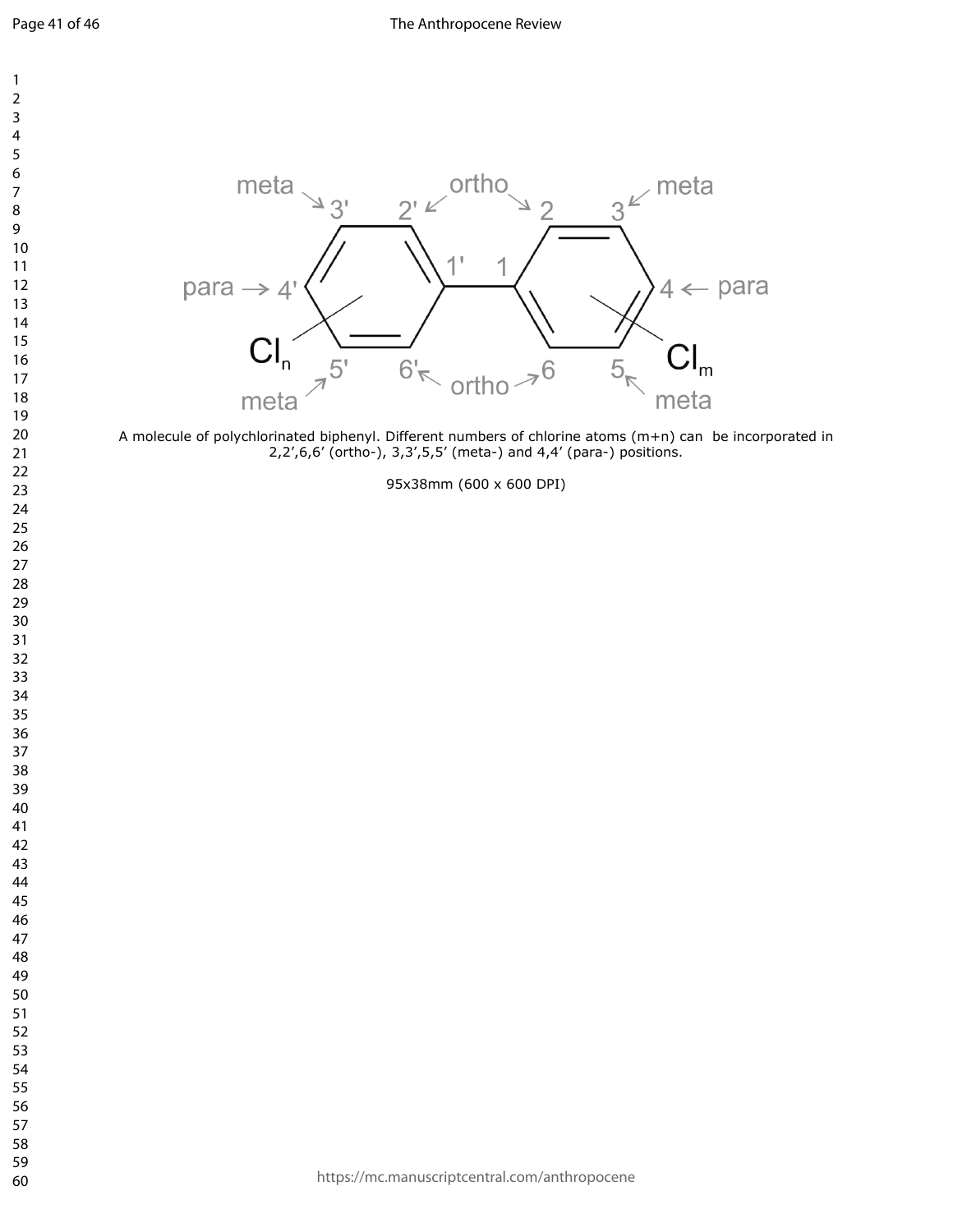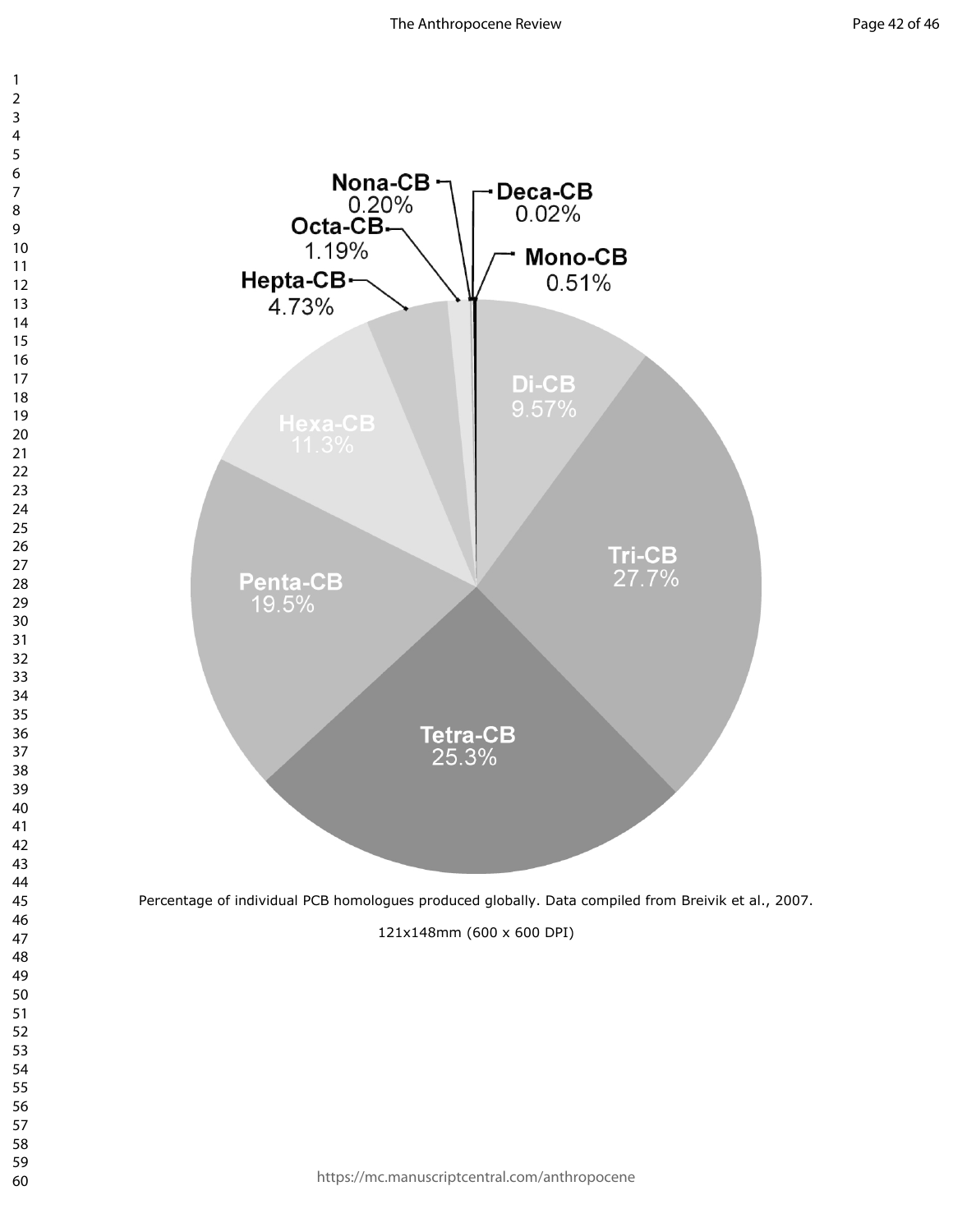

Examples of trends in PCB concentrations in dated environmental archives: A – Fiescherhorn glacier, Switzerland (Pavlova et al., 2014); B – Seine River basin, France (Lorgeoux et al., 2016); Great Lakes, North America and East China Marginal Seas (Wu et al., 2019).

149x163mm (600 x 600 DPI)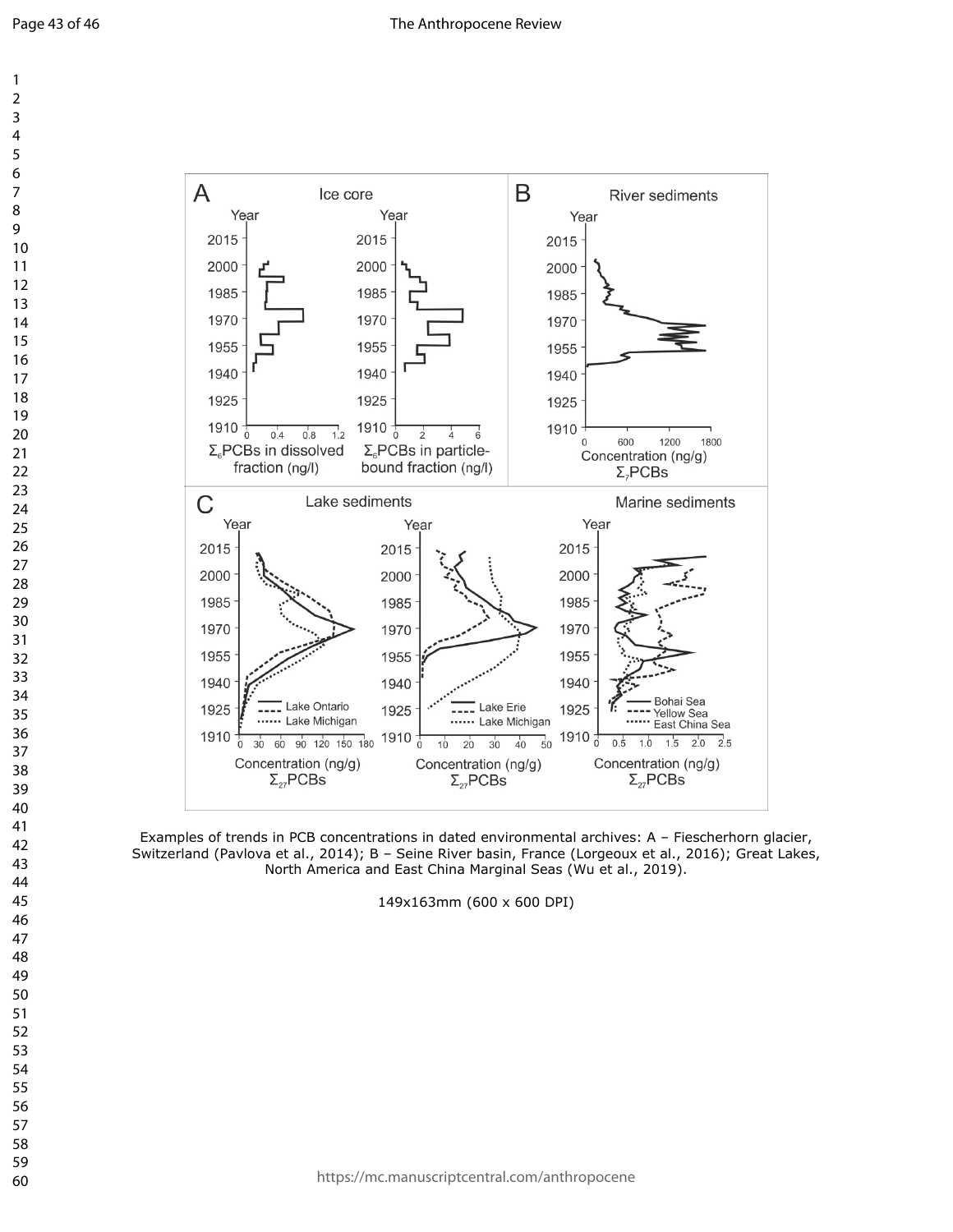Table 1. Data on production of PCBs (compiled from de Voogt and Brinkman, 1989; IARC, 2016 and references cited therein).

| Country                      | Start (year) | End (year) | Peak production (year) | Amount (tonnes) |  |  |
|------------------------------|--------------|------------|------------------------|-----------------|--|--|
| <b>USA</b>                   | 1930         | 1977       | 1970                   | 641,700         |  |  |
| Germany                      | 1930         | 1983       | 1974                   | 159,062         |  |  |
| Russia                       | 1939         | 1993       | 1980s                  | 173,800         |  |  |
| France                       | 1930         | 1984       | 1978                   | 134,654         |  |  |
| United Kingdom               | 1954         | 1977       | Late 1960s             | 66,542          |  |  |
| Japan                        | 1954         | 1972       | 1970                   | 58,787          |  |  |
| Italy                        | 1958         | 1983       | 1973                   | 31,092          |  |  |
| Democratic Republic of Korea | 1960         | 2012       | Late 1980s             | 30,000          |  |  |
| Spain                        | 1955         | 1984       | 1975                   | 29,012          |  |  |
| Czechoslovakia               | 1959         | 1984       | Unspecified            | 21,482          |  |  |
| China                        | 1965         | 1980       | Mid-1970s              | 10,000          |  |  |
| Poland                       | 1966<br>1977 |            | <b>Unspecified</b>     | 1679            |  |  |
|                              |              |            |                        | eer Review      |  |  |
|                              |              |            |                        |                 |  |  |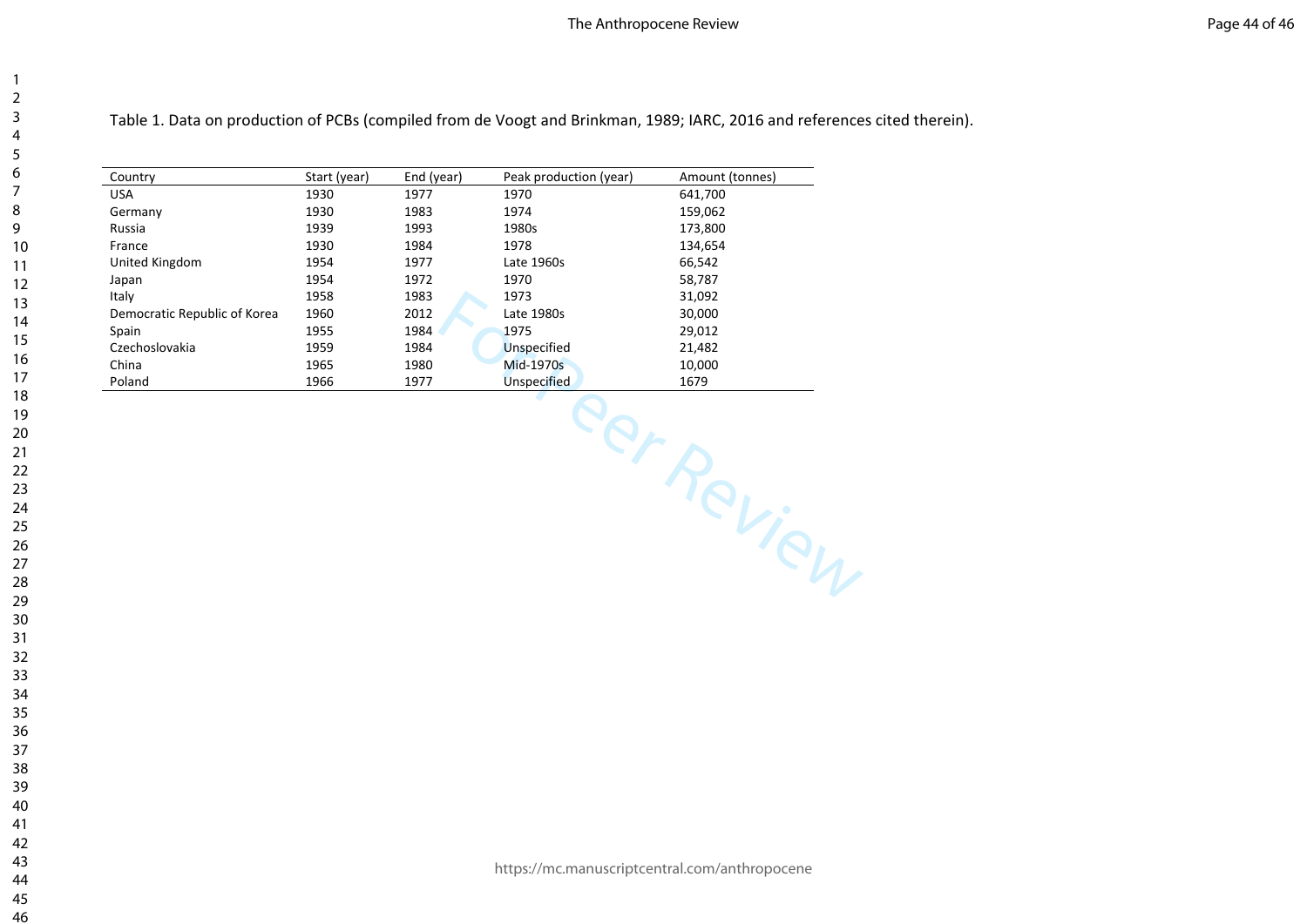Table 2. Examples of peak PCB concentrations found in different environmental archives in remote areas

| Environmental<br>archive | Location                                                        | Dating method                                                             | Peak concentration  | Year(s) of peak<br>concentrations | Number of<br>congeners | Reference             |
|--------------------------|-----------------------------------------------------------------|---------------------------------------------------------------------------|---------------------|-----------------------------------|------------------------|-----------------------|
| Glacial ice              | Lomonosovfonna glacier, Svalbard, Arctic                        | $\delta^{18}$ O annual layer counting                                     | $1.5$ ng/L          | 1957-1966                         | 209                    | Garmash et al., 2013  |
|                          | Fiescherhorn glacier, Switzerland                               | annual layer counting,<br>Saharan dust, <sup>3</sup> H, <sup>137</sup> Cs | 5 ng/L              | 1970s                             | 6                      | Pavlova et al., 2014  |
| Snow/firn                | Talos Dome (Antarctica)                                         | <sup>3</sup> H, volcanic sulfate                                          | $0.24$ ng/L         | 1980s-1990s                       | $\overline{7}$         | Fuoco et al., 2012    |
|                          | Western Anctarctic Penninsula                                   | not applicable                                                            | $1.1$ ng/L          | not applicable                    | 29                     | Khairy et al., 2016   |
| Lacustrine               | Silvretta Lake (proglacial lake), Swiss Alps                    | <sup>137</sup> Cs, <sup>239</sup> Pu, <sup>241</sup> Am                   | $0.80$ ng/g         | 1960s                             | 6                      | Pavlova et al., 2016  |
| sediments                | High mountain lakes: Lake Redon, Spain                          | 210pb, 137Cs, 241Am                                                       | 2.3 $ng/g$          | 1994                              | 11                     | Grimalt et al., 2004  |
|                          | (a); Długi Staw, Poland (b); Ladove,                            |                                                                           | $15 \text{ ng/g}$   | 1990s                             |                        |                       |
|                          | Slovakia (c)                                                    |                                                                           | $10 \text{ ng/g}$   | 1976-1997                         |                        |                       |
|                          | Mt. Everest (samples from 8 lakes in<br>Khumbu and Imja Valley) | not applicable                                                            | 84.3 $ng/g*$        | not applicable                    | 14                     | Guzzella et al., 2016 |
| Marine                   | Admiralty Bay, King George Island,                              | 137C <sub>S</sub>                                                         | $11.9 \text{ ng/g}$ | 1983-1986                         | $\overline{7}$         | Combi et al., 2017    |
| sediments                | Antarctica                                                      |                                                                           |                     |                                   |                        |                       |
|                          | Western Spitsbergen fjords, Arctic                              | 210P <sub>b</sub>                                                         | $1.47$ ng/g         | 2011-2013                         | 7                      | Pouch et al., 2017    |
|                          | <b>Bering Sea</b>                                               | not applicable                                                            | $0.088$ ng/g        | not applicable                    | 46                     | Ma et al., 2015       |
|                          | <b>Bering Strait</b>                                            | not applicable                                                            | $0.708$ ng/g        | not applicable                    | 46                     | Ma et al., 2015       |
|                          | Chukchi Sea                                                     | not applicable                                                            | $1.0$ ng/g          | not applicable                    | 46                     | Ma et al., 2015       |
|                          | Iceland Station, Arctic                                         | not applicable                                                            | $203 \text{ ng/g}$  | not applicable                    | 46                     | Ma et al., 2015       |
|                          | Mariana Trench                                                  | not applicable                                                            | $4.2 \text{ ng/g}$  | not applicable                    | 36                     | Dasgupta et al., 2018 |
|                          | *values normalized to organic carbon content                    |                                                                           |                     |                                   |                        |                       |